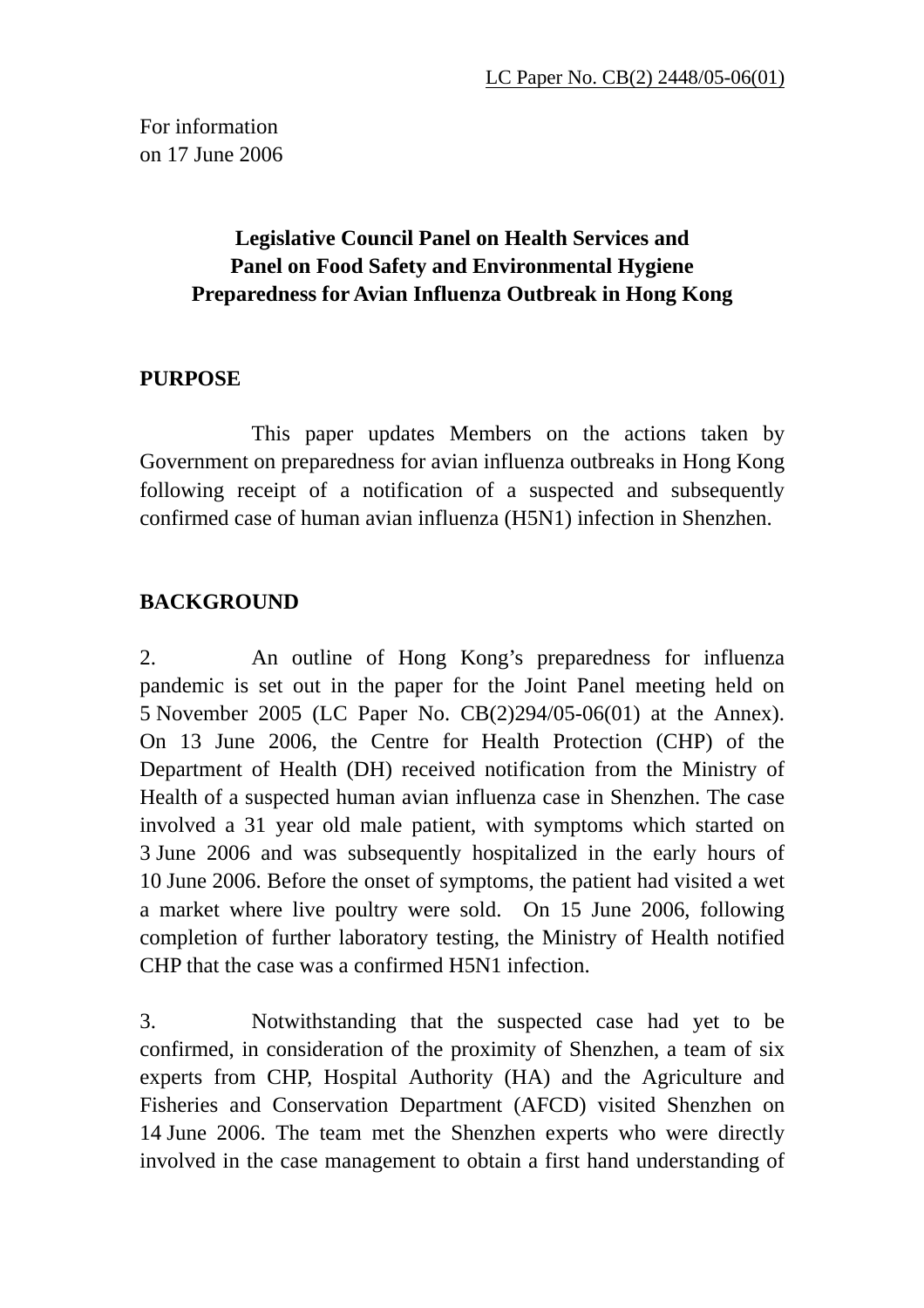the clinical conditions and the epidemiology of the suspected case, as well as the respective investigation and control measures undertaken by the Shenzhen authorities.

4. In respect of live poultry, the Administration announced on 14 June 2006 that should the case be confirmed, the supply of live poultry, day-old chicks and pet birds from Guangdong province would be suspended for 21 days. The suspension was implemented on 16 June 2006, following receipt of notification of confirmation of the case. However, the supply of Mainland chilled and frozen poultry meat was not affected. The Food and Environmental Hygiene Department (FEHD) and the AFCD met the trade and briefed them on the details of the arrangement on 16 June 2006. This arrangement gives the relevant authorities time to conduct full investigation. If no new human cases are found and that no avian influenza outbreaks have occurred in the chicken farms in Guangdong and Shenzhen in the suspension period, the import of live poultry and birds will be resumed.

### **Avian influenza surveillance and prevention measures**

5. Hong Kong is at the Alert Response Level<sup>1</sup>, we have implemented the relevant response measures in respect of disease surveillance, investigation and control, antiviral stockpile, vaccination for seasonal influenza, port health surveillance, and risk communication. Notwithstanding that the case in question was a suspected human case not yet confirmed, given that Shenzhen is located very close to Hong Kong with very heavy daily cross-border traffic, the Health Welfare and Food Bureau found it prudent to take early steps to review and step up, where appropriate, surveillance and public education against avian influenza immediately after receipt of the notification on 13 June 2006. The Interdepartmental Action Coordinating Committee also met on 15 June 2006 to review progress and plan the work ahead. The following disease surveillance and public education measures have been or will be taken.

### **Surveillance Measures**

 $\overline{a}$ <sup>1</sup> According to the Preparedness Plan for Influenza Pandemic, there are three response levels: Alert, Serious and Emergency.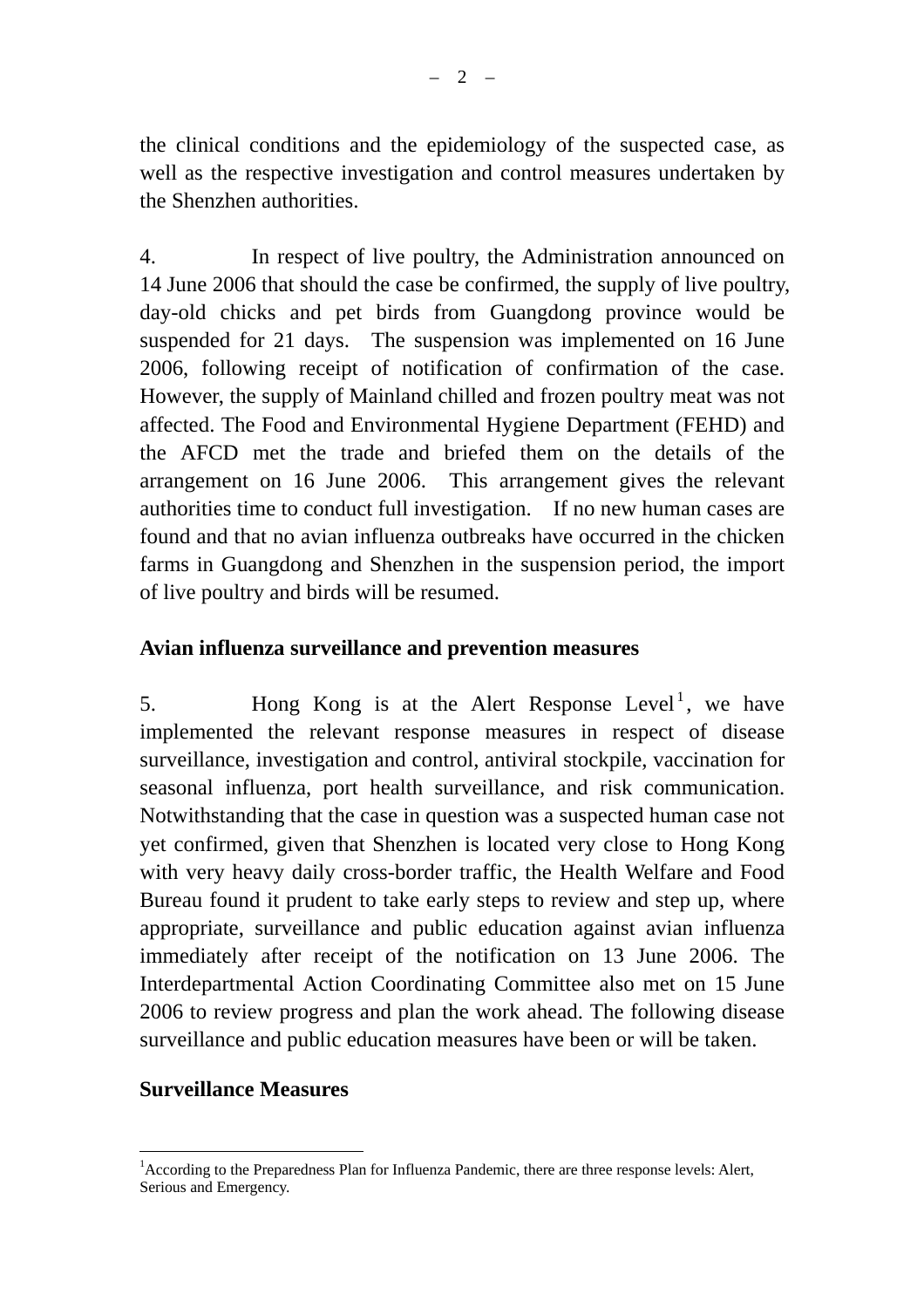6. Enhancement of the on-going surveillance measures would be effective in early identification of possible avian influenza infection. In response to the case in Shenzhen, the CHP has informed all doctors in Hong Kong of the latest situation and reminded them to report suspected avian flu infections. The CHP has also contacted public and private hospitals to enhance surveillance of suspected human avian influenza infection.

7. The CHP has activated an Enhanced Surveillance Programme in collaboration with the HA and the private hospitals. All public and private hospitals have to report any patients with pneumonia of unexplained etiology and had stayed in an H5N1 affected area within seven days prior to disease onset. An affected area/country refers to a place where human H5N1 infection had occurred in the past six months.

8. Public hospitals have also set up segregated zones in strategic clinical areas, such as Accident and Emergency Department and general out-patient clinics, to monitor and manage patients with infection symptoms.

9. To enhance import control, the FEHD has increased the number of imported live poultry sampled for rapid tests of H5 virus by 50%. At the retail level, FEHD will strengthen inspection and enforcement action. Live poultry retailers are reminded of the need to observe operational guidelines to prevent avian influenza.

10. In respect of port health measures, DH will continue to maintain temperature screening for in-bound travelers at all immigration control points. Travelers who are symptomatic and with history of possible exposure to the avian flu virus would be referred to hospitals for follow up.

11. The Customs and Exercise Department (C&ED) has stepped up its surveillance work at all the border control points to combat illegal import of poultry into Hong Kong. Frontline officers remain vigilant. Adopting a risk management approach, inspections of suspected cargoes and passengers' baggage have been intensified at all the border control points. Since October 2005, the Department has embarked on a special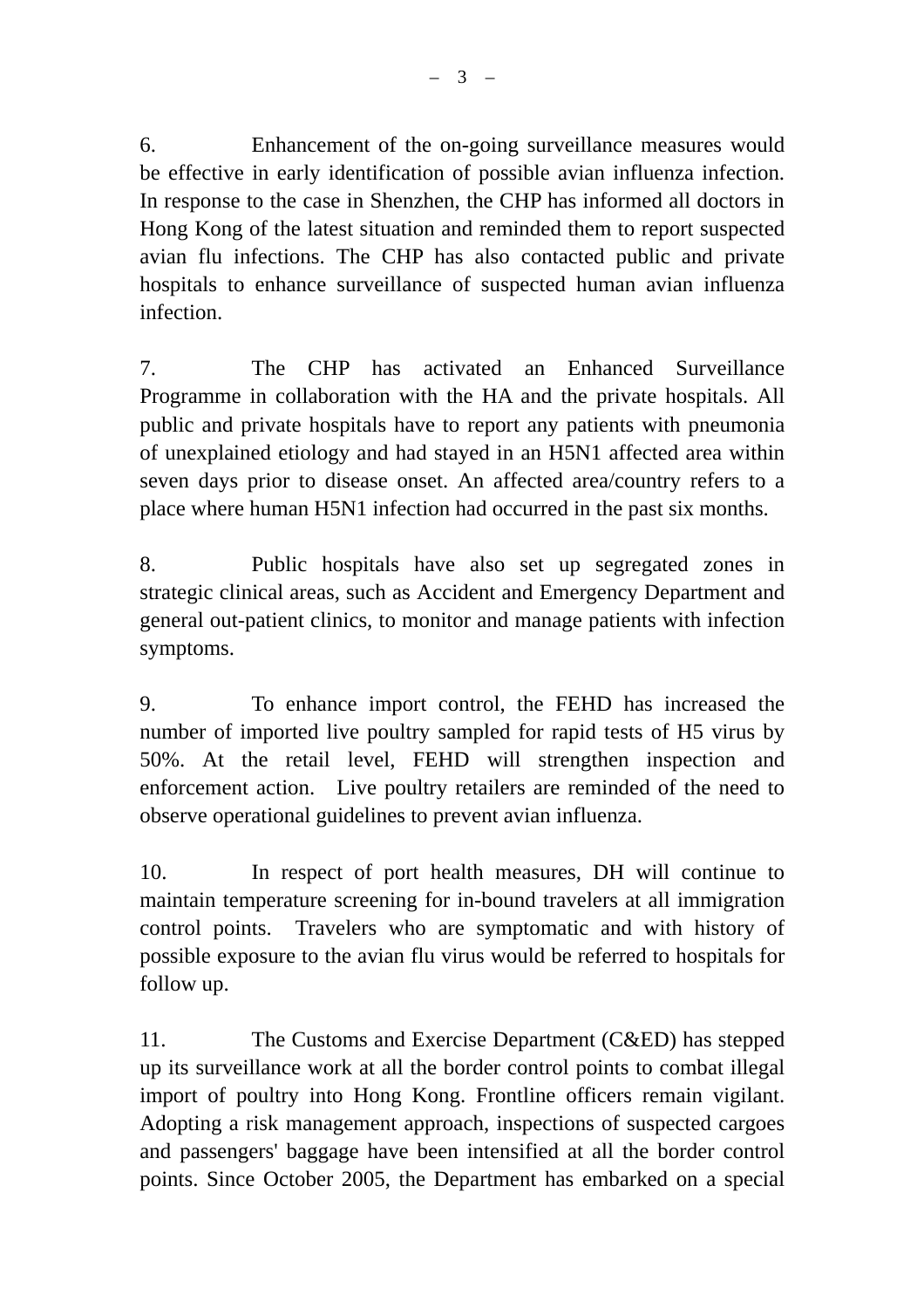operation with special focus on combating illegal import of poultry and birds. The Department will continue to undertake the operation. The Department will also conduct joint enforcement actions with its counterparts in the Mainland from time to time to combat poultry smuggling at the border.

12. AFCD has stepped up inspection on local poultry farms and has issued advisory letters to remind farmers to remain vigilant on their farm bio-security measures. AFCD has also issued advisory letters to fishermen to remind them not to bring any live poultry, live birds or bird carcasses into Hong Kong. The Department will step up inspection on backyard poultry farms for the next three weeks and will increase cleansing activities at the Cheung Sha Wan Poultry Wholesale Market. Moreover, AFCD will continue to monitor the H5 virus in dead wild birds.

# **Public education**

13. Maintaining free and transparent information flow is an effective tool to build trust, allay anxiety and empower the public to play an active role in protecting themselves. We have taken steps to intensify the exposure of Announcements in Public Interest (APIs) regarding preventive measures on TV, radio and at the hospitals and clinics under HA to remind the public of the need to remain vigilant and to maintain good personal and environmental hygiene.

14. DH will continue to disseminate health advice and useful information through various channels including the mass media, and by means of their 24 hour telephone information system, posters, pamphlets, VCDs and outreach operations targeted at selected groups, etc.

15. DH has also stepped up the distribution of health information leaflets to travelers and broadcast health messages at immigration control points. It continues to upload updated information onto the Travel Health Service Website to enhance public awareness of the preventive measures. In respect of the recent case in Shenzhen, the Department will also enhance education to traveling public who commute between Hong Kong and Shenzhen by coaches or other modes of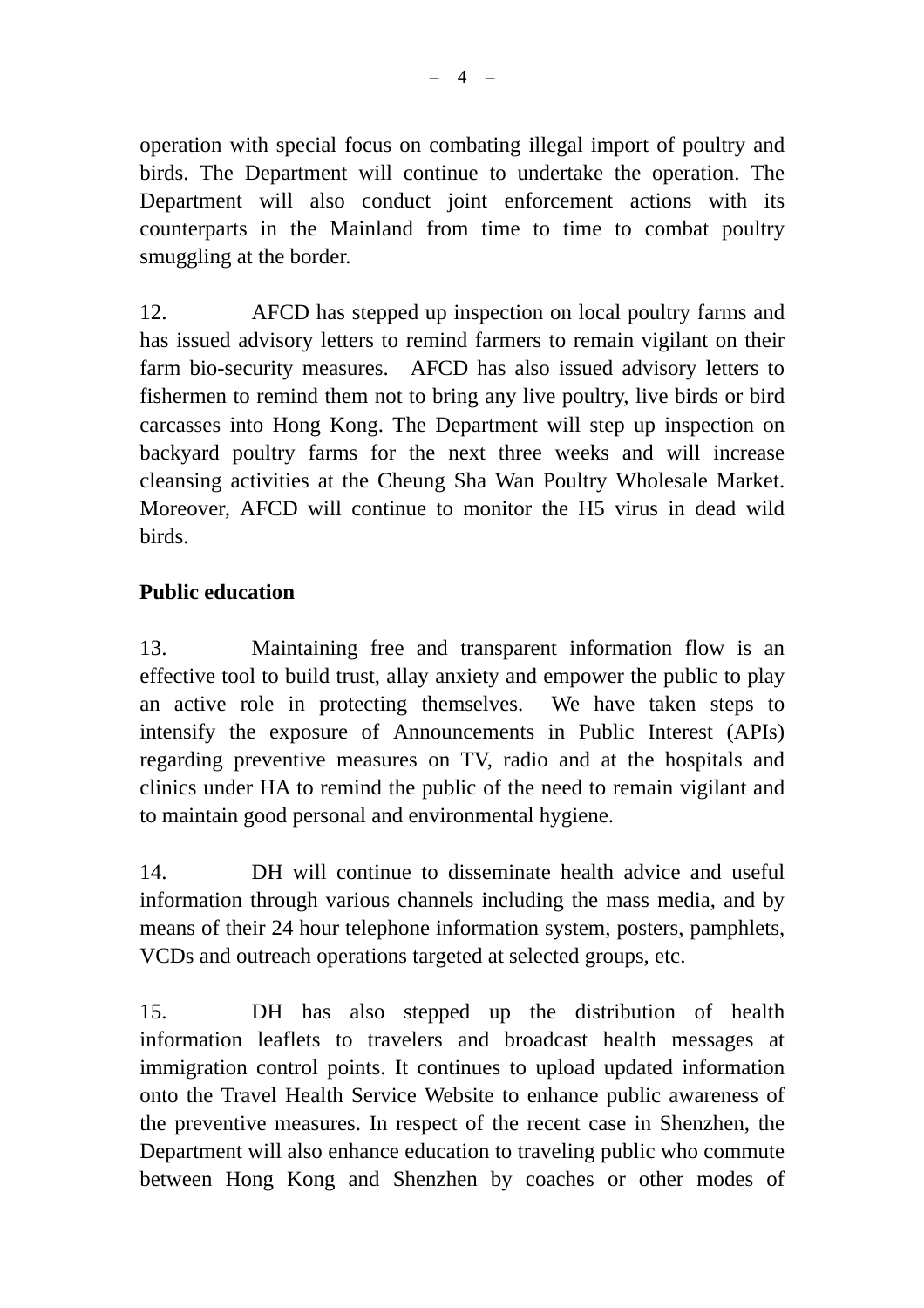transportation.

16. DH has informed the Hong Kong Travel Industry Council about the present situation and provided health advice to travel agencies accordingly.

# **CONCLUSION**

17. We will continue to follow up with the health departments in Shenzhen and Guangdong regarding the confirmed case, and closely monitor both the local and global situation in connection with avian influenza to ensure that the necessary preparedness measures are well in place.

Health Welfare Food Bureau 16 June 2006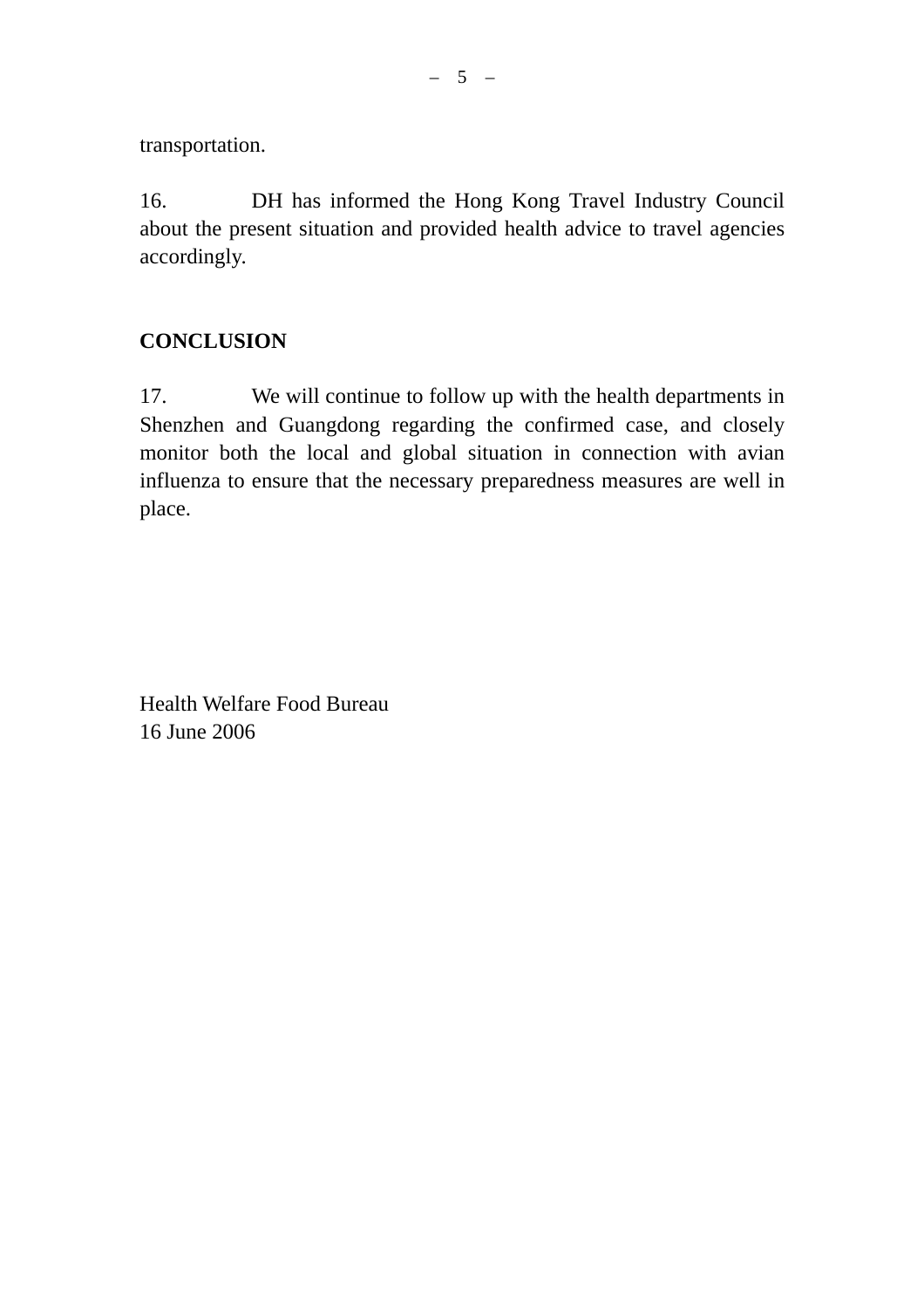For discussion on 5 November 2005

# **Legislative Council Panel on Health Services and Panel on Food Safety and Environmental Hygiene Preparedness for Influenza Pandemic**

# **PURPOSE**

 This paper updates Members on Government's preparedness for influenza pandemic.

# **BACKGROUND**

2. It is important to distinguish between seasonal influenza, avian influenza and influenza pandemic.

3. Seasonal influenza is NOT the same as avian influenza. It is caused by subtypes of influenza virus that are already in existence among people. In Hong Kong, it is more prevalent in periods from January to March and from July to August every year. For healthy individuals, seasonal influenza is usually self-limiting with recovery in two to seven days. If one has not come into close contact with infected live poultry or birds or their droppings, there is no need to be overly alarmed of acquiring avian flu.

4. Avian Influenza mostly occurs in birds and the risk of avian flu in poultry and migratory birds remains high. Although there have been cases of avian flu in human, there is so far no evidence of efficient transmission. Most human cases reported were the result of contact with infected poultry or contaminated surfaces. Avian influenza in human causes a wide range of flu-like symptoms with or without diarrhoea which may progress rapidly to respiratory failure, multi-organ failure and even death.

5. Influenza pandemic occurs roughly every 10 to 40 years but the time of occurrence is unpredictable. It emerges as a result of influenza virus undergoing major genetic changes. Influenza pandemic is usually associated with a great number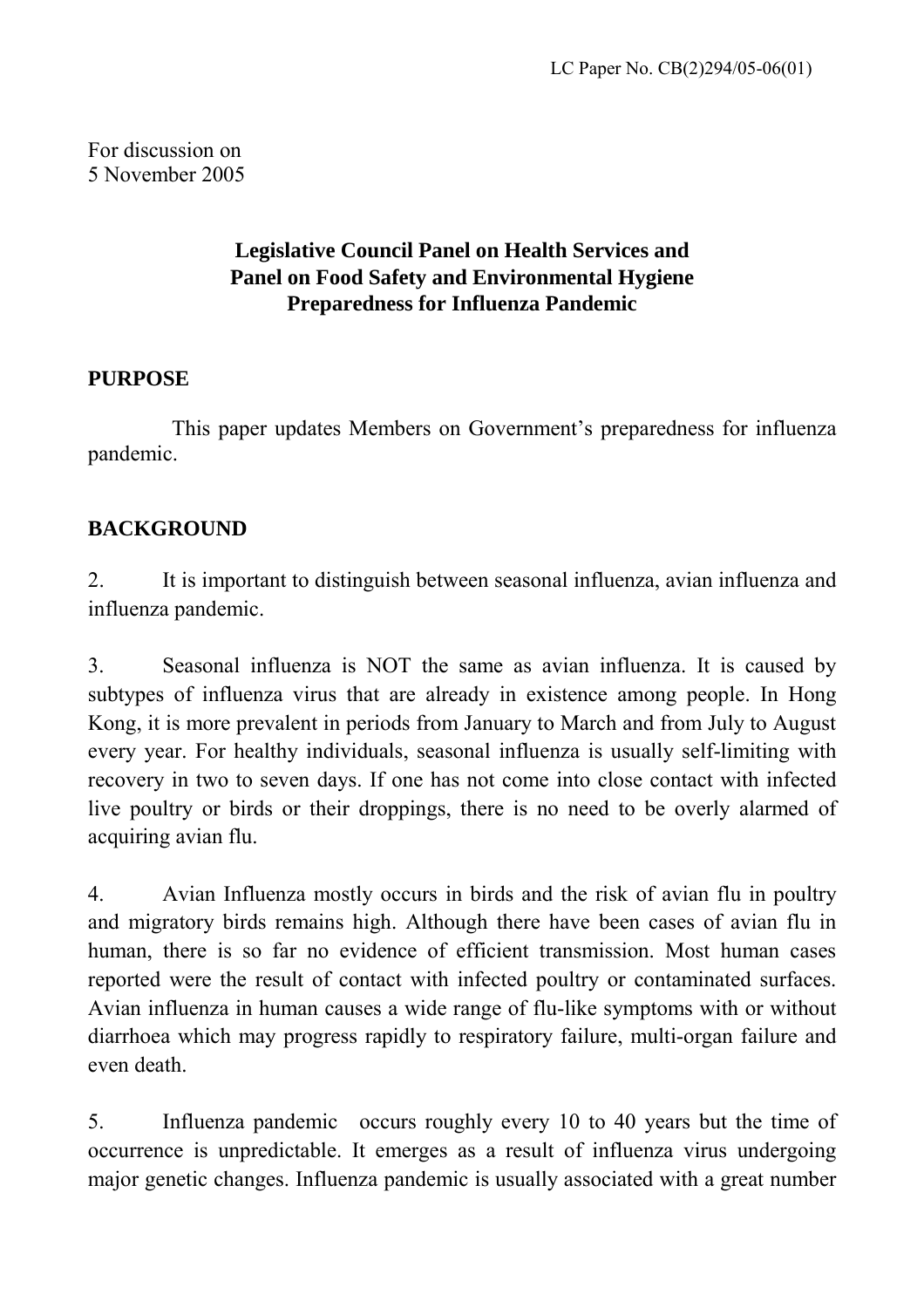of cases, higher severity of illness, a higher death toll and consequently greater social and economic disruption. In the light of the outbreak of avian influenza in birds and poultry population in different parts of the world, there is a concern of an avian flu induced influenza pandemic.

6. The World Health Organization (WHO) has advised that there is no influenza pandemic anywhere in the world at this stage, although vigilance and surveillance needs to remain high.

7. When a pandemic strikes, it may not be possible to totally eliminate the risk of infection, but one can reduce the risk by stepping up hygienic practices, avoiding crowded places, wearing masks if one takes care of the sick, visits a clinic or develops flu like symptoms, and paying attention to and complying with the guidelines issued by the government in respect of travelling, port health control and suspension of public events etc.

# **POLICY OBJECTIVES**

- 8. Our policy objectives include the following
	- (a) to closely monitor the seasonal influenza situation by surveillance and maintain vigilance of our healthcare professions;
	- (b) to prevent any outbreak of avian influenza in birds and live poultry in Hong Kong and to minimize contact between human and live poultry to prevent human infection; and
	- (c) to stay alert for any emergent signs of a global pandemic and to put in place a preparedness plan for early detection, containment, treatment and control of outbreak.

# **Current Situation in relation to Avian Influenza**

# *H5N1 in Poultry Population*

9. In the poultry population in Hong Kong, since the last outbreak in 2003, we have adopted a series of preventive measures targeting at risk reduction, including vaccination of local and imported chicken, tightened bio-security measures in local farms, segregation between poultry and waterfowls and enhanced surveillance in both wholesale and retail outlets. Since 2004, although there have been outbreaks of avian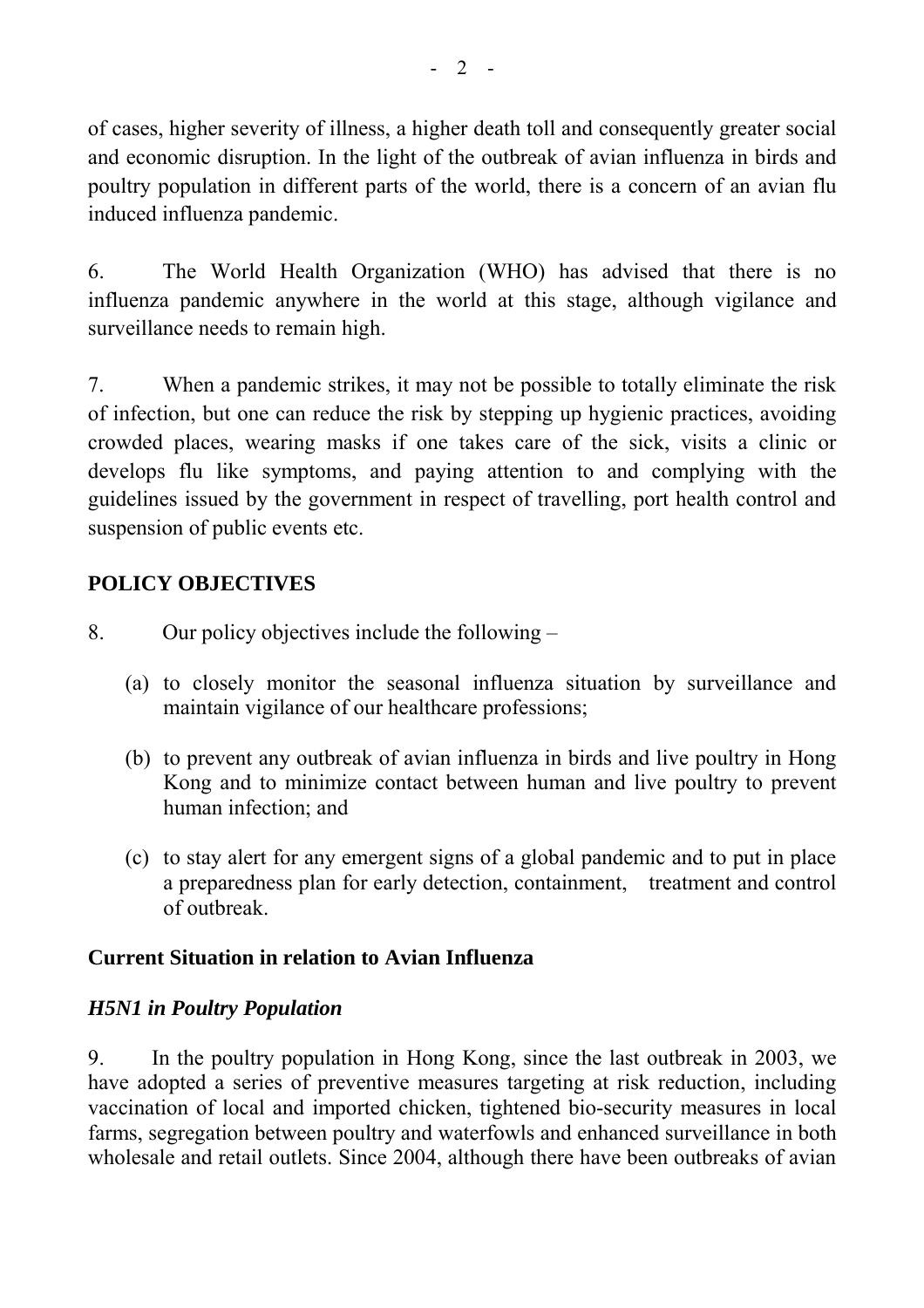influenza in the poultry and wild bird population in Asia, Hong Kong has remained avian flu free. The preventive measures we have taken in respect of avian influenza outbreaks among local live poultry are detailed in the Information Paper submitted to the Panel on Food on 31 October 2005 (LC Paper No CB(2) 199/05-06(01), copy at Annex A).

10. It is noted that until recently, the outbreaks were restricted to Indonesia, Vietnam, Thailand, Lao PDR, Cambodia and Mainland China. Since late July 2005, H5N1 has expanded in a north-westerly direction, and both Russia and Kazakhstan have reported outbreaks in poultry and wild birds. Mongolia also reported the death of birds in early August 2005. Confirmation of H5N1 virus in Turkey and poultry death in Romania in October 2005 indicated spread to new areas. These events raise the possibility that some migratory birds probably act as carriers for the transport of avian influenza virus over longer distances.

### *H5N1 in Human*

11. As at 28 October 2005, the WHO has reported a total of 121 human cases of avian influenza H5N1 infection (62 deaths), including 91 cases (41 deaths) in Viet Nam, 19 cases (13 deaths) in Thailand, 4 cases (4 deaths) in Cambodia and 7 cases (4 deaths) in Indonesia since January 2004.

# **PREPAREDNESS ACTIVITIES**

12. In January 2005, Government issued its Preparedness Plan for Influenza Pandemic. This Plan which was developed with reference to the WHO's Global Influenza Preparedness Plan envisages a three-tiered Emergency Response Level (Alert, Serious and Emergency) with corresponding lines of command and response measures to cater for different possible outbreak scenarios. A copy of the Preparedness Plan is at Annex B. In view of the outbreaks among poultry population as well as human cases of avian influenza in places outside Hong Kong, we have activated the Alert Response Level in early 2005.

13. In terms of preparedness to safeguard heath of the community, we have four strategic directions-

- (a) reduce risk of human infections;
- (b) early detection and containment of pandemic influenza;
- (c) enhance emergency preparedness and response for pandemic influenza; and
- (d) foster collaboration with the Mainland and international health authorities.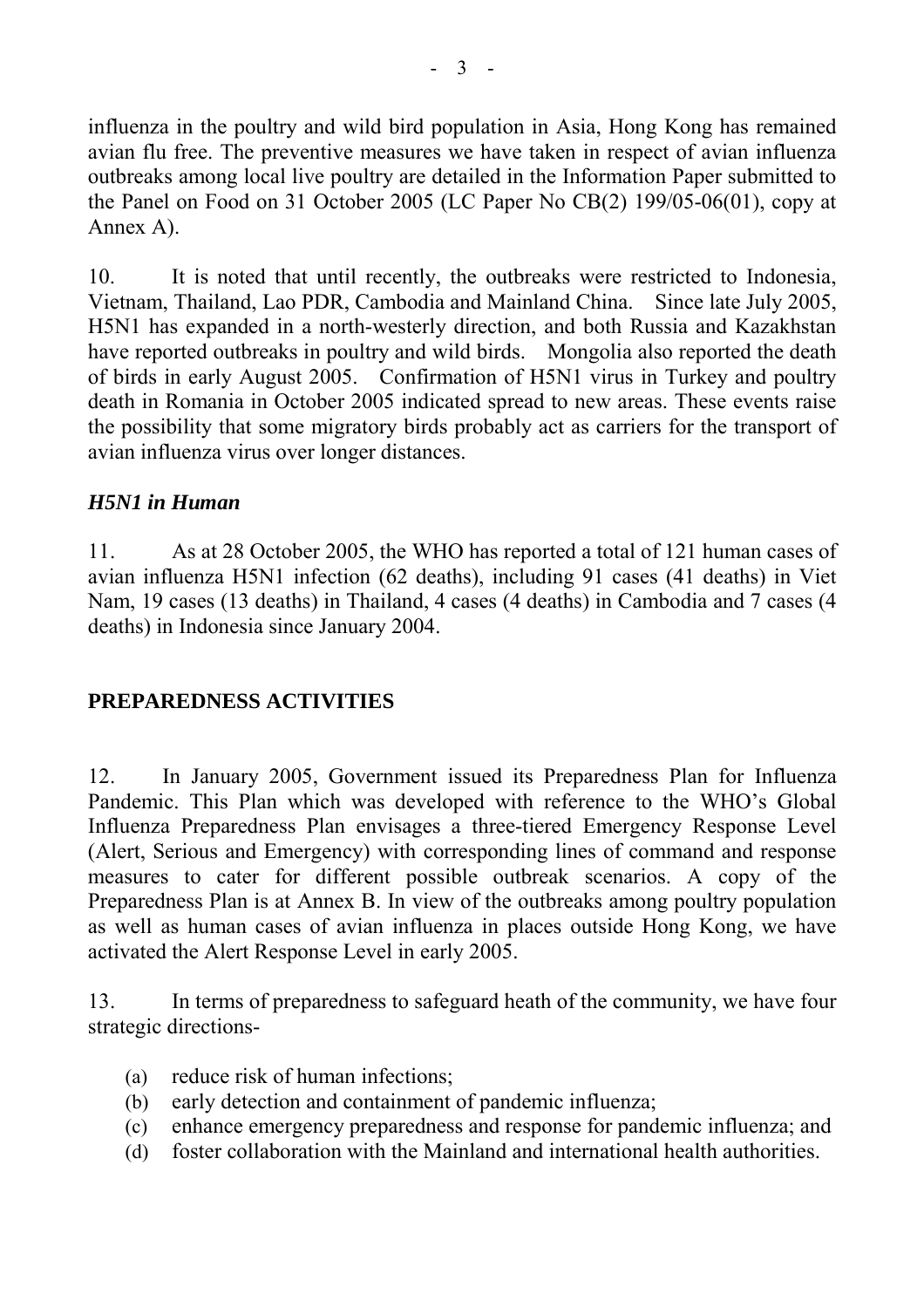# **(A) Reduce risk of human infections**

# *Reduce infection risk from animals*

14. Although Hong Kong has remained avian flu free since 2004, we need to remain vigilant and to minimise the risks of the spread of H5N1 virus among poultry and birds and the transmission of avian influenza from poultry to human. Both Agriculture, Fisheries and Conservation Department (AFCD) and the Food, Environmental and Hygiene Department (FEHD) has stepped up surveillance activities among the poultry population in farms, wholesale market and retail outlets, pet bird shops and parks in Hong Kong. Import control, including the daily import ceiling of 30,000 live chicken and anti-smuggling measures on live birds and poultry meat, will continue to be enforced vigilantly. Strict enforcement actions will be taken against the live poultry trade for breach of special conditions targeted at the prevention of avian influenza.

15. In this regard, Members may wish to know that owing to the decline in the local demand for live poultry in the recent weeks, there were more frequent occurrence of unsold chicken accumulated in the wholesale market. In some occasions, the total number of unsold chicken amounted to a few thousands in the wholesale market thus posing a great threat to the public health. The Administration is closely monitoring the situation and would take necessary actions to eradicate all risk factors.

16. The Department of Health (DH) has also organized infection control training for AFCD workers and other staff who may be involved in helping the culling actions including members of the Auxiliary Medical Services.

# *Publicity and public education activities*

17. Maintaining free and transparent information flow is an effective tool in reducing public anxiety and misunderstanding and would allow the public to play an active role in protecting themselves. We adopt proactive risk communication strategies. Information on seasonal influenza, avian influenza and influenza pandemic preparedness as well as preventive and response measures, are regularly disseminated through television, radio, health education telephone hotline, outreach programmes, seminars and distribution of publicity materials. Furthermore, a dedicated influenza page on the Centre for Health Protection (CHP) and Hospital Authority websites has also been set up.

18. More than 10 forums have been organized by CHP since March 2005 for different target groups, including government departments, general public, healthcare professionals, non-governmental organizations, Chinese Medicine Practitioners,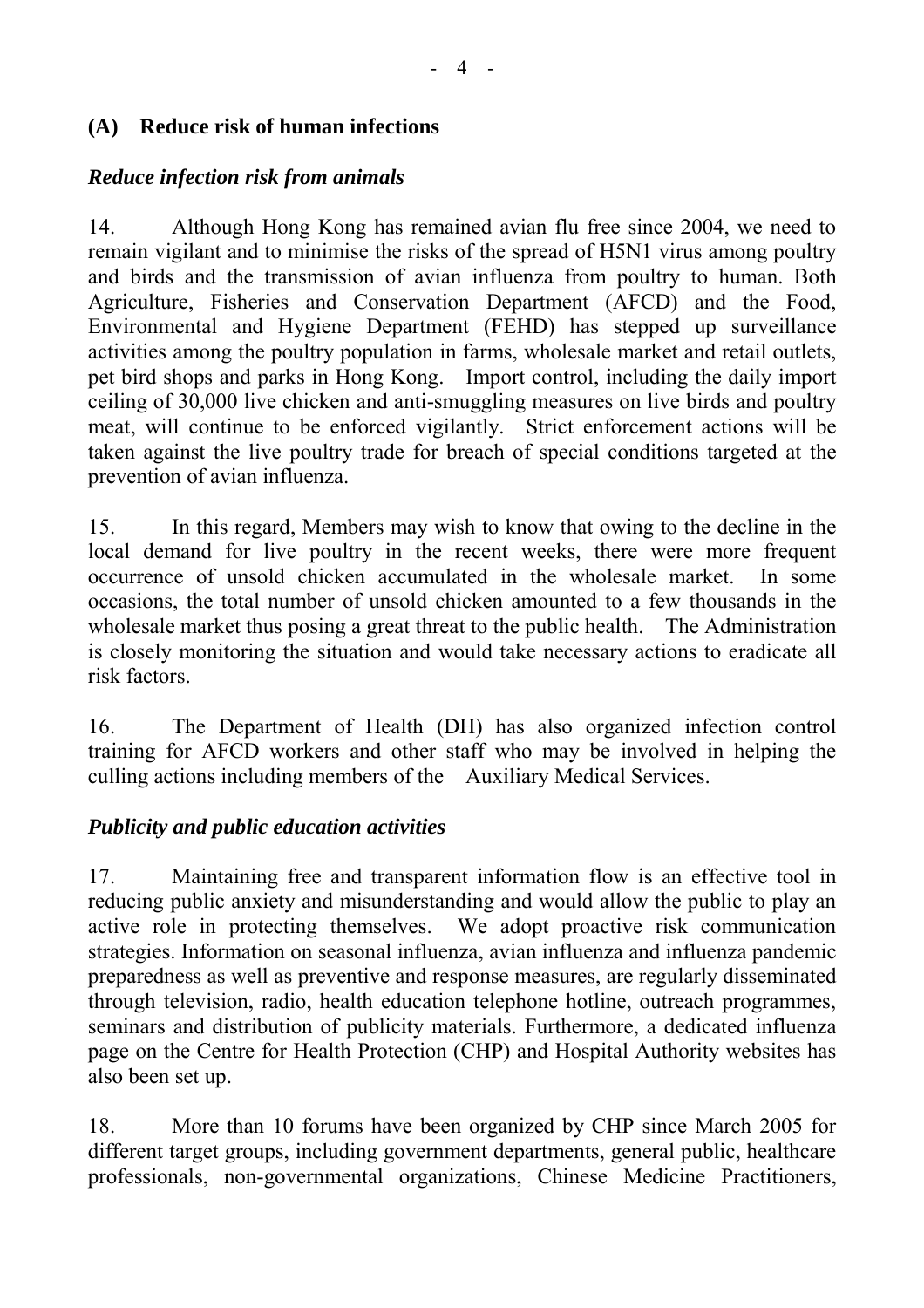social workers and community leaders, with the aim to raise community awareness and gear up their preparedness. In the light of concerns over the development of avian flu outbreaks in neighbouring areas, DH has also organised talks and seminars to the tour group coordinators, disseminate travel health messages and updated its travel health website. Special efforts are made to reach out to ethnic minority groups including migrant workers. Focussed sector specific briefings on sectoral contingency preparedness and response will also be held in the coming months.

# *Preparedness in the healthcare setting*

19. The Hospital Authority (HA) has put in place its contingency plan for avian influenza which includes enhanced surveillance and notification, laboratory and diagnostic support, hospital and bed mobilization plan, infection control strategy, stockpiles of PPE and drugs, staff deployment, and communication*.* A clear command and coordination structure at the overall HA level, in each Cluster and in every hospital is in place. At the front line hospital level, hospital staff works closely with infection control officers to ensure early identification and response actions. HA staff at all levels have been informed of the contingency arrangements and updated information and recent developments are effected through internal channels such as communication ambassadors, briefing sessions and circulation of the HASLINK Express. As regards hardware, newly constructed, modern isolation facilities with capacity to handle 1,400 patients have now been established in 14 acute public hospitals.

20. An Infectious Disease Control Training Centre, jointly developed by DH and HA, has been set up to identify and develop suitable training programmes on infection control and infectious disease. To prepare for the possibility of an upcoming pandemic, it has organised infection control training for healthcare workers in public and private sectors, selected government departments and stakeholders in the community.

# *Influenza vaccination*

21. Influenza vaccine cannot prevent avian influenza as the vaccine is developed for seasonal influenza. However, the vaccine can help reduce the chance of complications and hospitalisation resulting from seasonal influenza especially among high risk groups such as elderly and patients with chronic diseases. When administered in high risk groups, such as health care workers and poultry workers, the vaccine will help to maintain a healthy workforce and minimise the chance of avian flu and seasonal flu virus re-assortment.

22. The 2005/06 Influenza Vaccination Program targets on a number of high risk groups set out in Annex C. The target groups are drawn up upon the advice of the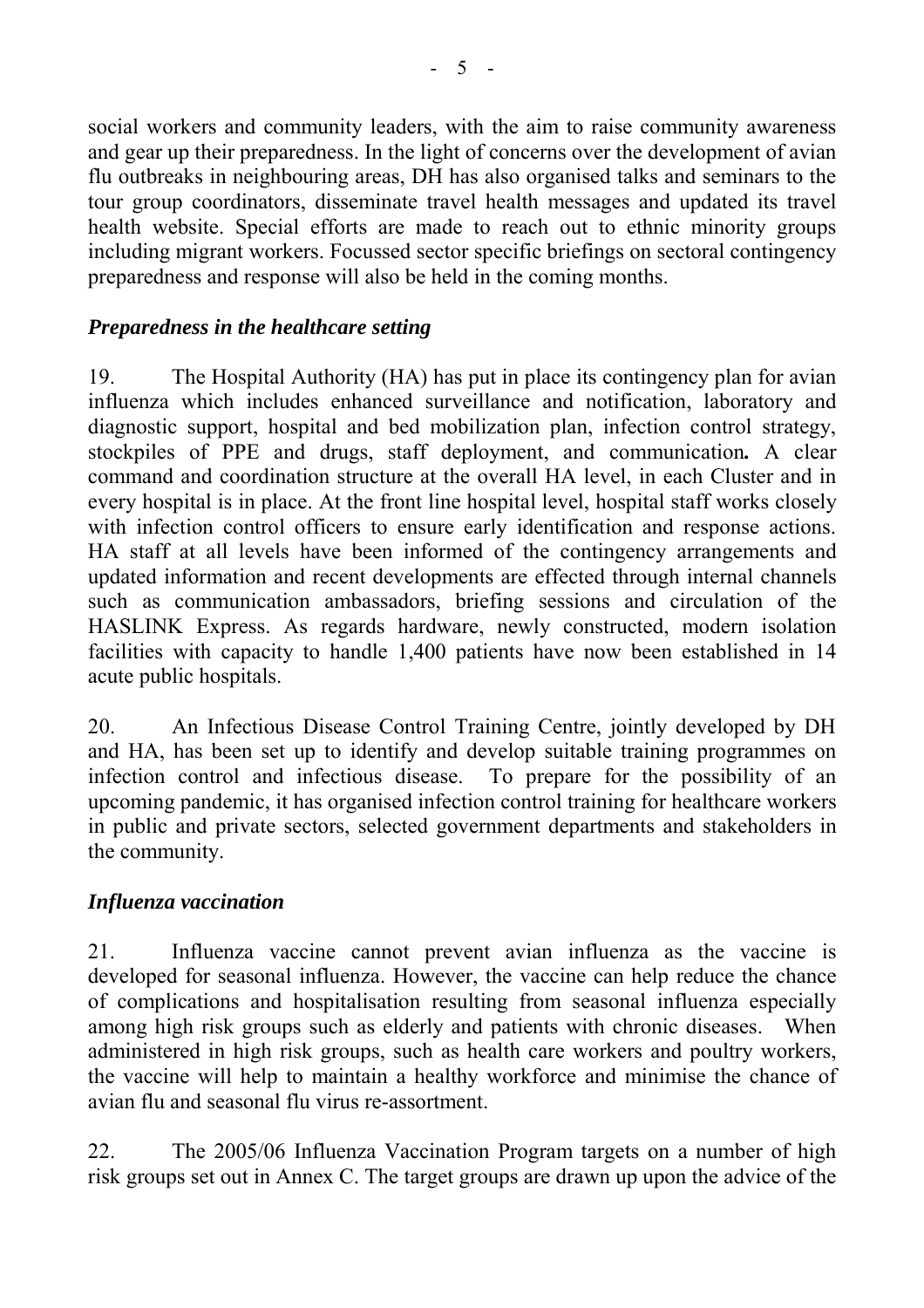CHP's Scientific Committee on Vaccine Preventable Diseases comprising renowned experts in related fields. The Vaccination Programme will commence on 7 November 2005. The private medical sector shows strong support and plays an active role in influenza vaccination for the community. Members of the public falling outside the specified target groups are advised to consult their doctors for the need for vaccination for personal protection and/or reducing the risk of transmitting influenza to high risk persons with whom they regularly come into contact.

# *Laboratory support*

23. DH's Public Health Laboratory Centre (PHLC) is one of the WHO's reference laboratories for diagnosis of Influenza A (H5) infection. To aid disease diagnosis, the PHLC provides confirmatory testing for influenza to both public and private sectors. The latest WHO guideline on laboratory diagnosis recommends the use of molecular technology by RT-PCR test for rapid and specific virological diagnosis of human influenza A (H5N1) infections. A network of six laboratories namely Public Health Laboratory Centre, Queen Mary Hospital, Prince of Wales Hospital, Tuen Mun Hospital, Princess Margaret Hospital and Queen Elizabeth Hospital would be activated to provide PCR testing for influenza A (H5N1) once the Serious Response level is declared.

# **(B) Early detection and containment of pandemic influenza**

24. CHP has developed a sensitive influenza surveillance network to monitor local and global influenza activities. In December 2004, Influenza A(H7) and Influenza A(H9) were added to the list of infectious disease in the First Schedule to the Quarantine and Prevention of Disease Ordinance, making them statutorily notifiable diseases in Hong Kong in addition to Influenza A(H5). The CHP has issued reporting criteria to all registered medical practitioners in Hong Kong and provides laboratory support for confirmation/ exclusion of the diagnosis. Surveillance systems for febrile respiratory illness have been expanded to cover elderly homes and childcare centres. To facilitate reporting, online reporting has been launched since 1 March 2005. Upon receiving notification of a suspected case, CHP will conduct case investigation, contact tracing, health education, medical surveillance and other public health measures. Quarantine and antiviral prophylaxis may also be implemented for contacts of avian influenza patients. CHP also maintains close monitoring of the influenza situation locally through collaboration with HA and private hospitals, GPs on sentinel surveillance, laboratory surveillance, investigation of influenza-like illness outbreaks and monitoring of hospital admissions data. Results of influenza surveillance are uploaded weekly on the CHP website for public knowledge.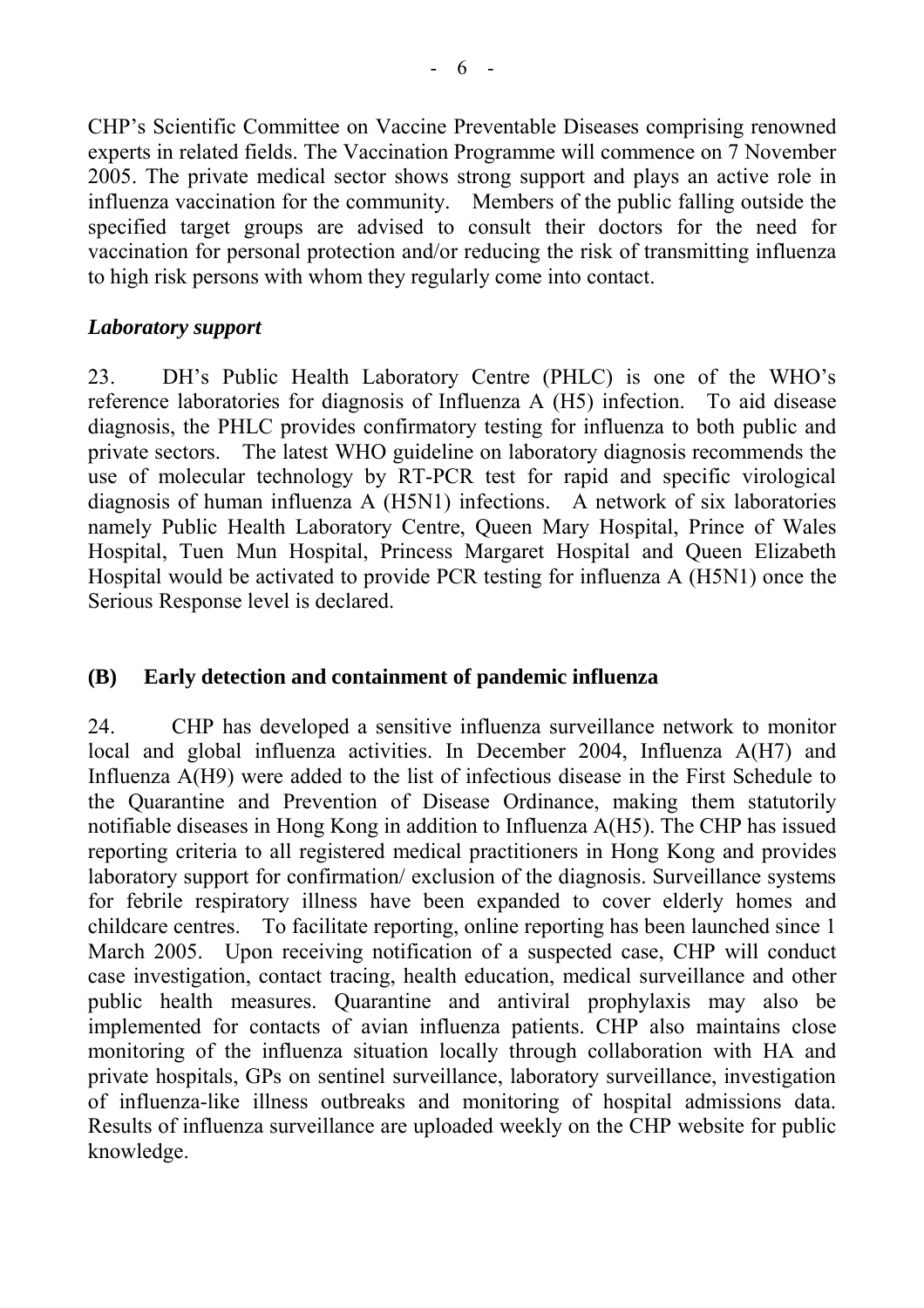25. An effective surveillance system has to be supported by a strong information system. DH is developing a Communicable Disease Information System which will enhance and integrate the functional and analysis capabilities of computer systems for disease surveillance.

# **(C) Enhance emergency preparedness and response for pandemic influenza**

# *Exercise and drills*

26. Effective response requires coordinated intersectoral actions. Regular exercises and drills are being conducted to enhance the emergency preparedness of government departments. Further to the drills conducted last year, DH has conducted a table-top exercise on avian influenza in July 2005 and FEHD conducted an in-house culling drill in September 2005. An exercise on avian influenza/ influenza pandemic will also be held in November 2005.

# *Antiviral stockpiling*

27. The CHP has been stockpiling antiviral as part of its Preparedness Plan. The antiviral stockpile strategy is designed on the basis of the recommendations of the Scientific Committee on Emerging and Zoonotic Diseases. The current antiviral stockpile level of DH and HA is around 3.5 million doses. We seek to maintain a target level of about 20.5 million doses. Arrangement has been made with the pharmaceutical companies to deliver the antiviral in batches. By early 2006, we will have an additional 4 million doses of antiviral.

28. Government does not recommend members of the public to buy antiviral to keep at home. It should be noted that using antiviral without doctors' professional advice greatly increases the chance of antiviral resistance emerging. We will provide antiviral to treat infected patients.

# *Surge capacity*

29. DH is working closely with professional organisations in the recruitment of volunteers from nurses, doctors, pharmacists, allied medical personnel, and social workers in the private sector as well as non-governmental organisations. They will be invited to assist the Government when the pandemic strikes to maintain the provision of essential services. Relevant infection control or emergency response training will be provided to those volunteers.

30. All HA cluster hospitals have formulated their detailed staff and resource (including beds) mobilization plans according to HA overall pandemic plan. There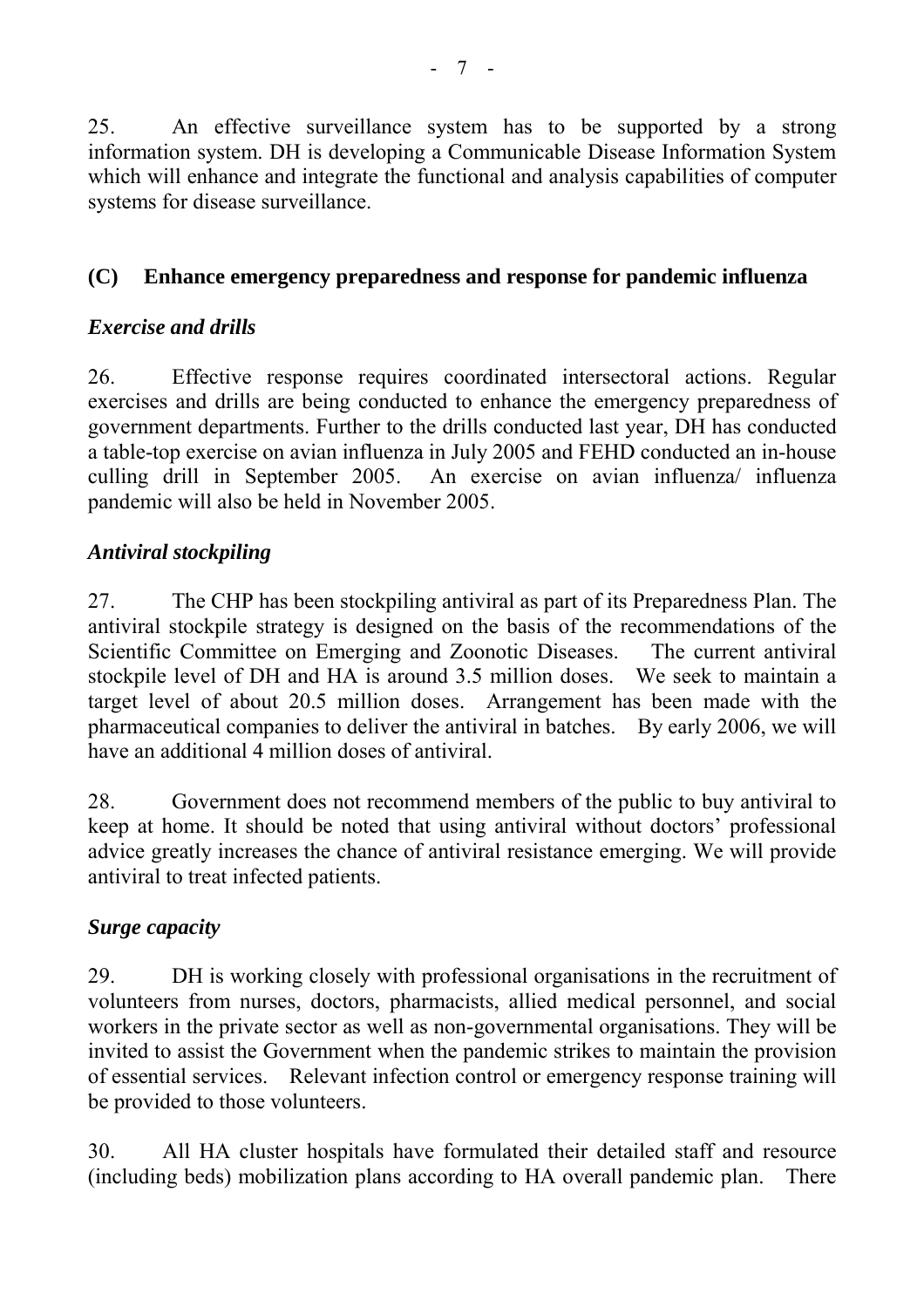is a plan for staged mobilization of hospitals for admission of suspected and confirmed avian influenza patients. Princess Margaret Hospital has been designated as the first hospital to admit the initial batch of 20 patients, to be followed by seven other hospitals, one from each cluster. In the situation of overwhelming situation of pandemic with large number of hospitalized patients, additional wards in acute hospitals will be further deployed. Designated clinics in 18 districts would be set up to triage and treat patients.

# *Population- based cross sectoral approach*

31. Fortifying the preparedness of the health sector alone would not be adequate, the public health preparedness cut across different Government departments and agencies. We have convened interdepartmental meetings involving more than 30 Departments and agencies to review our readiness to fight avian influenza. Some of the major initiatives/ undertakings of government departments and agencies in relation to disease prevention and control are at Annex D. We would continue to be proactive in enhancing such cross-sectoral collaboration and will shortly issue an action checklist to disseminate cross-agency efforts in preparedness.

32. Moreover, we arranged a briefing session for over 50 Consulates General or their representatives in Hong Kong on 31 October on Hong Kong's preparedness for influenza pandemic.

# **(D) Foster collaboration with the Mainland and international health authorities**

33. The Government maintains close communication with overseas health authorities, in particular the WHO, consulates general and health ministries of foreign countries. Hong Kong's public health experts have visited Thailand and Vietnam where avian influenza outbreaks have occurred to better understand the situation in these places. In recent avian influenza outbreaks in Indonesia, DH has obtained and verified disease information with WHO and the Indonesian Consulate General. We also participate actively in global endeavours to share experience with international partners, step up preparedness and explore opportunities for multilateral collaboration within the WHO framework.

34. We also seek to maintain effective communication and cooperation with the Mainland and other places. For example, an agreement has been in place since 2003 among the Guangdong Province, Macao and Hong Kong to ensure prompt and timely exchange of important information about infectious disease outbreaks and incidents.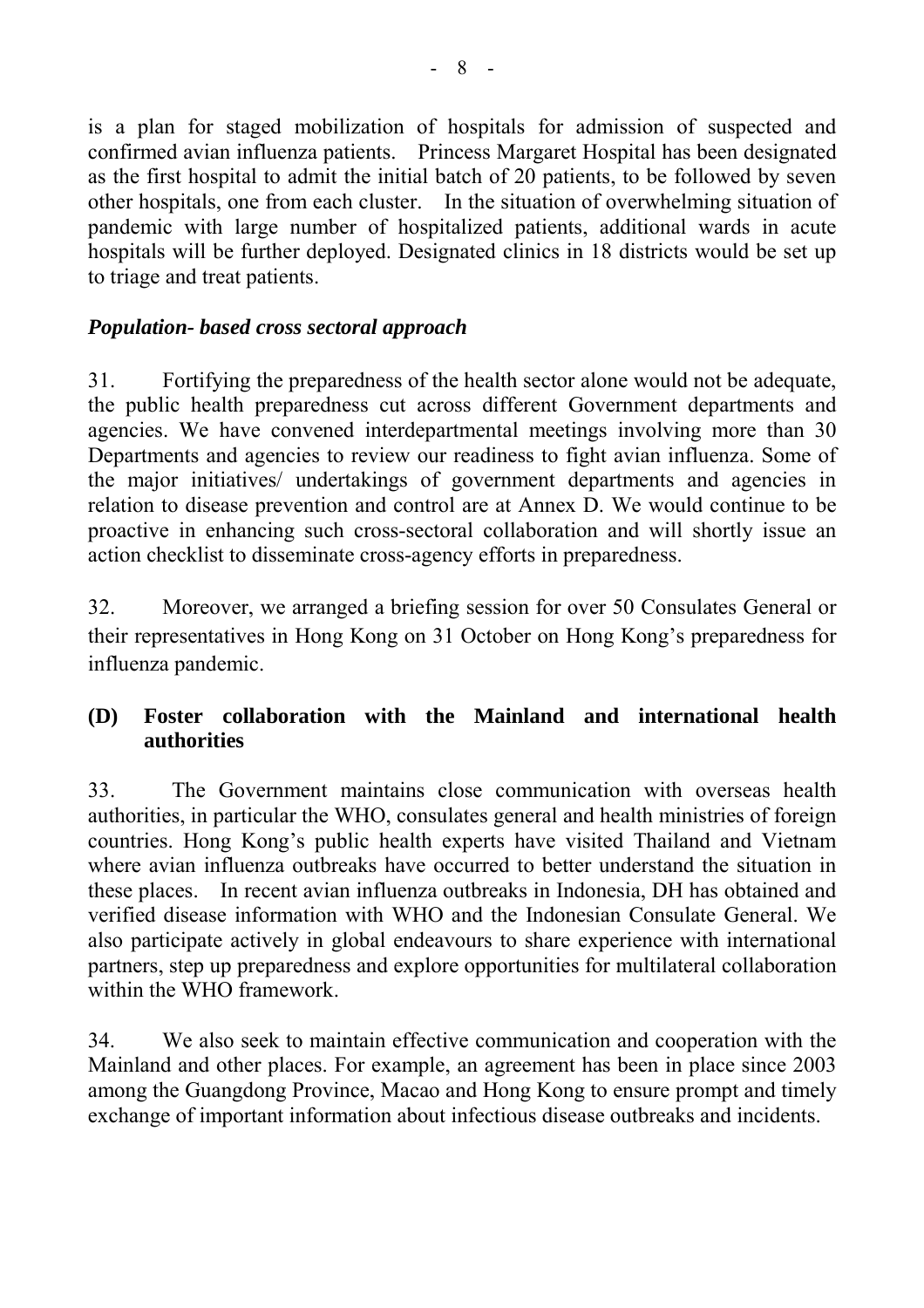35. At present, Mainland and Macao have developed a mechanism to communicate with Hong Kong about any sudden surge of infectious diseases with public health significance on a timely basis. Building on this system, last month we have signed a "Cooperation Agreement on Response Mechanism for Public Health Emergencies" with the Mainland Ministry of Health and the Macao Special Administrative Region. Under the Agreement, in case of cross boundary serious public health emergencies in the Mainland, Macao or Hong Kong, the three places may form a joint emergency response group to facilitate sharing of intelligence, expertise and resources, thereby furthering prompt response against infections diseases outbreaks.

36. Besides, CHP has also established training links with their counterparts in the United Kingdom, Australia and Mainland.

### **Fortifying our Legislative Framework Against Avian Influenza**

37. The above preparedness notwithstanding, at present under the Prevention of the Spread of Infectious Diseases Regulations (the Regulations), the Director of Health does not have the explicit power to prohibit or empower certain public officer to stop and detain persons suffering from or having been exposed to the risk of, or are carriers of avian influenza [Influenza A  $(H5)$ , Influenza  $A(H7)$  and Influenza A(H9)] seeking to leave Hong Kong to control the spread of the disease. The Regulations also does not provide explicit authority for the Director of Health to empower persons authorised by him to conduct temperature checks or medical examination on any person arriving in or leaving Hong Kong for the purpose of ascertaining whether that person is likely to have been infected with the disease. It is noted that in the case of SARS, an amendment was made to the Regulations to explicitly empower health officers and authorised officers to prohibit those suffering or have been exposed to SARS from leaving Hong Kong and to conduct temperature and medical check on persons leaving or arriving in Hong Kong in respect of SARS. To put matters beyond doubt and as a matter of legal preparedness, we will soon be proposing amendments to the Regulations to extend the powers of the Director of Health.

38. However, it should be noted that not all avian influenza patients have fever throughout the entire stage of their illness. Conducting temperature screening albeit it has limitations, could still assist in screening out some cases of avian influenza at the border at times when there are signs of influenza, thereby enabling appropriate medical examination and treatment be carried out. We would continue our risk assessment and closely monitor developments and activate the temperature checks at all border control points as and when required.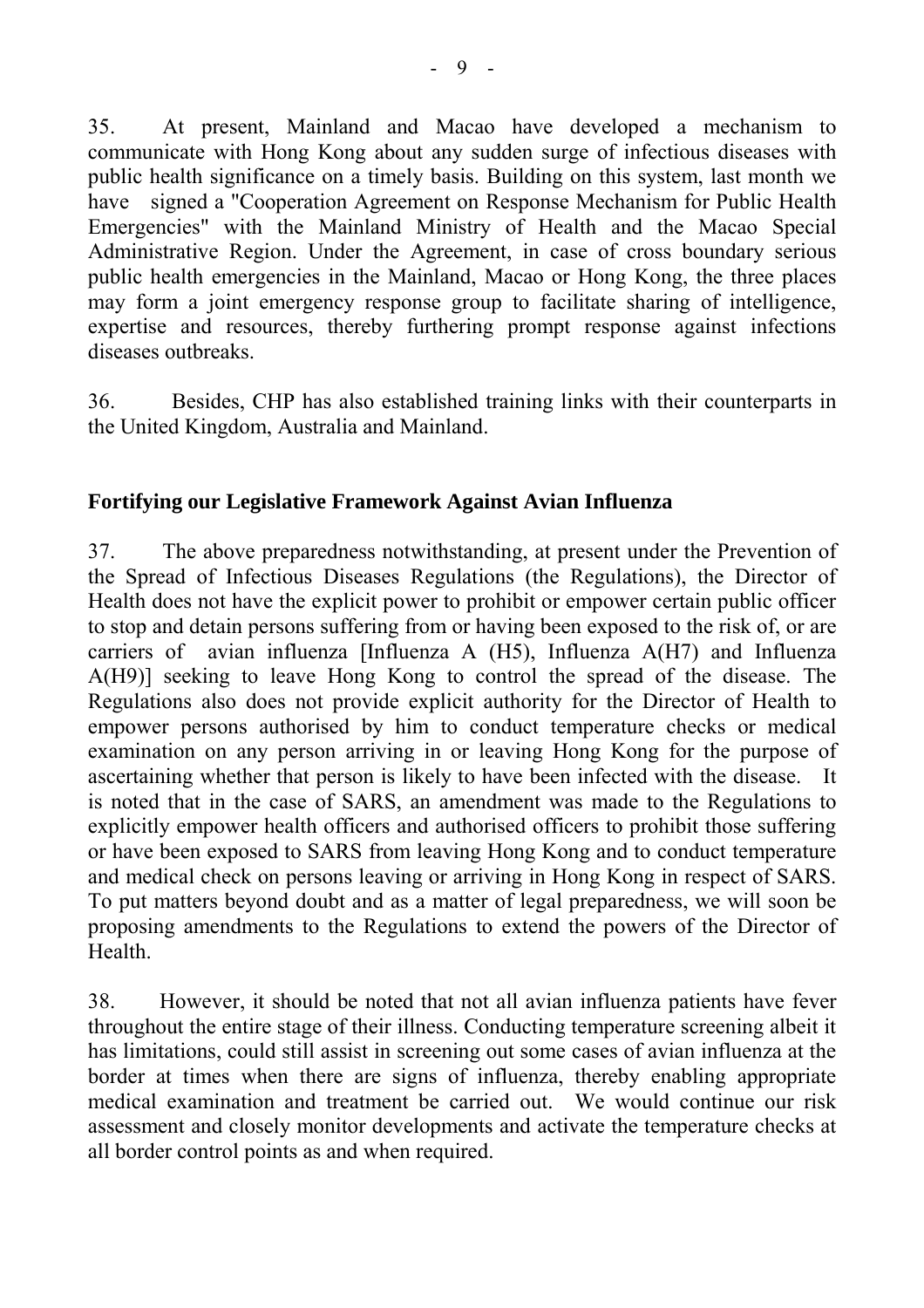Health, Welfare and Food Bureau November 2005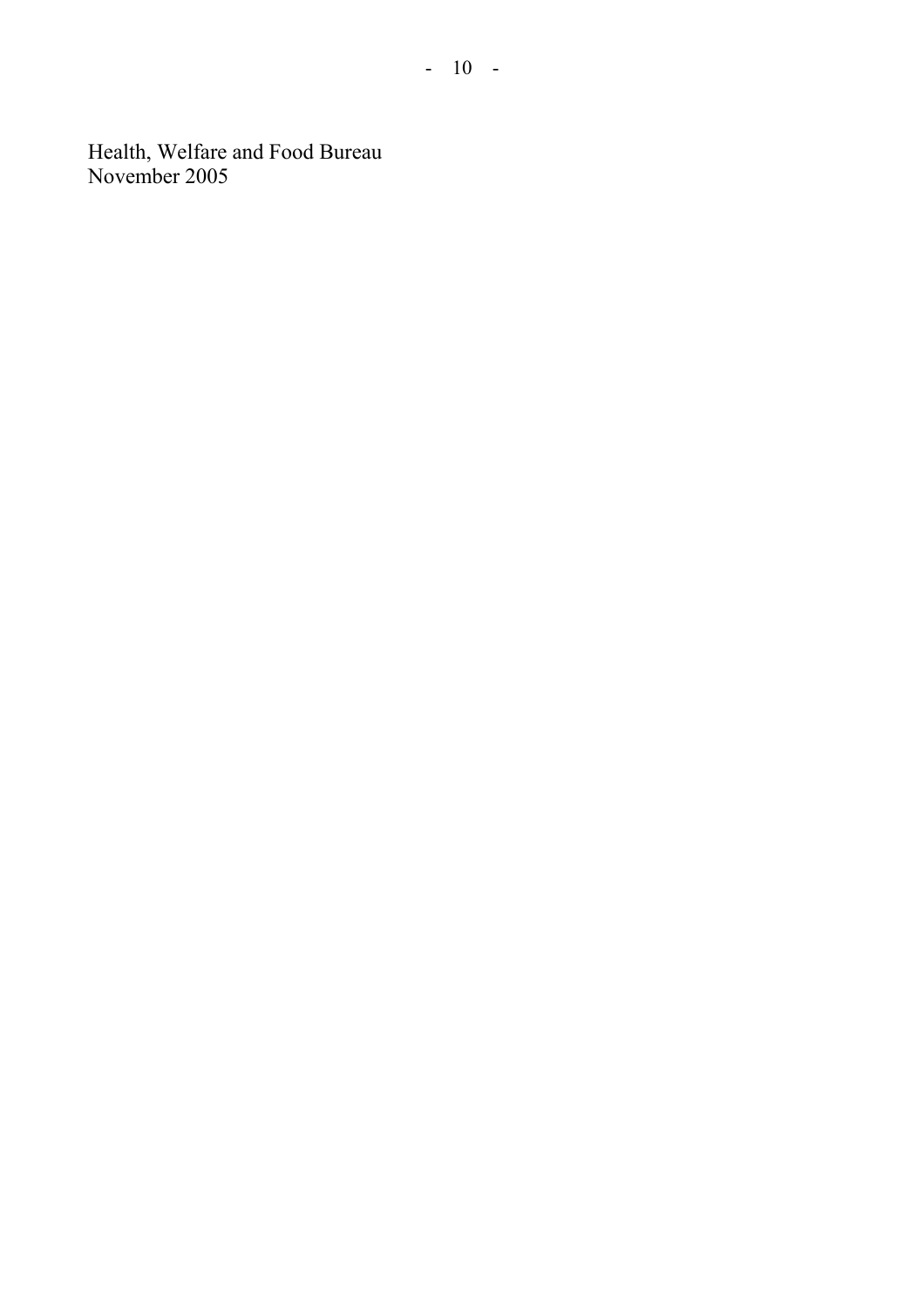# **For Information on 31 October 2005**

### **LegCo Panel on Food Safety and Environmental Hygiene**

# **Preventive Measures Against Avian Influenza Outbreaks Among Local Live Poultry**

### **Purpose**

 This paper sets out the measures taken by the Administration to prevent avian influenza outbreaks among local live poultry.

### **Introduction**

2. Since 1998, Hong Kong has implemented a series of preventive and surveillance measures targeting the virus at source and its potential carriers, i.e. live poultry and wild birds, to guard against avian influenza outbreaks. These measures include:

- (1) Valid import documentation requirement for all imported birds;
- (2) Compulsory vaccination for all imported and local chickens;
- (3) Regulation of local farms with stringent biosecurity measures;
- (4) All chickens imported from the Mainland are required to come from registered farms and accompanied by health certificates;
- (5) Compulsory segregation of waterfowl and other poultry;
- (6) Implementing market rest days in wholesale markets and retail outlets to allow regular cleansings;
- (7) Tightened hygiene requirements for wholesale markets and retail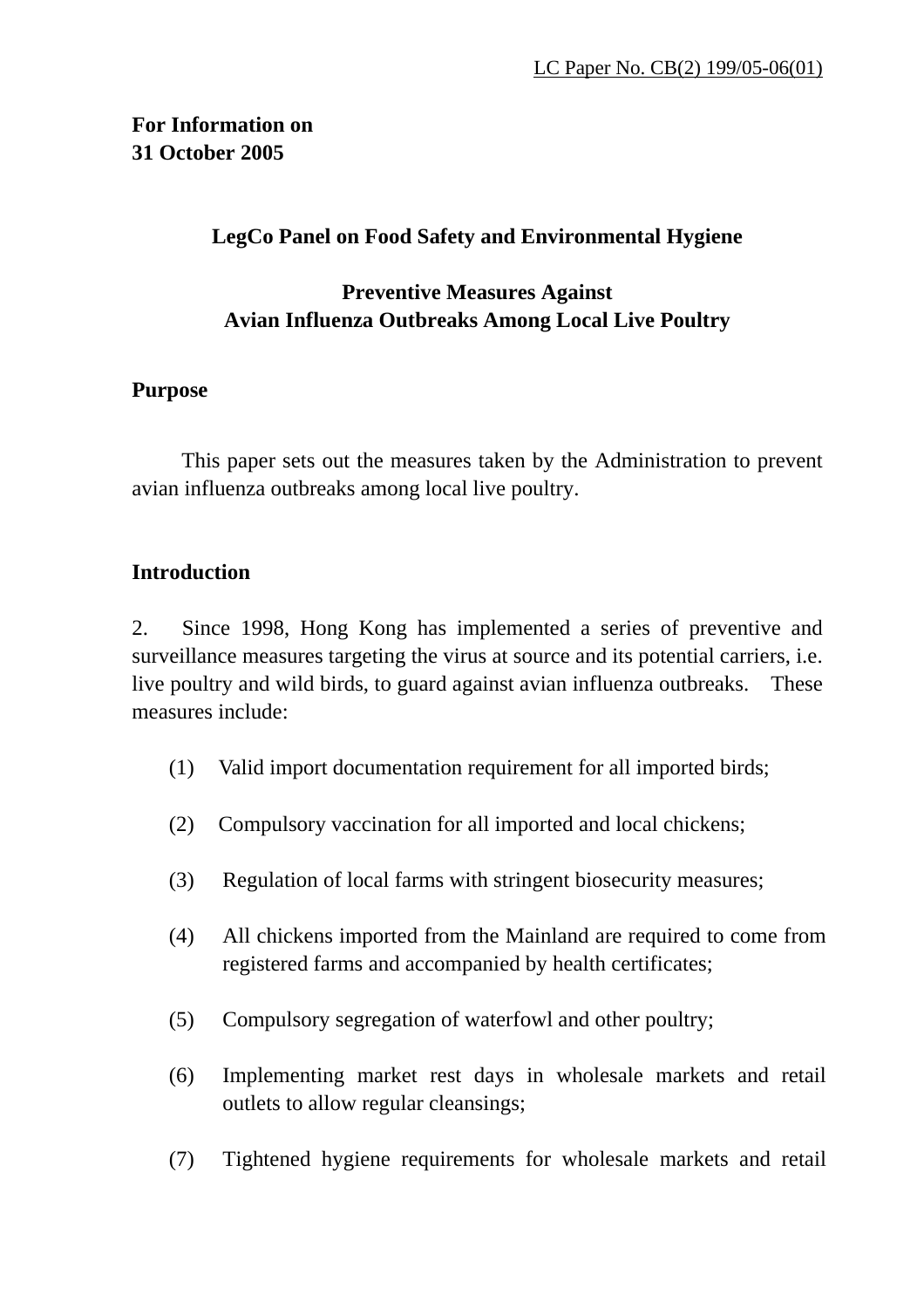outlets; and

(8) Comprehensive surveillance of human influenza and avian influenza that covers, inter alia, wild birds and pet birds sold in the market.

# **Recent Avian Influenza Outbreaks Outside Hong Kong**

3. Since December 2003, a total of ten countries or places in Asia have reported avian influenza outbreaks. Recent reports also showed that avian influenza has affected parts of Europe. Under the circumstances, Hong Kong has followed the guidelines of World Organization for Animal Health (OIE) and stopped processing applications for import and re-export of poultry meat and live poultry from countries affected by avian influenza.

4. In view of the recent spread of avian influenza around the world, we have implemented or planned to implement the following measures to step up precautionary measures to guard against outbreaks of avian influenza amongst local live poultry:

- (1) Reduce the current maximum licence capacity of local poultry farms from 3.7 million chickens to 2 million;
- (2) Introduce a voluntary surrender scheme for live poultry farmers, wholesalers, retailers and transporters to encourage them to surrender their licences / tenancies and cease operation permanently; and
- (3) Preparing for the establishment of a regional slaughtering hub in Hong Kong; and
- (4) Other measures that strengthen our defence against avian influenza.

# **Contingency Measures in Case of Avian Influenza Outbreak in Hong Kong**

5. As announced last year, we shall cull all chickens in Hong Kong in the event of two confirmed H5N1 cases in local poultry farms and thereafter, to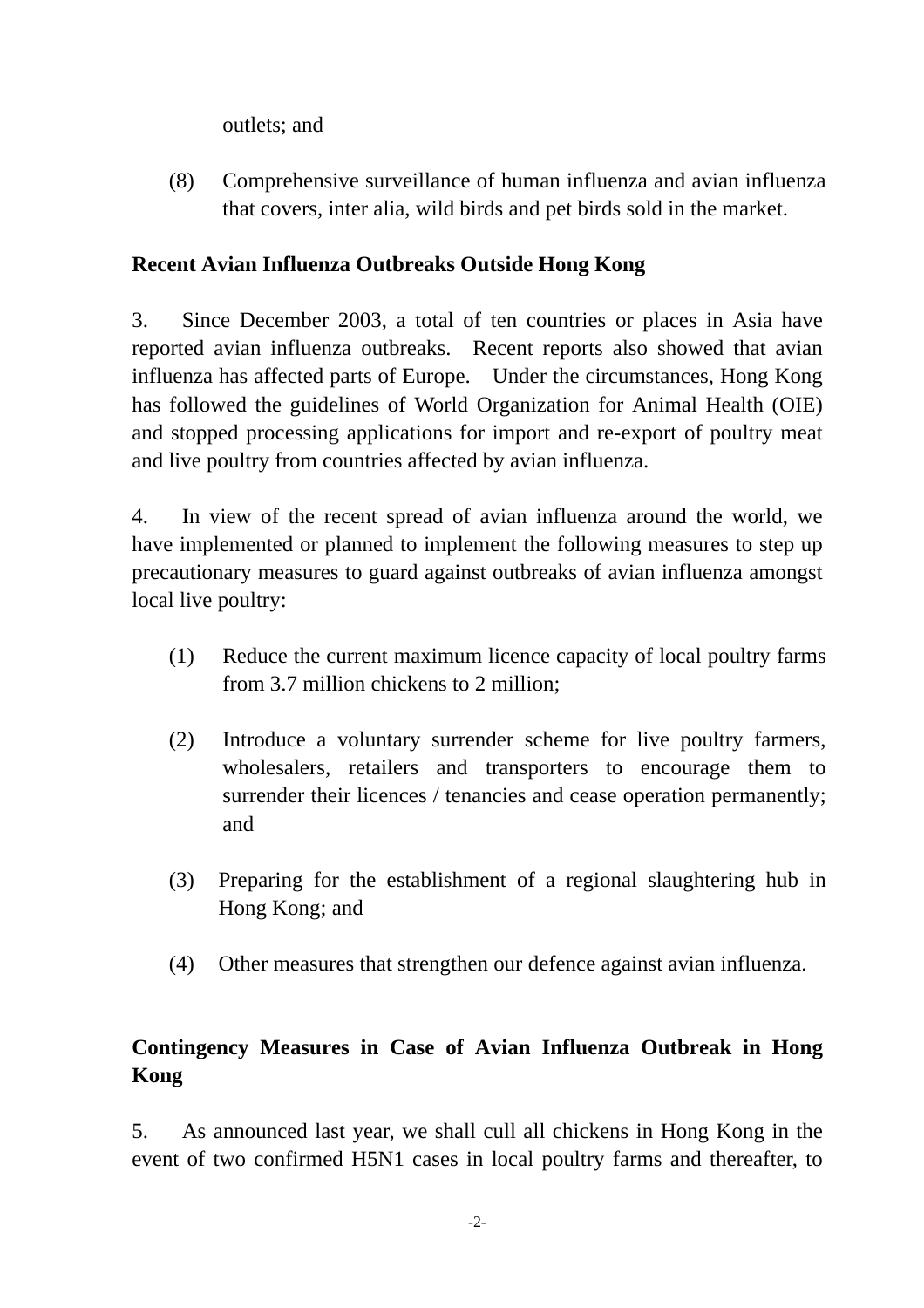terminate the local live poultry trade on compulsory basis. We also announced our plan to cull all live poultry in Hong Kong's retail markets if there are two confirmed H5N1 cases in our retail markets.

### **Biosecurity Measures for Live Poultry Farms**

6. According to *Public Health (Animals and Birds) Ordinance* (Cap 139), all livestock keeping and related activities in Hong Kong are regulated by the licences issued by the Agriculture, Fisheries and Conservation Department (AFCD). For live poultry rearing, the AFCD imposes additional licensing conditions that require these farms to comply with specified biosecurity requirements (see Annex), including bird proof facilities and regulation on the movement of humans, vehicles and supplies amongst farms. Since 2004, two live poultry farms have had their licences revoked for breaching the biosecurity requirements.

### **Security Measures for Pet Birds**

7. The ACFD regularly inspects pet bird shops to ensure their compliance with licensing conditions and to prevent avian influenza. Over 220 samples of bird droppings are collected every month from these bird shops to test for the presence of high pathogenic avian influenza (HPAI). The results have all been negative.

# **Pet Shops**

8. Licences for pet shops are issued by the AFCD. The department would step up inspections to ensure compliance with licensing conditions, a satisfactory environment of the premises, health and welfare of animals as well as to detect any clinical symptoms of infection. As part of its avian influenza monitoring programme, the AFCD would also take samples of animal droppings for tests. All 5,322 samples collected in 2005 have tested negative.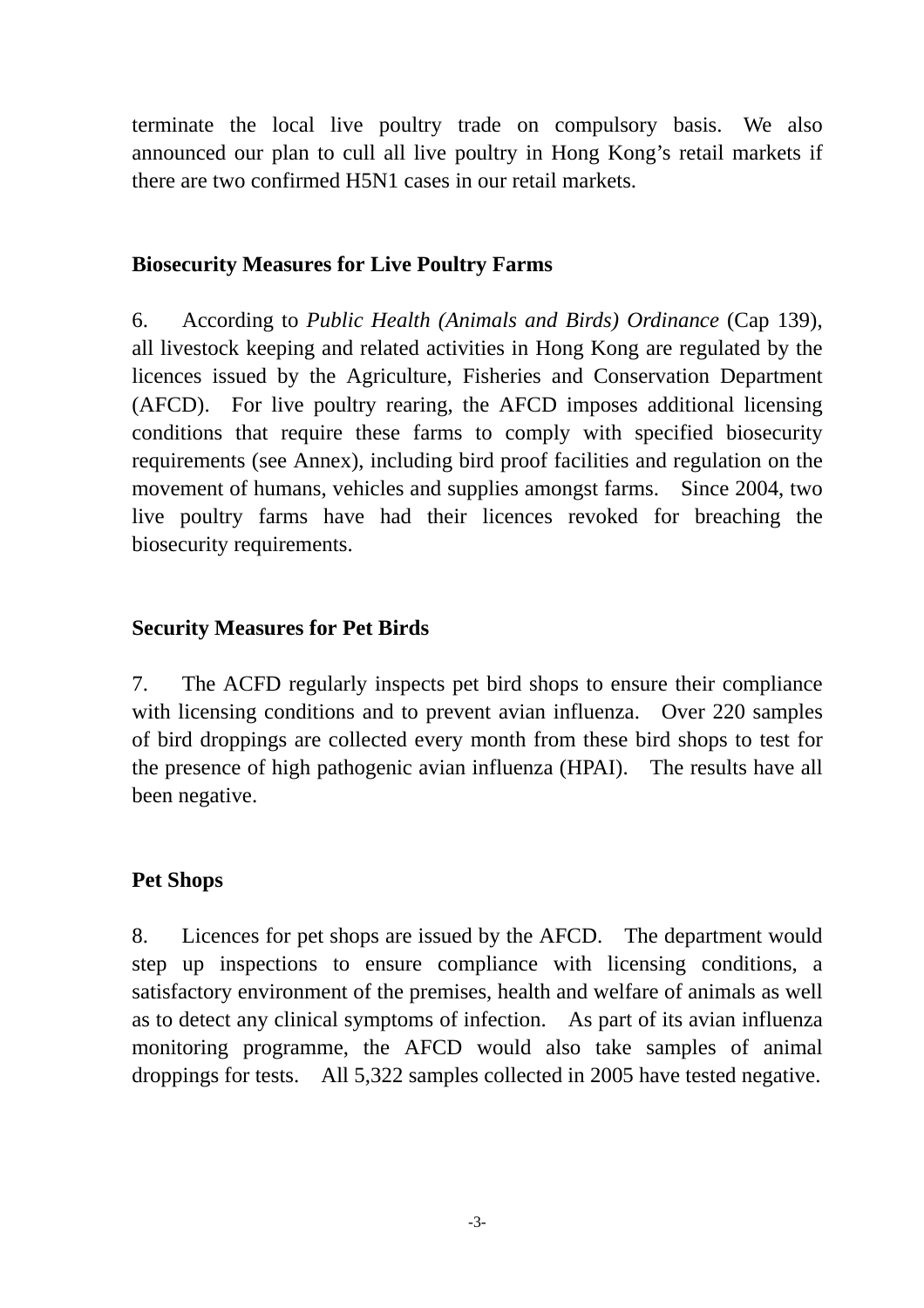# **Import of Pet Birds**

9. Most of the birds (including pet birds) imported into Hong Kong require special permits issued by the AFCD. The department would only issue permits to birds from countries that show no signs or are not suspected of being infected with HPAI. Moreover, the pet birds imported into Hong Kong must comply with the following conditions:

- (1) the birds to be imported must undergo a 14 day quarantine before export;
- (2) the birds must be tested for H5 and H7 during the quarantine period before shipment;
- (3) the birds must be examined and certified to be free of infectious diseases by official veterinary officials before shipment;
- (4) on arrival in Hong Kong, birds from countries or places that had a previous history of avian influenza but have since been declared free of avian influenza by the OIE for taking a stamping out policy; or from countries adjacent to infected places are subject to hold and test at AFCD facilities. They would not be released until a negative result is confirmed; and
- (5) pet birds from Mainland must come from two registered farms in Guangdong Province. These farms have been inspected by AFCD officers. The birds must be quarantined and tested five days before shipment and accompanied by health certificates detailing the test results. On their arrival, each and every consignment of birds will be tested by AFCD officers.

10. In 2004, a total of 24 consignments (50 birds in all) of birds that were imported without permits were detained and destroyed.

 $\overline{a}$ 1 "Suspected" covers cases where there are suspicious deaths under investigation in that country.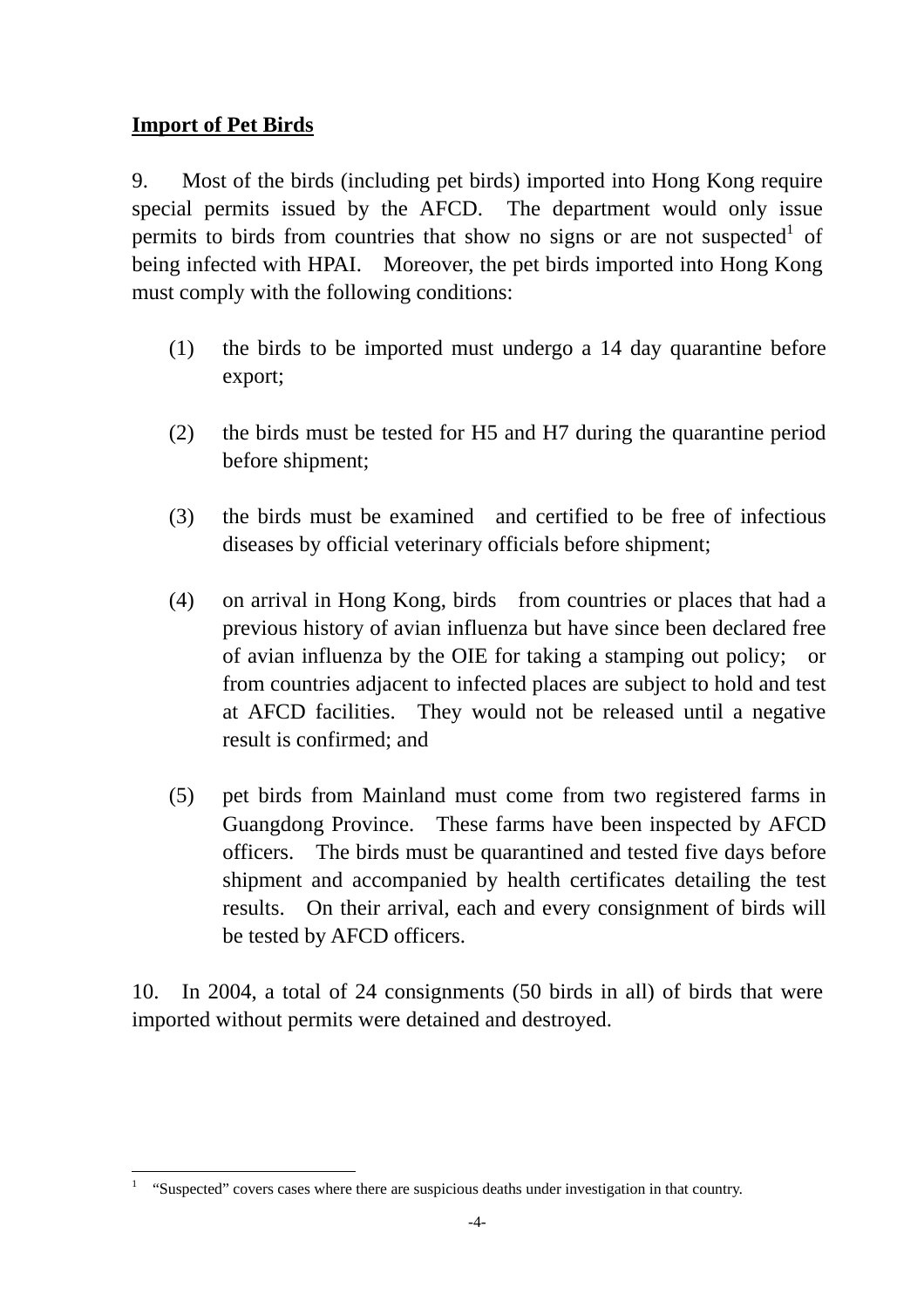# **Surveillance Measures for Wild Birds**

11. The surveillance measures of AFCD include continuous inspection and tests of samples of imported, local and wild birds.

12. Precautionary measures include surveillance of wild birds and testing samples of wild birds' droppings. Staff of AFCD have been conducting daily surveillance of wild birds in Mai Po Nature Reserve to detect any abnormalities. On discovering dead birds, they would immediately follow up and conduct tests to ascertain whether the deaths are caused by avian influenza.

13. In 2004, the AFCD and The University of Hong Kong have jointly tested about 14,800 samples of wild birds and birds from parks for H5 avian influenza virus. Between January and September 2005, about 7,000 bird samples were tested. All the wild birds' droppings tested negative for H5 avian influenza. In fact, the last positive test result for H5 avian influenza in wild bird dates back to the Chinese pond heron carcass collected from Lok Ma Chau in January this year

14. The AFCD has posted a notice at the entrance of Mai Po Nature Reserve reminding the public to maintain good personal hygiene; keep away from wild birds; avoid contact with wild birds, their nests, eggs, shed feathers and droppings. Any person who has touched birds or their droppings in the Reserve should cleanse with their own alcohol based hand sanitizers or disinfectant wet wipes.

**Health, Welfare and Food Bureau October 2005**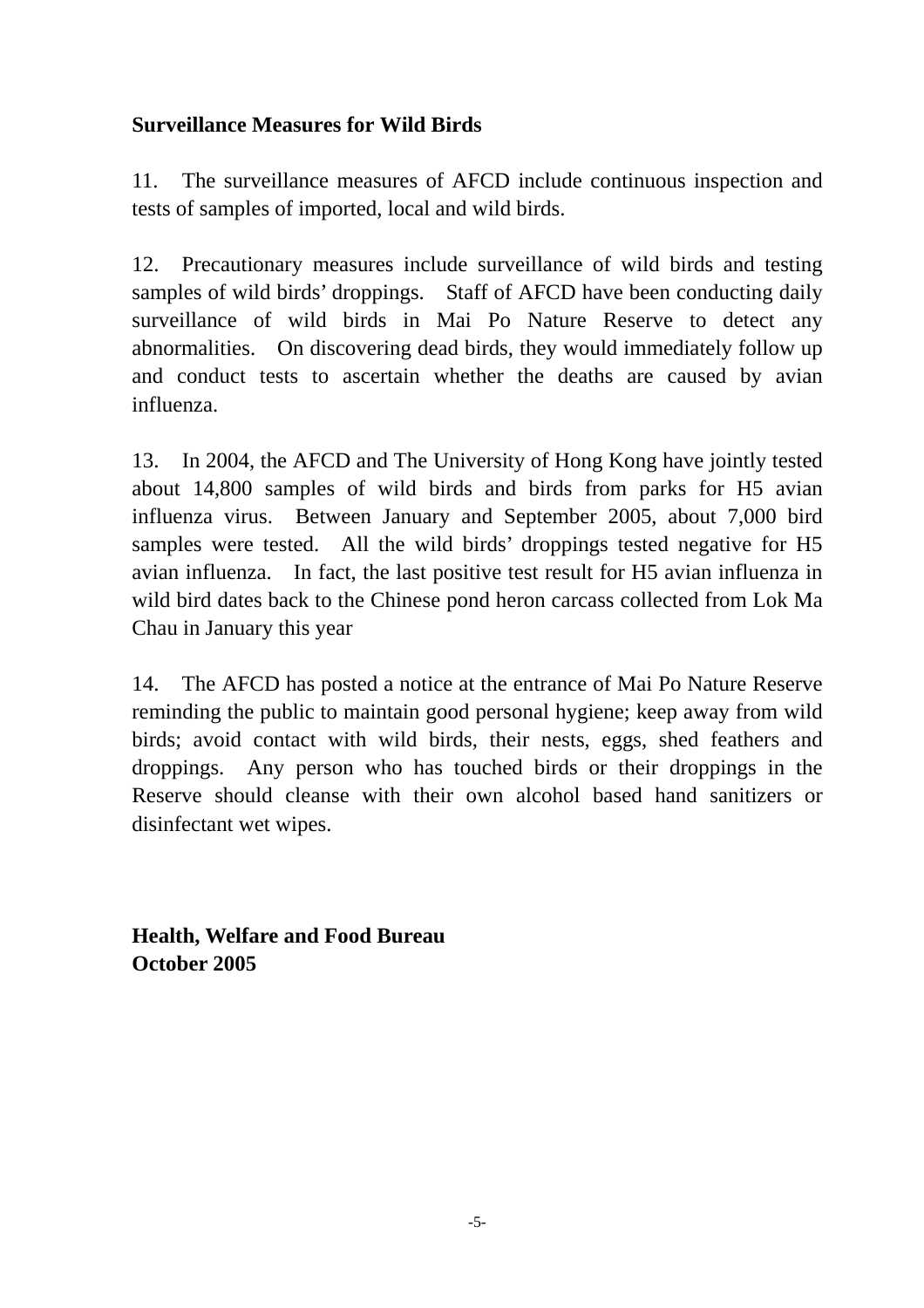# 個別農場生物保安規條 **Biosecurity Requirements for Individual Chicken Farms**

農場編號 LKXXX YYY 先生

個別農場生物保安規條是依據該農場的生物保安計劃問卷結果而訂 定。本規條是飼養牌照規定的部份內容。

Based on the biosecurity questionnaire result for the captioned farm, the following individual biosecurity requirements are enacted. The requirements form part of the licence conditions.

### 生產區 **(Production Area(s))**

本場可分為四個生產區,即如附圖中標記為黃色的區域。並參考附圖中 標記為粉紅色的相對位置,以油漆劃界和懸掛告示牌的方式將生產區與 非生產區明顯分別。

Four production area(s) shaded in yellow on the attached map can be designated on this farm. The demarcations between the production area(s) and the non-production area(s), marked in pink on the map, must be clearly visible to all people on farm through the use of painted lines on the ground and notice signs.

鞋履消毒盤必須設於雞隻飼養籠舍(以下簡稱雞舍)的每一出入口。其內 消毒劑須每日更新。

Footbaths, filled daily with fresh appropriate disinfectant, must be installed at every chicken shed entrance.

生產區內須設有洗手盤等清潔用具。

Proper hand-washing facilities (basin, soap, towel…etc) must be available at every shed entrance.

雞舍內不得留有任何農具、雜物和垃圾。

No farm equipment, sundries or garbage should be left inside the sheds.

雞隻不得於生產區雞舍以外的地方飼養。

Chickens must not be housed anywhere else other than inside the sheds in the production area(s).

# 農場人流管制 **(Human Movement Control)**

任何人士必須消毒鞋履後,才可進入農場。

Footwear must be properly disinfected before entering the farm.

任何人士當日進入生產區前,必須事先洗澡。在生產區內,必須穿著場 內專用的乾淨特定工作服及配戴清潔無損的手套。

Everyone should have a shower, put on designated protective clothing and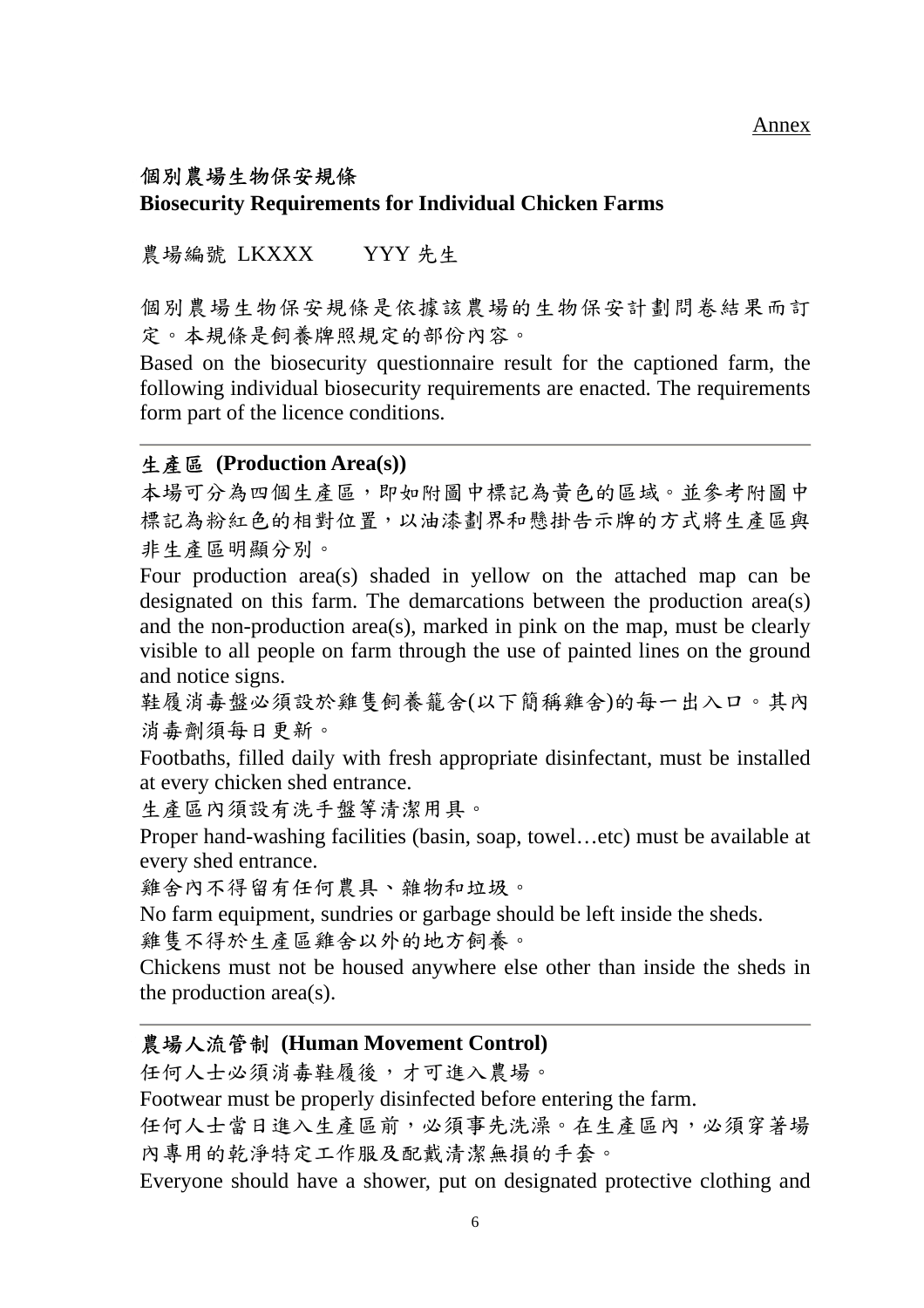wear gloves before entering the production area(s)

農友及場內工作人員曾接觸農場以外的其他禽鳥,當日不得進入生產 區。

Staff members who have been in contact with any birds outside the farm must not enter the production area(s) on the same day.

禽畜廢物收集商人員不准進入生產區。並須在指定地點收集糞料。

Workers of the livestock waste collection service contractor must not enter the production area(s). Waste must be collected at a designated area near the farm gate away from the production area(s).

訪客或運輸工人非必要時不得進入生產區。所有進入生產區的人員必須 穿著全套的保護性衣裝。

Tradespersons and visitors must not be allowed to enter the production area(s) unless it is totally necessary and they must wear full protective clothing.

必須記錄所有訪客及運輸工人的姓名、到訪目的、聯絡電話、到訪日期 及車牌號碼。

The name, telephone number and vehicle registration number of all tradespersons and visitors and their date and reason(s) of visit must be properly recorded.

### 車輛管制 **(Vehicle Control)**

進入農場的車輛必須經過消毒。

Vehicles entering the farm must have their wheels and any contaminated areas thoroughly disinfected.

飼料運抵貨倉後,飼料運輸車經過的農場範圍地面,須要消毒。

After feed delivery to the storage shed, the pathway that is adjacent to the production area(s) must be disinfected after the delivery of feed.

禽畜廢物收集商車輛不得進入農場範圍。

Vehicles of the livestock waste collection service contractor must not enter the farm premises.

### 進出農場的物資管制 **(Control of Movement of Materials)**

只可使用已經妥善清洗消毒過的運輸膠籠。

Only properly cleaned and disinfected plastic transport cages shall be used. 農場不得存留或管有任何屬於家禽批發商會的運輸膠籠(包括標有「漁農 處」字樣的運輸膠籠)或用以運載雞隻至長沙灣臨時家禽批發市場的運輸 籠。

No transport cages (including cages with a " mark) owned by the poultry wholesalers associations or used for transporting chickens to the Cheung Sha Wan Temporary Wholesale Poultry Market should be kept on the farm premises.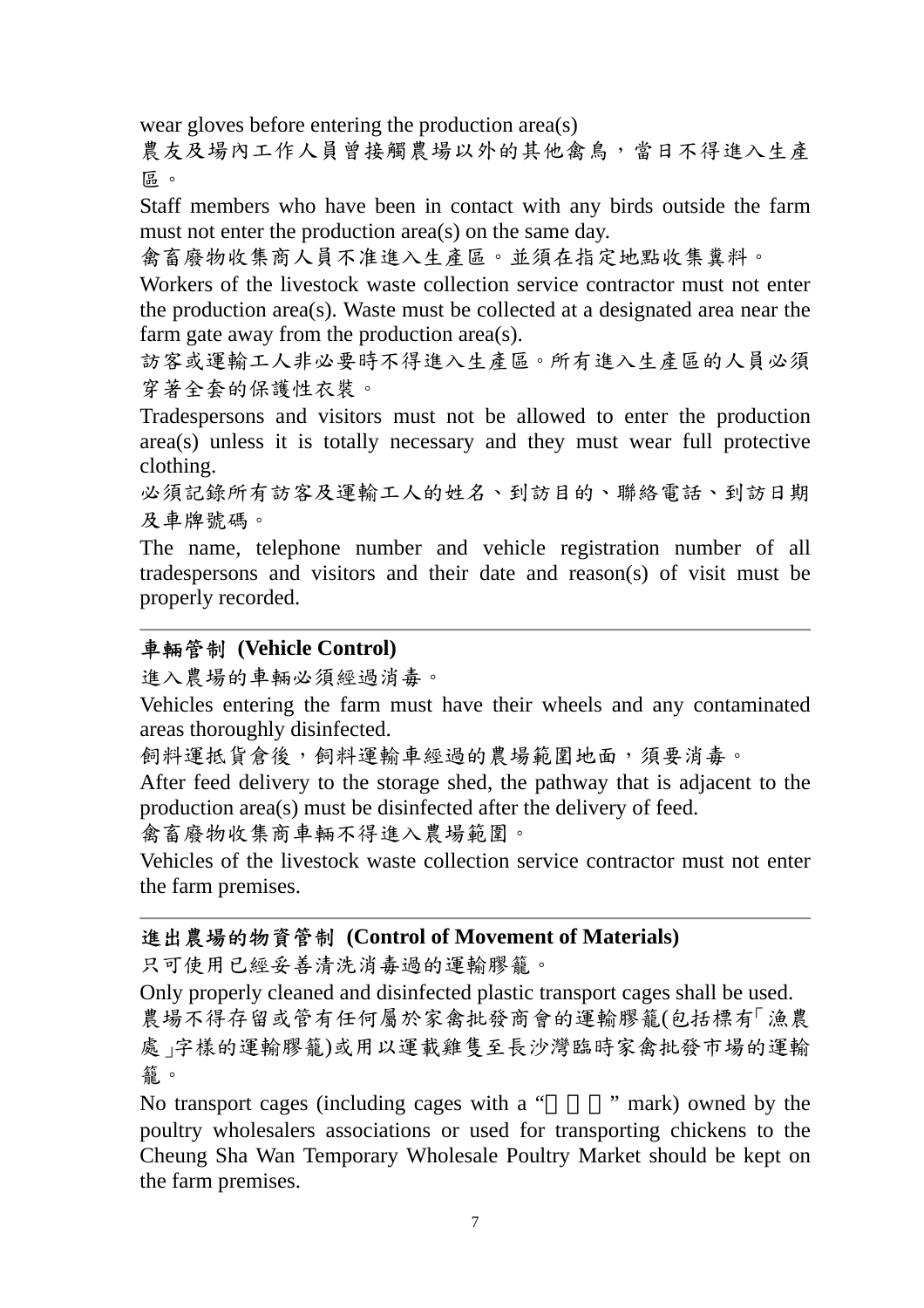農場只准引入來自漁農自然護理署認可孵化場的雛雞。

Chicks must be introduced only from AFCD recognised hatcheries.

所有進出農場的雞隻和蛋必須附同漁農自然護理署簽發有效的批准 書。該批准書必須保留以供漁農自然護理署檢查,直至該批雞隻和蛋不 再存在於農場內。在運抵農場後的 24 小時內,向漁農自然護理署申報 運送日期、數量、雞隻日齡

Chickens and eggs moved in or out of the farm must be accompanied by a valid permit issued by AFCD. This permit must be kept for AFCD inspection until the relevant batch of chickens and eggs are no longer present on the farm. The licensee must report the movement date, number and age of the introduced chickens to AFCD within 24 hours after their arrival.

雞花盒應視為污染物資,在處理過程中,必須穿戴手套。手套用後必須 清洗消毒。

Boxes used for day-old chickens shall be seen as potential sources of contamination. Protective gloves, properly cleaned and disinfected after each use, must be worn while handling these boxes.

在收集糞料後,衛龍收集箱的表面須先行清潔、消毒及抹淨後,才可送 回場內重新使用。

After each waste collection, the outer surface of all faecal waste bins from Way Lung Co. shall be properly disinfected, cleaned and wiped dry before next use.

任何外來物資,進入農場前必須完全消毒。

Off-farm materials must be thoroughly disinfected before entering the farm.

#### 動物及禽鳥防預**(Control of Wild Birds and Other Animals)**

犬貓不得進入雞舍。

Dogs and cats are not allowed to enter the sheds.

必須執行有效的除蟲滅鼠計劃。

Effective pest control shall be conducted routinely as part of the farm management system.

雞舍必需有防鳥設施。若使用防鳥網,其網眼不可大於高度2 吋乘闊度 3 叶。

All the sheds must have bird-proof facilities. If bird-proof nets are used, the mesh holes shall not be more than 2 inches in height and 3 inches in width.

### 農場管理 **(Farm Management)**

農場人員只可在被委派的特定雞舍或農舍中工作。

Farm staff shall work only in their designated sheds or other work area(s). 飼養籠具和飼料糟必須為金屬或塑膠造成。

All chicken cages and feed troughs must be made of metal or plastic.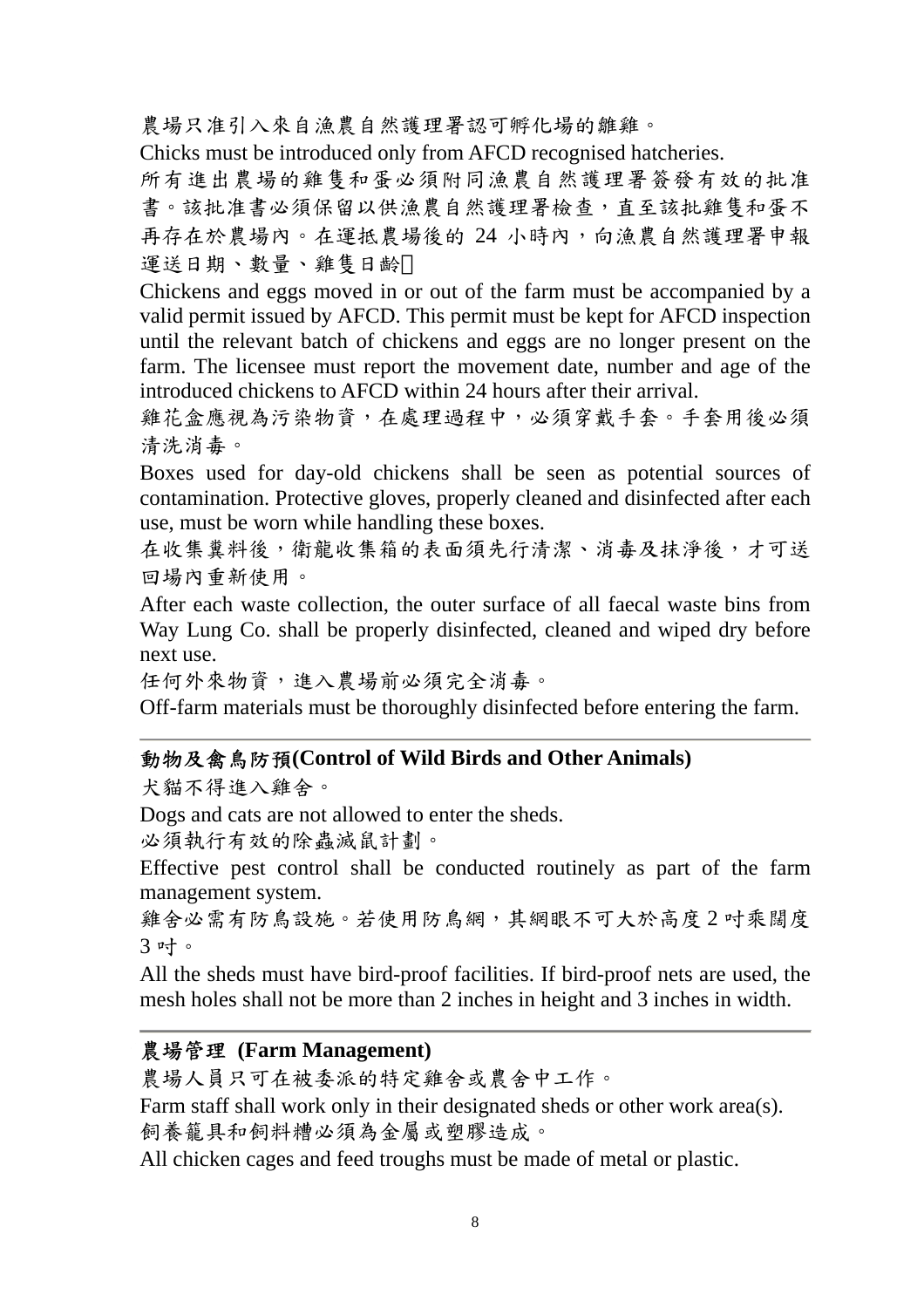不同批次的雞隻必須清楚分隔至少六呎。每批雞隻以統進統出方式管 理。

Different batches of chickens must be housed not less than 6 feet apart. The management of each batch of chickens must be on an all-in, all-out basis.

雞隻遷出後,雞舍必須消毒及空置七天,才可重新使用。

Any vacated sheds must be thoroughly disinfected and left unoccupied for at least 7 days prior to introducing new batches of chickens.

所有雞舍必須備存雞隻進出、死亡、防疫及用藥記錄。

An accurate, up-to-date record must be kept for any chicken movements, vaccinations, medications and mortalities on a shed basis.

每批出售的雞隻均需存有仔細精確的銷售記錄。該記錄須保留在農場至 少 12 個月,並在本署人員要求時提供查閱。

A detailed, accurate sale record must be kept for at least 12 months for each batch of chickens. This record must be made available to the Department at any time on request.

在農場內自行孵化雛雞,必須精確記錄每批雛雞的孵化日期、數目、孵 化率。並在 24 小時內通報漁農自然護理署。

If there are chicks hatched inside the farm, the licensee must keep a detailed, accurate hatching record, including the information on hatching date, number of hatched chicks and the hatching rate. The relevant information should be reported to AFCD immediately.

丟棄死雞前,必須灑上消毒粉,並包封於兩層膠袋內。

Any dead chickens must be sprinkled with disinfectant powder and completely sealed in plastic bags before disposal.

任何人士若曾進入屍體收集站,當日不准重回農場生產區。

Any persons having entered the carcass collection area must not return to the production area(s) on the same day.

當死亡率超出下述水平時,必須立刻通知本署。未經漁農自然護理署批 准下,不得丟棄死雞。

在 24 小時內,同批超過 30 日齡雞隻中,有1%以上的雞隻死亡

在7天內,同批超過30日齡雞隻中,有4%以上的雞隻死亡

在7天內,同批滿30日齡或以下雞隻中,有15%以上的雞隻死亡

When mortality rates exceed the levels shown below, the licensee must notify the AFCD immediately, and the carcasses must not be disposed without the permission from the AFCD.

Within a 24 hours period, there is a mortality rate of more than 1% of chickens aged more than 30 days in any given batch.

Within a 7 days period, there is a mortality rate of more than 4% of chickens aged more than 30 days in any given batch.

Within a 7 days period, there is a mortality rate of more than 15% of chickens aged at or less than 30 days in any given batch.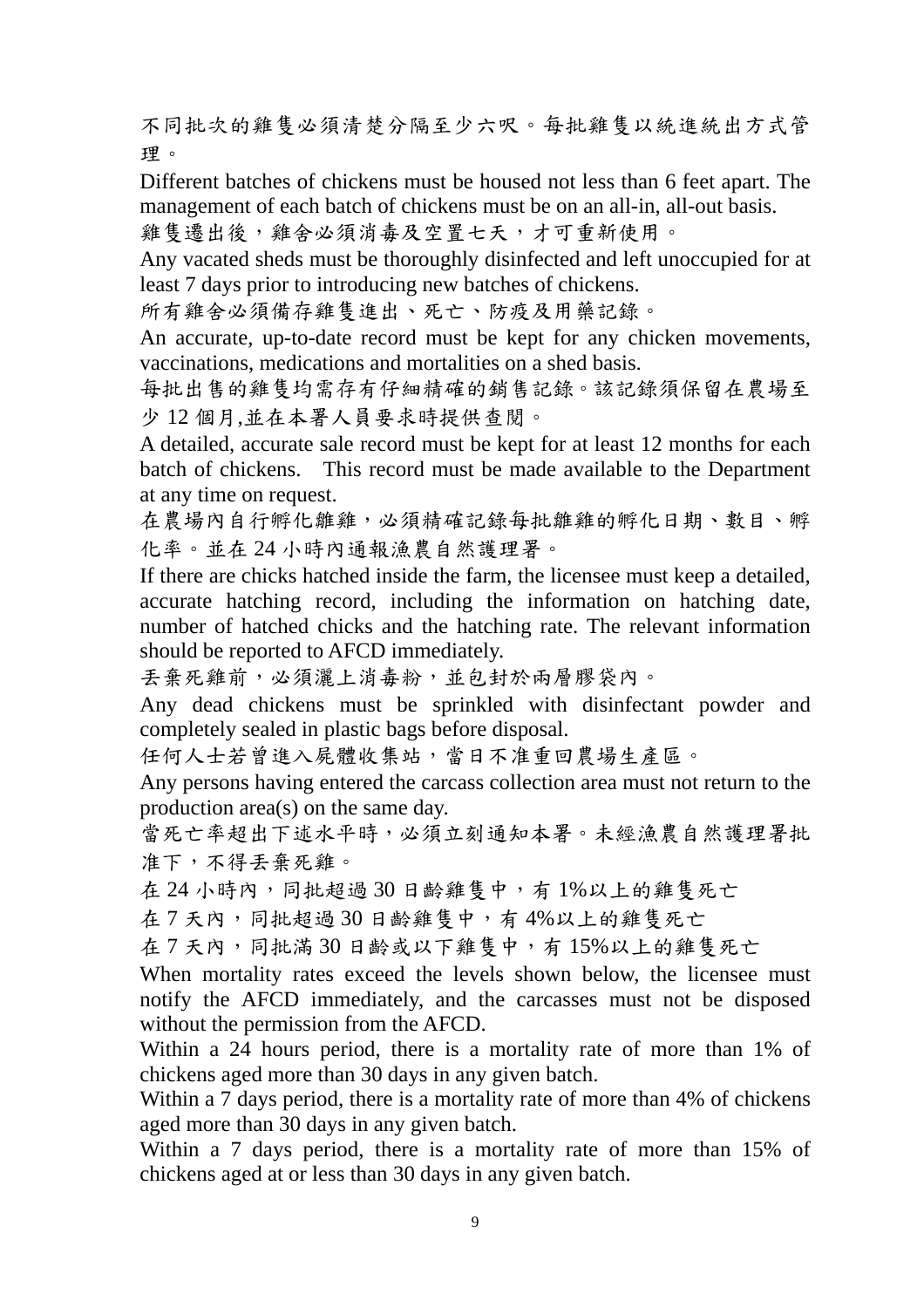按廠商的使用濃度建議,每日更新消毒劑。

The licensee must ensure the chosen disinfectants used on the farm are effectively applied according to the recommendations given by the manufacturer(s) and refreshed daily.

井口、水箱及其他儲存雞隻飲用水之器皿必須蓋好。

All water tanks, wells and containers for storing chickens' drinking water must be properly covered.

持牌人有責任確保農場內人員遵守此生物保安的各項規條。

It is the licensee's responsibility to ensure that all on-farm personnel, including workers, residents and visitors comply with all the listed individual biosecurity requirements.

### 塵埃及氣流管制 **(Dust and Aerosol Control)**

在本文件製作時,因農場大門並無面向公共行車道,亦不與其他農場鄰 接,故不必設置圍牆或實質屏障。

No solid partitions at the boundaries are required as there are no shared boundaries between the captioned farm and other farms and no public driveways in front of the farm gate at the time this document was prepared.

備註: Remarks: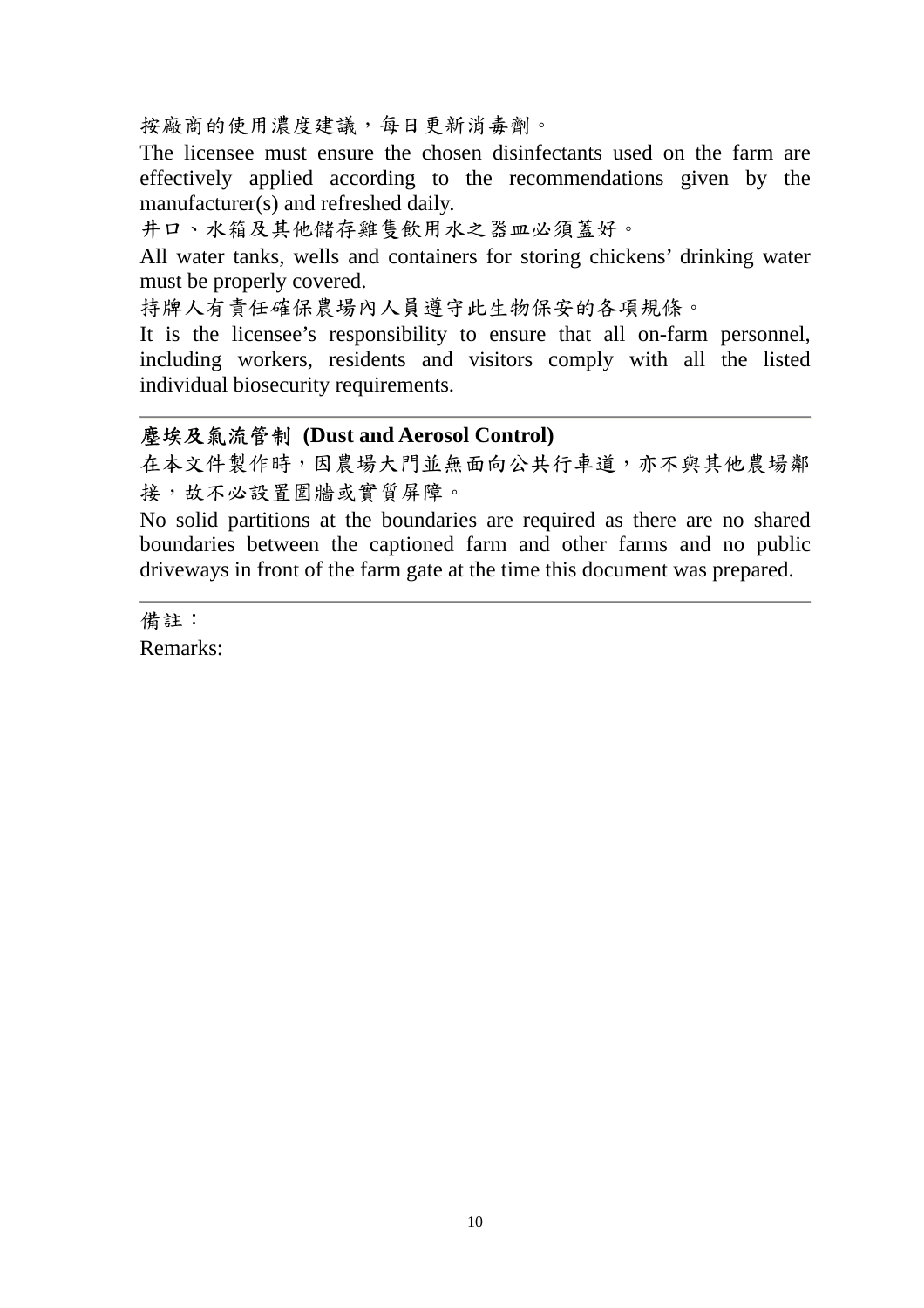#### **Framework of Government's Preparedness Plan for Influenza Pandemic**

### **Hong Kong Government Response Systems**

 The Government's plan includes a three-level response system (Alert Response Level, Serious Response Level and Emergency Response Level). These levels are based on different risk-graded epidemiological scenarios relevant to Hong Kong, and each of them prescribes a given set of public health actions required. They are designed to match with the World Health Organization (WHO)'s guideline[1](#page-25-0) for pandemic influenza planning.

### *Alert Response Level*

2. Alert Response Level depicts the scenarios of confirmation of highly pathogenic avian influenza (HPAI) outbreaks in poultry populations **outside** Hong Kong; confirmation of HPAI **in** Hong Kong in imported birds in quarantine, in wild birds, in recreational parks, in pet bird shops or in the natural environment. Upon the advice of the Director of Agriculture, Fisheries and Conservation (DAFC), the Secretary of Health, Welfare and Food (SHWF) will activate this Response Level.

3. Another scenario depicts confirmation of human case(s) of avian influenza **outside** Hong Kong. SHWF will activate this Response Level upon the advice of Director of Health (DoH).

### *Serious Response Level*

4. Serious Response Level depicts two possible scenarios. The first scenario depicts confirmation of HPAI outbreaks in the environment of *or*  among poultry population in retail markets, wholesale markets or farms **in** Hong Kong due to a strain with known human health impact. Upon the advice of DAFC or Director of Food and Environmental Hygiene, SHWF will activate this Response Level.

5. The second scenario depicts the confirmation of human case(s) of avian influenza **in** Hong Kong **without** evidence of efficient human-to-human transmission. Upon the advice of DoH, SHWF will activate this Response Level.

### *Emergency Response Level*

6. Emergency Response Level depicts two possible scenarios. In the

<span id="page-25-0"></span><sup>&</sup>lt;u>.</u> 1 World Health Organization, Influenza Pandemic Plan. The role of WHO and Guidelines for National and Regional Planning. Geneva, Switzerland, April 1999. WHO/CDS/CSR/EDC/99.1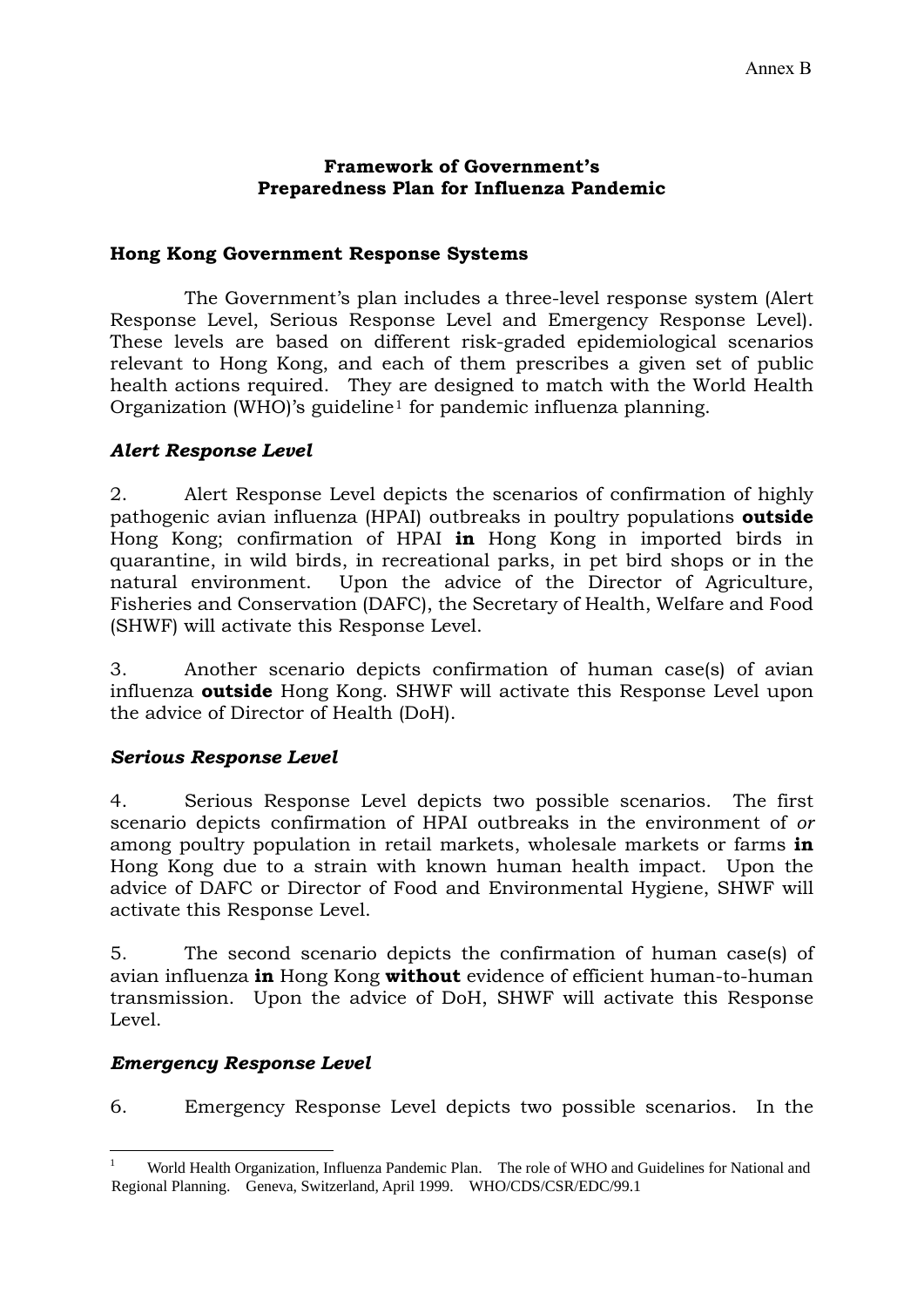first scenario, there is evidence confirming efficient human-to-human transmission of novel<sup>[2](#page-26-0)</sup> influenza occurring overseas or in Hong Kong.

7. Efficient human-to-human transmission is defined as the ability of the virus to readily spread from person to person in the general population and cause multiple outbreaks of disease leading to epidemics.

8. Clear evidence of human-to-human spread[3](#page-26-1) in the general population may be inferred when secondary cases result from contact with an index case, with at least one outbreak lasting over a minimum 2-week period in one country. In confirming efficient human-to-human transmission, one must not overlook other possible explanations, such as acts of terrorism, or an unusual ecological situation with an animal vector spreading virus to humans in different locations.

9. The second scenario under Emergency Response Level is pandemic influenza. The declaration of pandemic comes from WHO. It means the influenza strain is beginning to cause several outbreaks in at least one country, and spread to other countries, with consistent disease patterns indicating serious morbidity and mortality is likely in at least one segment of the population.

10. SHWF will activate this Response Level upon the advice of DoH.

### **Command Structure**

#### *Alert Response Level*

11. At the Alert Response Level, a simplified emergency response command structure will be put in place. The Health, Welfare & Food Bureau (HWFB), Department of Health (DH), Hospital Authority (HA), Agriculture, Fisheries and Conservation Department (AFCD) and the Food & Environmental Hygiene Department (FEHD) are the main parties assessing the nature and level of risks.

#### *Serious Response Level*

12. At Serious Response Level, a Steering Committee chaired by SHWF will be set up to steer Government response.

13. The Steering Committee will have as its core members the Permanent

<sup>&</sup>lt;u>.</u> 2 Novel influenza refers to 'the emergence of an influenza A virus with different haemagglutinin sub-type

<span id="page-26-1"></span><span id="page-26-0"></span>than strains circulating in humans for many preceding years'.<br><sup>3</sup> World Health Organization, Influenza Pandemic Plan. The role of WHO and Guidelines for National and Regional Planning. Geneva, Switzerland, April 1999. WHO/CDS/CSR/EDC/99.1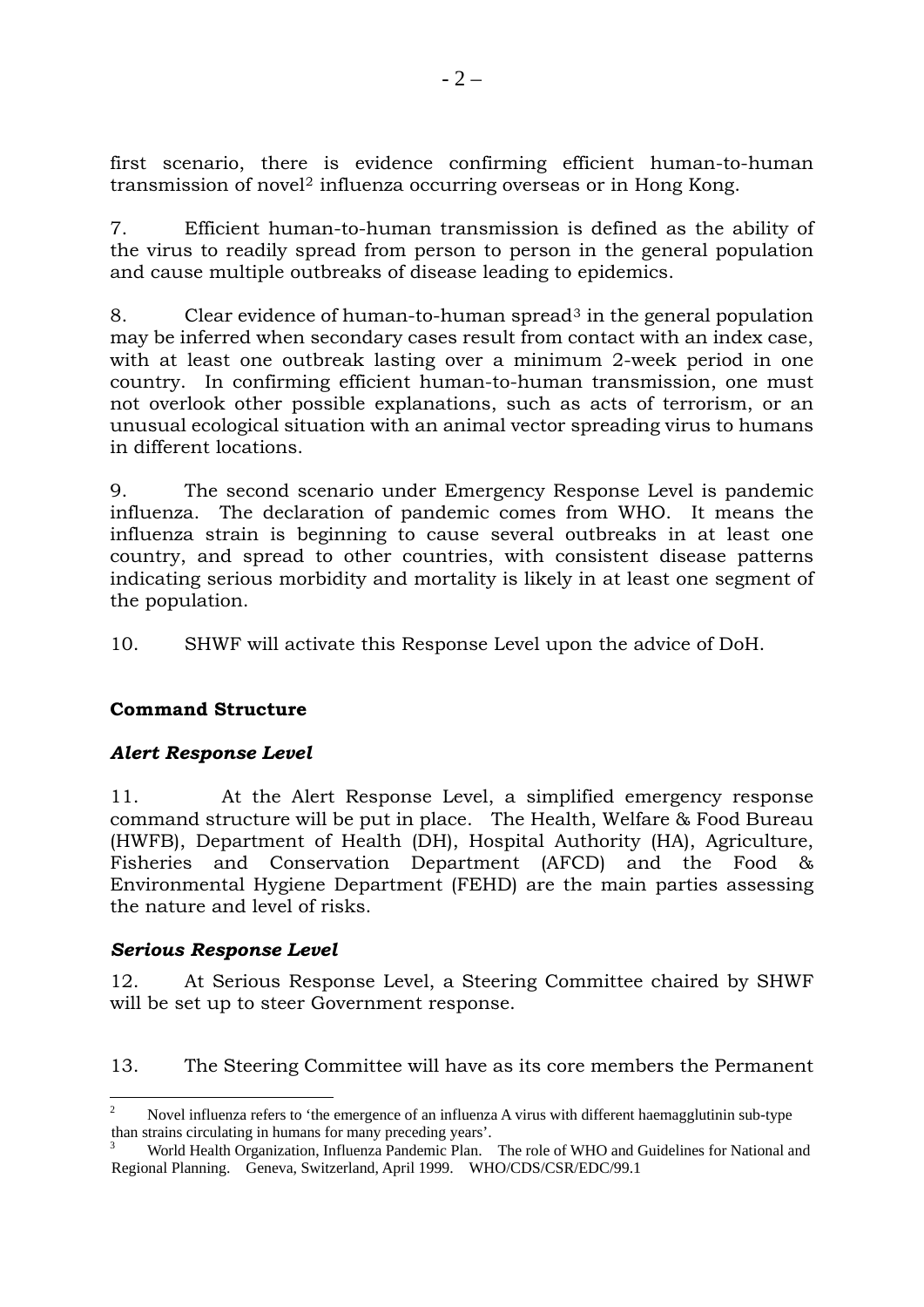Secretary for Health, Welfare & Food (PSHWF), Permanent Secretary for Education and Manpower, Permanent Secretary for Economic Development and Labour (Economic Development), Director of Agriculture, Fisheries and Conservation, Director of Food and Environmental Hygiene, Director of Health, Controller, Centre for Health Protection (Controller, CHP), Director of Home Affairs, Director of Information Services (DIS), Director of Social Welfare, Commissioner for Tourism and Chief Executive of the Hospital Authority. The committee would co-opt other senior officials and non-Government experts as circumstances warrant.

### *Emergency Response Level*

14. At Emergency Response Level, the Steering Committee will be chaired by the Chief Executive.

15. The Steering Committee will have the Chief Secretary for Administration, the Financial Secretary, the Secretary for Justice, SHWF, the Secretary for Economic Development and Labour, the Secretary for Education and Manpower, the Secretary for Environment, Transport and Works, the Secretary for Home Affairs, the Secretary for Housing, Planning & Lands, the Secretary for Security, Director of Chief Executive's Office, DoH and DIS as its members; and will co-opt other senior officials and non-Government experts as circumstances warrant.

#### **Preparedness for an influenza pandemic**

16. According to WHO, preparedness activities for an influenza pandemic should include the following key areas:

- 。 Surveillance
- 。 Investigation and control measures
- 。 Laboratory support
- 。 Infection control measures
- 。 Provision of essential medical services
- 。 Antiviral stockpiling
- 。 Vaccination
- 。 Port health measures
- 。 Communication

### **Normal Times**

17. The following describes major activities/measures in relation to influenza illness that are already in place:

#### *Surveillance*

。 Influenza A (H5N1) has been a notifiable disease in Hong Kong since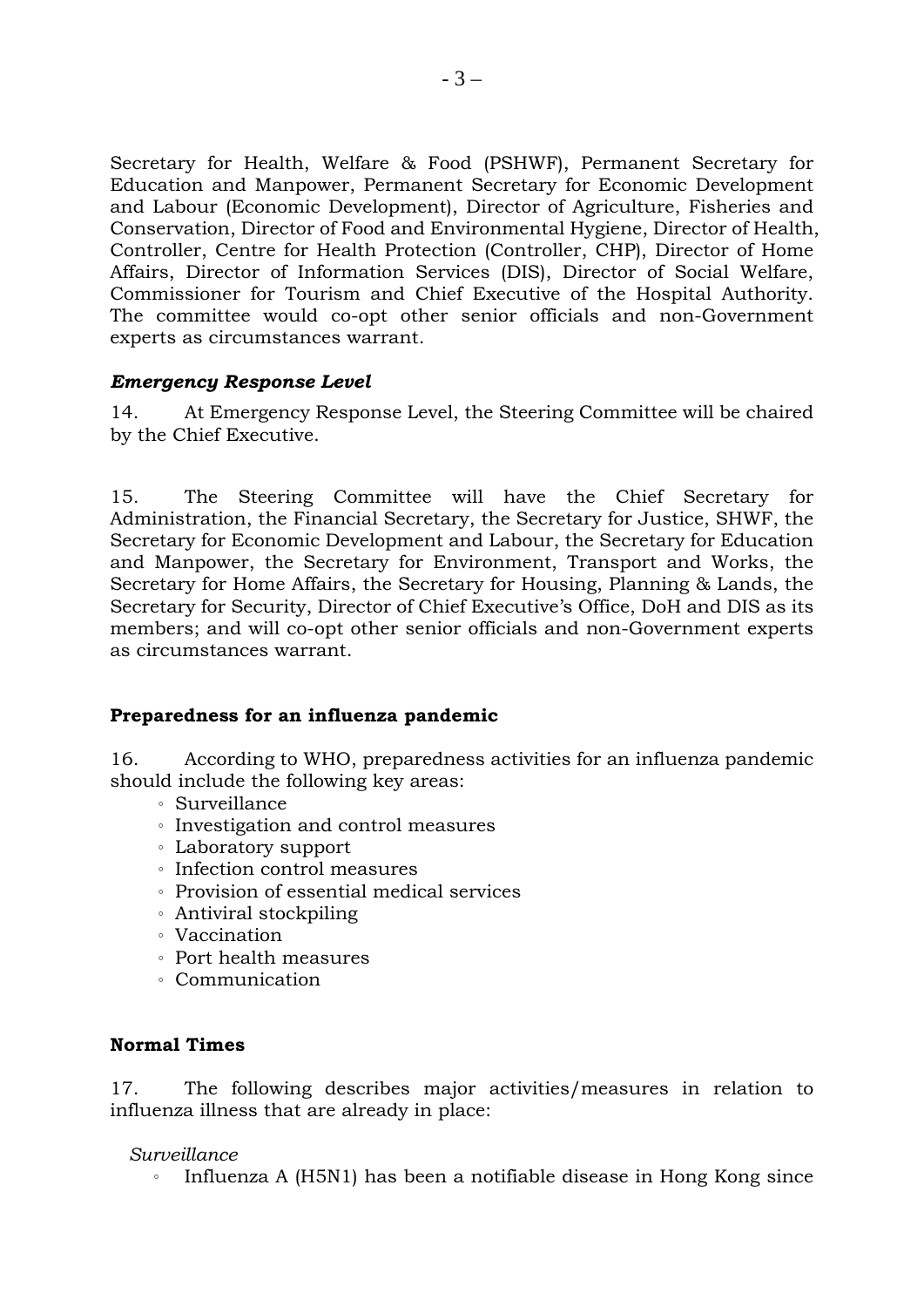30 January 2004 and all practitioners are required to report any suspected or confirmed cases to DH.

- 。 Sentinel surveillance system is in place to monitor influenza-like illness (ILI). The system operates through the support of a network of 64 general outpatient clinics in the public sector and some 50 doctors in the private sector. Specimens are also collected from patients for isolation and typing of influenza virus.
- 。 Infectious disease sentinel surveillance is set up in residential care homes for the elderly, which collects information on the number of residents with ILI on a weekly basis.
- 。 Information on hospital discharges, admission to intensive care units and deaths due to diagnosis of influenza or pneumonia are collected from public and private hospitals on a weekly basis.
- 。 Hospital admissions of elderly home residents with provisional diagnosis of pneumonia or chest infection are being monitored.
- 。 Monthly figures on ILI are exchanged with Guangdong and Macao health authorities.
- Information on unusual patterns of infectious diseases is exchanged with Guangdong and Macao health authorities on an ad hoc basis.
- 。 Ongoing surveillance programme at live poultry retail outlets and monitoring of poultry farms, pet bird traders, imported birds, recreational parks and wild birds.
- 。 Close monitoring of the number of live poultry present in Cheung Sha Wan Temporary Wholesale Poultry Market and at retail outlets.

#### *Investigation & Control measures*

Epidemiological investigation and control measures are being conducted and implemented respectively in institution outbreaks.

#### *Laboratory support*

- Confirmatory testing for influenza is being provided to both public and private sectors.
- 。 Typing and subtyping of all influenza isolates are performed at the Public Health Laboratory Services Branch (PHLSB) of DH. Antigenically atypical isolates would be genetically characterized and forwarded to the WHO Collaborating Centres for further analysis.

#### *Infection control measures*

- Risk-based clinical management and infection control guidelines are provided to health care providers.
- 。 Supplies of personal protective equipment (PPE) are being maintained.
- 。 Trainings on infection control are being provided to community, government departments and healthcare workers in public and private sectors.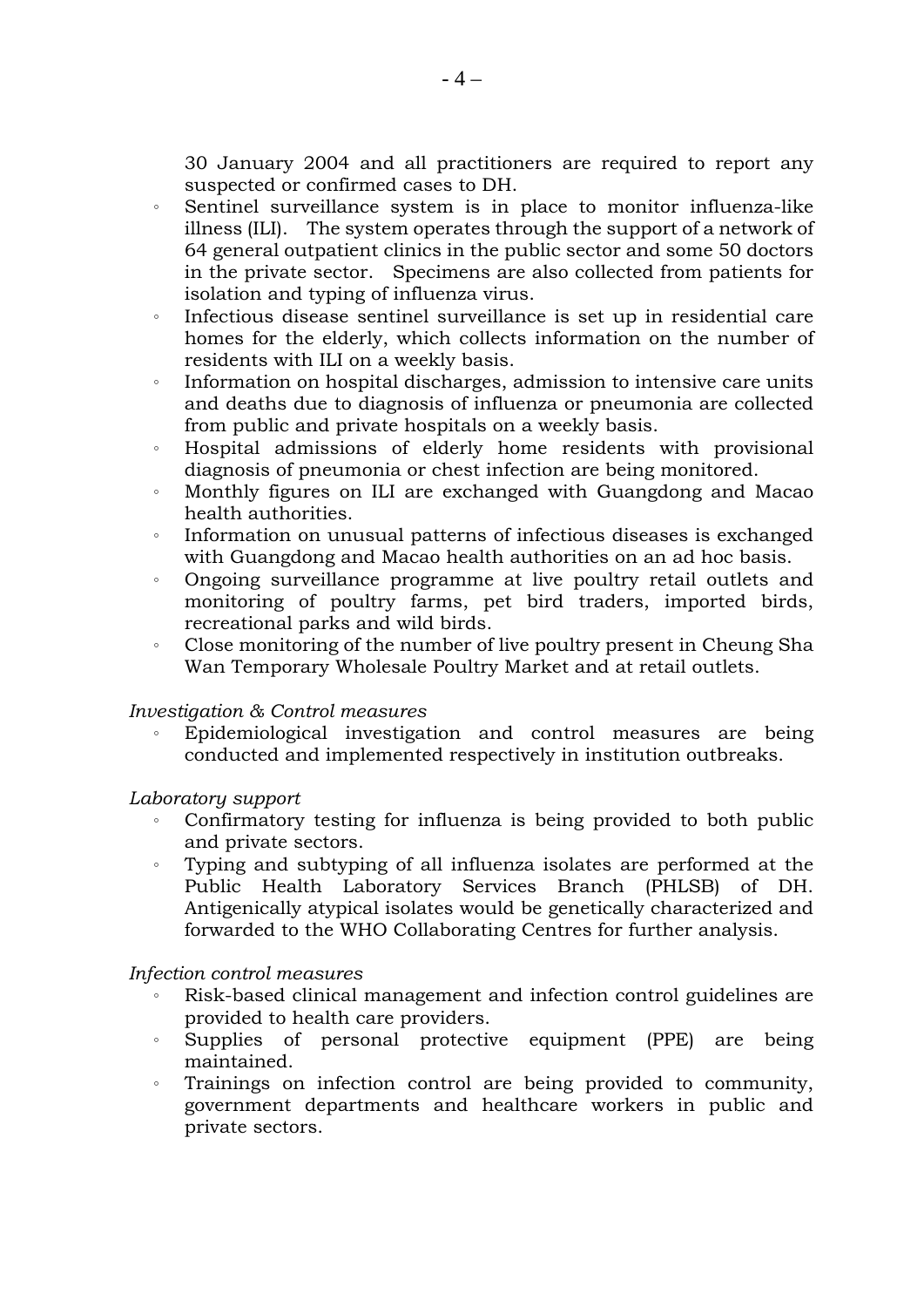#### *Antiviral*

- 。 Antiviral agents are being stockpiled.
- 。 Strategies for administration of antiviral are developed and prioritization of target groups for antiviral administration is defined in the scenario of pandemic influenza.

#### *Vaccination*

- 。 Annual influenza vaccination programme is being organized around November/December each year.
- 。 Vaccination strategies for avian influenza epidemics are developed and prioritization of target groups for vaccine administration is defined, in case a vaccine is available for avian influenza.

#### *Port Health measures*

Prepare strategies to prevent and control human cases of avian influenza at immigration control points.

#### *Other control measures*

- Agreed protocol with the Mainland on importation of live poultry.
- 。 Control of live birds and poultry products imported into Hong Kong.

#### *Communication*

- Health education activities are organized and health advice on prevention of influenza is provided through various means to educate the public on personal and environmental hygiene.
- 。 Working group on risk communication formed to develop risk communication strategy and action plan.
- 。 Members of the medical profession are being informed through e-mails, fax and post.

18. On the occurrence of a particular event, a certain Response Level might be triggered off and the major activities/measures that will be carried out under different Response Levels by key departments/organizations are set out in the ensuring paragraphs below.

#### *Alert Response Level*

19. When there is confirmation of HPAI outbreaks in poultry populations **outside** Hong Kong, or when there is confirmation of HPAI in imported birds in quarantine; in wild birds; in recreational parks, in pet bird shops or in the natural environment **in** Hong Kong, AFCD and FEHD will carry out the following activities:

¾ *(1) When there is confirmation of HPAI outbreaks in poultry populations outside Hong Kong and outside the Mainland:*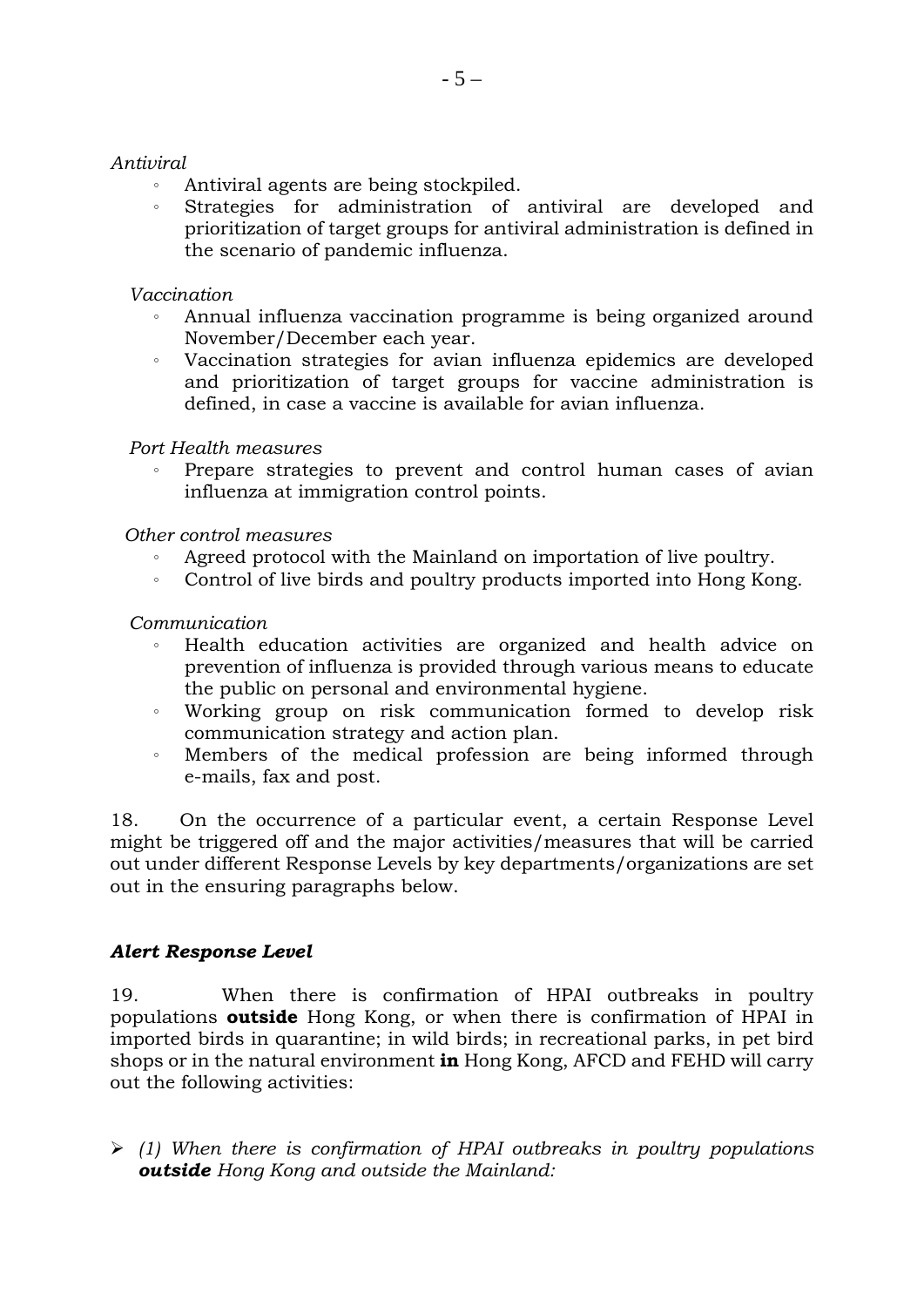- 。 AFCD will continue with all normal activities related to surveillance; farm and wholesale market bio-security measures; communication with farmers, poultry wholesalers, and poultry transporters); and strategic planning in medication, PPE, training & response.
- 。 In addition, AFCD will undertake further actions related to import control:
	- Monitoring of outbreaks of HPAI overseas.
	- Liaison with animal health authority of the affected countries, overseas authorities and international animal health authorities, e.g. World Organisation for Animal Health (OIE), to ascertain the latest surveillance and epidemiological information.
	- Suspension of imports of live birds from countries with outbreaks of HPAI in the past 6 months.
	- Increased vigilance and surveillance for imported birds depending on the geographical area of the outbreak*.*
- 。 FEHD will stay vigilant in surveillance of poultry population in retail outlets and review stock of PPE.
- ¾ *(2) When there is confirmation of HPAI outbreaks in poultry populations in the Mainland:* 
	- 。 AFCD and FEHD will carry out the following activities:
		- Increase surveillance and monitoring of local chicken farms, particularly sentinel birds and retail outlets (AFCD & FEHD).
		- Strict enforcement of farm biosecurity measures (AFCD).
		- Issue reminder to all livestock farmers and retailers to immediately report the presence of sick and dead birds for collection and laboratory examination (AFCD & FEHD).
		- − Increase monitoring of chicken numbers to ensure all birds are accounted for (AFCD).
		- − Continuation of AI vaccination for local chickens (AFCD).
		- Re-issue guidelines to farmers to remind them of the importance of good biosecurity and penalties for non-compliance (AFCD).
		- Inspect and review stock of PPE for poultry culling operations (AFCD & FEHD).
		- Arrange for influenza vaccination for staff who might be potentially involved in culling operations (AFCD & FEHD).
		- − Conduct appropriate culling drills and training exercises for AFCD and FEHD staff and CAS members.
		- Suspend import of live birds (including live poultry), poultry products and day old chickens from the Mainland (AFCD &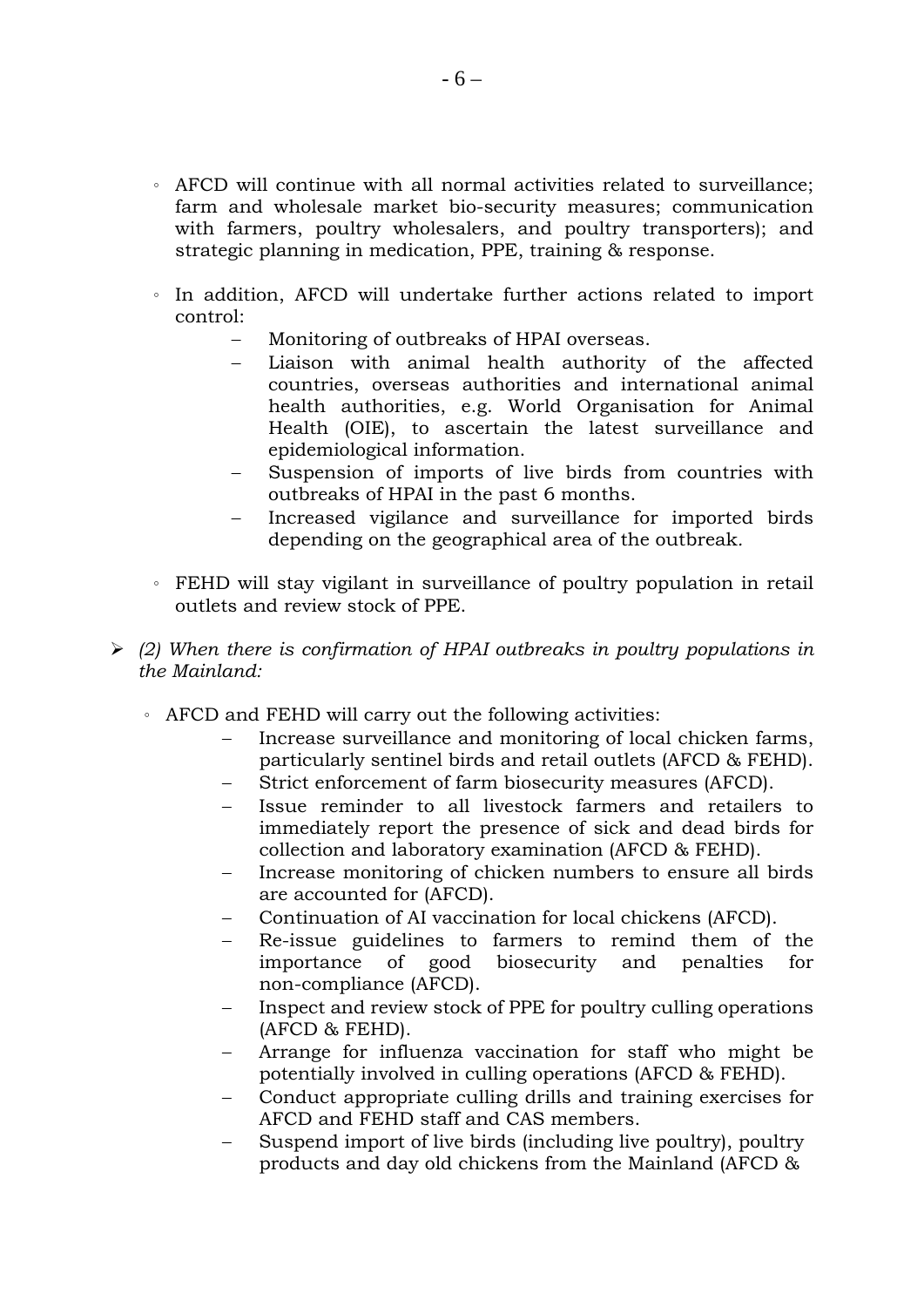#### FEHD).

- ¾ *(3) When there is confirmation of HPAI in imported bird in quarantine in Hong Kong*
	- 。 AFCD will carry out depopulation of all birds in the quarantine centre.
- ¾ *(4) When there is confirmation of HPAI in the natural environment in Hong Kong*
	- 。 AFCD and FEHD will carry out the following activities:
		- Increase surveillance and monitoring of local chicken farms, particularly sentinel birds and retail outlets (AFCD & FEHD).
		- Strict enforcement of farm biosecurity measures (AFCD).
		- Issue reminder to all livestock farmers and retailers to immediately report the presence of sick and dead birds for collection and laboratory examination (AFCD & FEHD).
		- Increase monitoring of chicken numbers to ensure all birds are accounted for (AFCD).
		- − Continuation of AI vaccination for local chickens (AFCD).
		- Re-issue guidelines to farmers to remind them of the importance of good biosecurity and penalties for non-compliance (AFCD).
		- Inspect and review stock of PPE for poultry culling operations (AFCD & FEHD).
		- − Arrange for influenza vaccination for staff who might be potentially involved in culling operations (AFCD & FEHD).
		- − Conduct appropriate culling drills and training exercises for AFCD and FEHD staff and CAS members.
- ¾ *(5) When there is confirmation of HPAI in wild birds in Hong Kong*
	- 。 In addition to the activities carried out for local farms as in the case of confirmed HPAI in the natural environment (scenario 4 above), AFCD will undertake the following measures:
		- − Increase monitoring and surveillance of wild birds
		- − Consider closure of wild bird parks
		- Media message for public care to avoid wild bird faeces
- ¾ *(6) When there is confirmation of HPAI in recreational parks in Hong Kong*
	- 。 In addition to the activities carried out for local farms and retail outlets as in the case of confirmed HPAI in the natural environment (scenario 4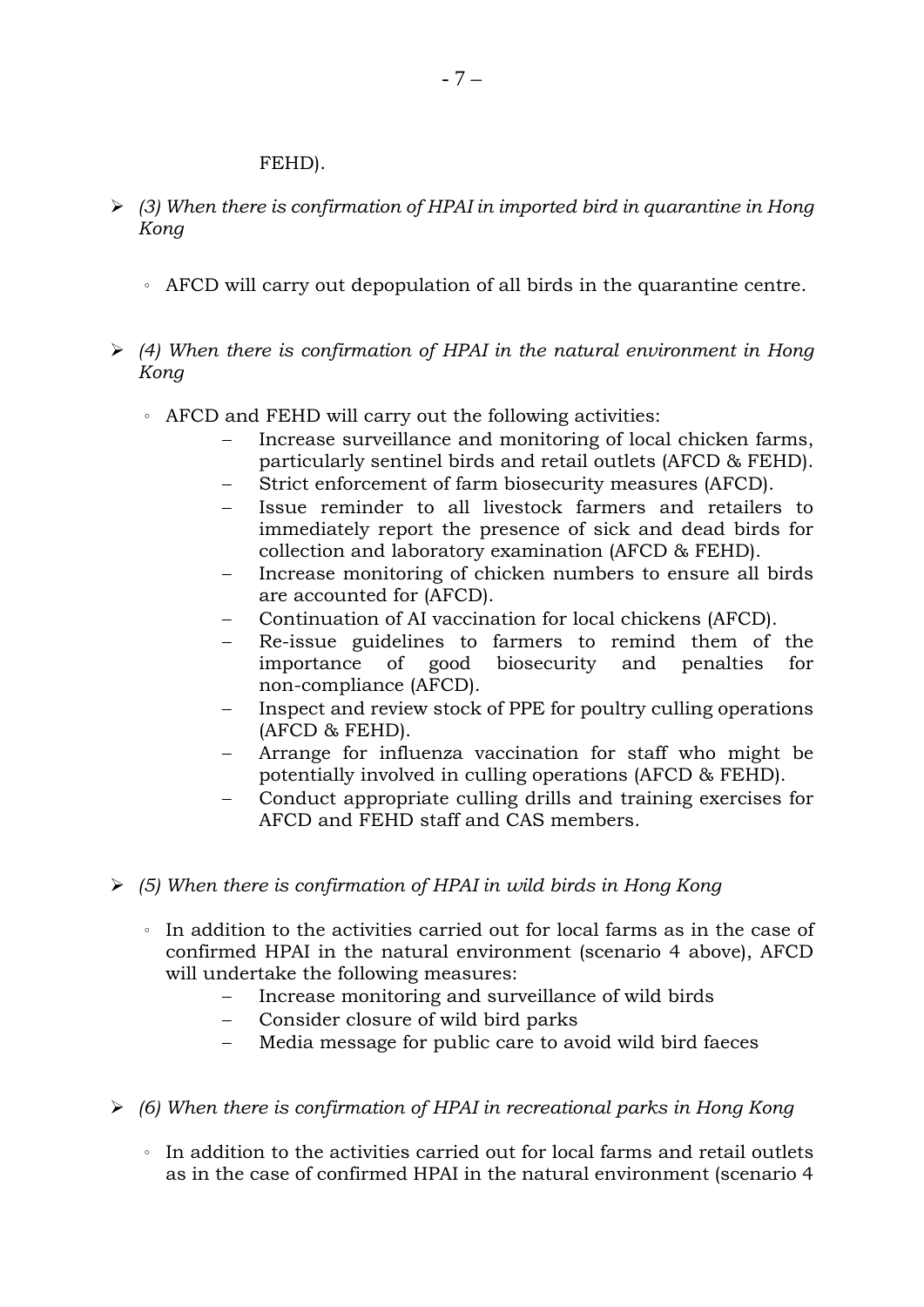above), AFCD will undertake the following measures:

- Increase monitoring and surveillance of birds
- Consider closure and quarantine of recreational park
- Media message for public care to avoid bird faeces

### ¾ *(7) When there is confirmation of HPAI in pet bird shops in Hong Kong*

- 。 In addition to the activities carried out for local farms and retail outlets as in the case of confirmed HPAI in the natural environment (scenario 4 above), AFCD will undertake the following measures:
	- Increase monitoring and surveillance of pet bird shops
	- − Quarantine and closure of affected shop as well as any adjacent pet bird shops
	- Depopulation of affected pet bird shop(s)
	- Trace back of pet bird sources and contacts

*Other measures:* 

。 When there is confirmation of HPAI in birds **in** Hong Kong, DH will conduct contact tracing and medical surveillance for persons who come into contact with sick or dead bird(s) confirmed to be HPAI positive. Depending on the risk assessment, antiviral chemoprophylaxis and home confinement may be considered for persons who have direct contact with the sick or dead bird(s).

*Communication* 

- 。 AFCD will liaise with veterinary professionals and other animal care providers (including poultry farmers, wholesalers and transporters), and liaise with NGOs involved in wild animal work, e.g. World Wide Fund for Nature (WWF), Ocean Park, etc.
- 。 AFCD will inform local consulates, overseas authorities and international animal health authorities (e.g. the OIE) about the local situation.
- 。 HAD will gauge community concerns with regard to the local situation.
- ¾ *When there is confirmed human case(s) of avian influenza occurring outside Hong Kong:*

*Surveillance* 

- 。 Enhance surveillance programmes. (DH & HA)
- 。 Liaise with WHO and international health authorities to monitor the global spread and impact of the infection. (DH)
- 。 Keep in view any new surveillance definitions issued by WHO and modify local surveillance activities accordingly. (DH)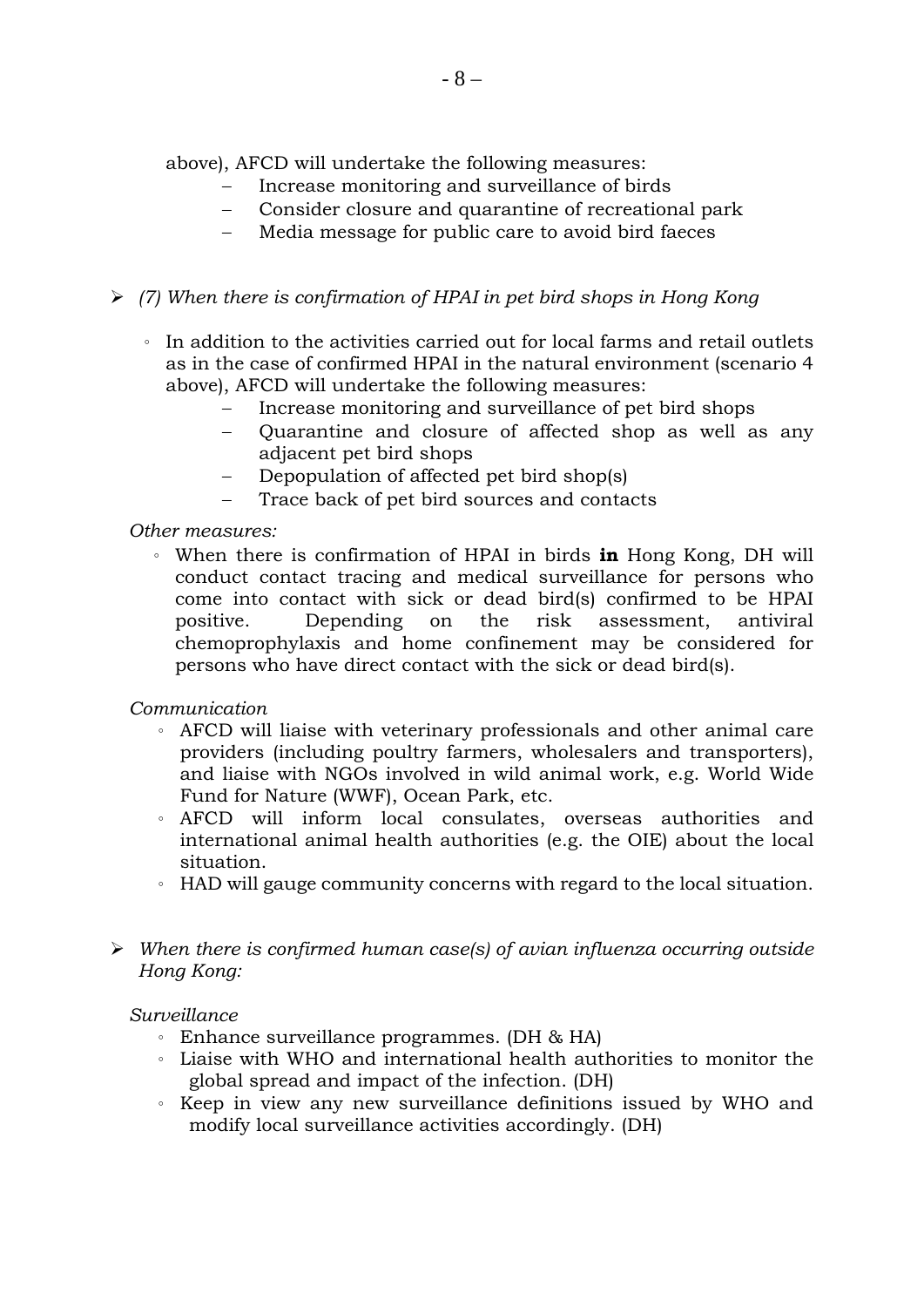#### *Laboratory Support*

- All specimens positive for influenza A virus from cases with clinical/epidemiological suspicion of avian influenza would be forwarded to the PHLSB for identification and characterization. (DH)
- 。 Review laboratory diagnosis strategy and enhance capacity in laboratory diagnostic services, with stockpile of reagents for rapid antigen testing. (HA)

#### *Antiviral*

。 Review stockpile of antiviral. (DH)

#### *Vaccination*

。 Liaise with WHO on latest development on avian influenza vaccine, with a view to examine and update vaccination strategies and prioritization for target groups, should the vaccine become available. (DH)

#### *Infection Control measures*

- 。 Issue guidelines and health advice to residential institutions and the general public. (DH & SWD)
- 。 Review and promulgate enhanced infection control measures where necessary. (DH & HA). Update health care workers' knowledge on infection control measures for avian influenza. (DH)
- 。 Inspect and review stock of PPE. (DH, SWD & HA)

*Port Health measures* 

。 Liaise with tourist industry and disseminate health information to outbound travelers. (DH)

#### *Medical Services*

- 。 Stockpile appropriate medications for public hospitals and clinics. (HA)
- 。 Formulate clinical management guideline on influenza-like illness and community acquired pneumonia. (HA)
- 。 Monitor daily bed occupancy, and review bed mobilization and compliance with admission guidelines. Assess and plan for scaling down non-emergency activities. (HA)

#### *Communication*

- 。 Liaise with medical professionals and other health care providers. (DH, HA & SWD)
- 。 Gauge community concerns with regard to the local situation. (HAD)
- 。 Disseminate information and step up health advice to public through various means including press releases, pamphlets, APIs, website, and incorporate health messages in ongoing health education activities. (DH & HAD)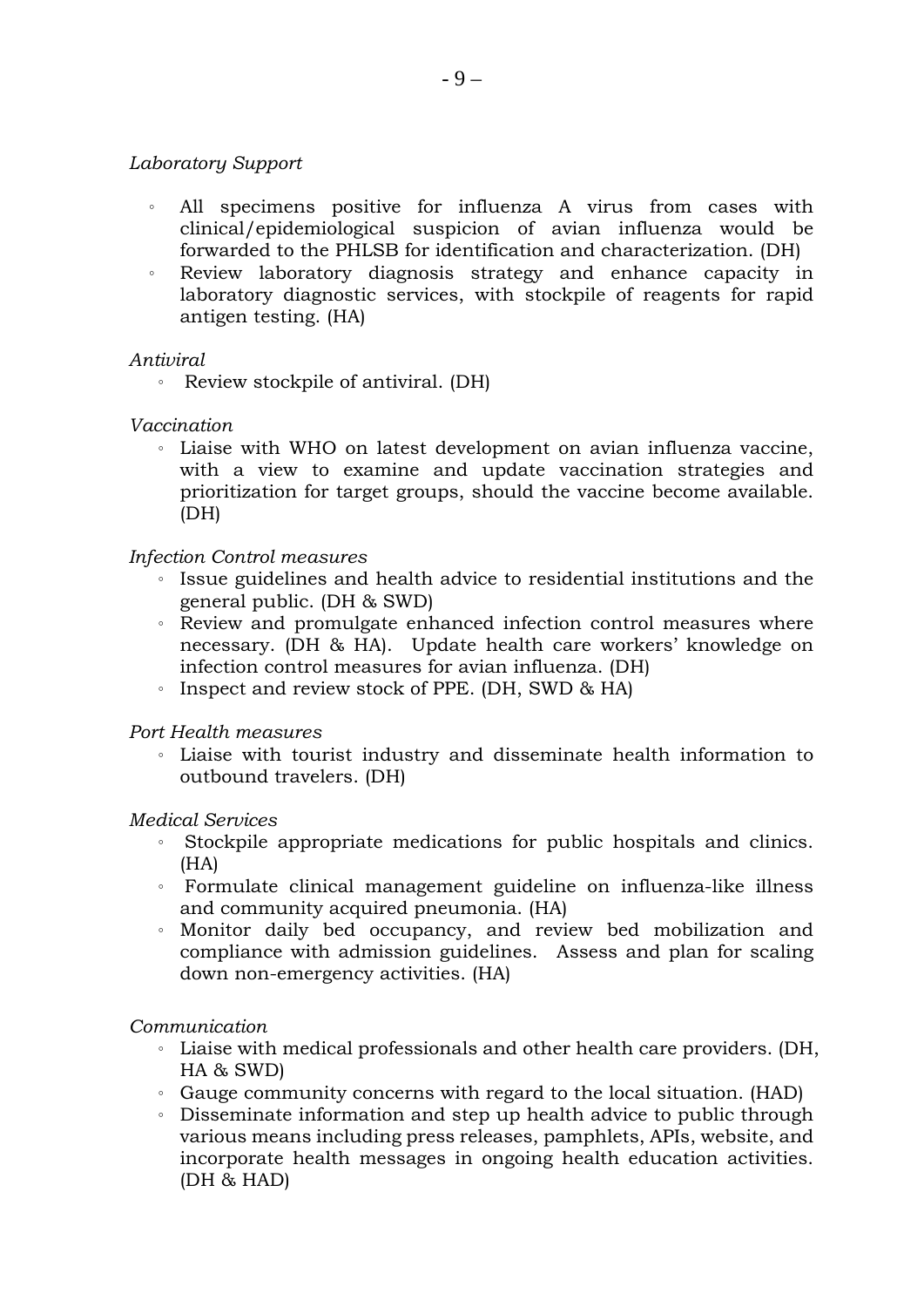。 Promulgate health advice to clients. (HA)

### *Serious Response Level*

¾ *Confirmation of HPAI outbreaks in the environment of or among poultry population in Hong Kong:* 

20. When there is confirmation of HPAI outbreaks in the environment of *or* among poultry population in retail markets, wholesale markets or farms in Hong Kong due to a strain with known human health impact, in addition to the measures related to surveillance of farms and retail outlets as in the case of confirmed HPAI in the natural environment (i.e. scenario 4 under the Alert Response Level above), the following activities will be carried out:

- 。 AFCD will:
	- − Increase monitoring and surveillance of pet bird shops.
	- Increase monitoring and surveillance of birds in recreational parks in association with LCSD and country parks and wetland parks.
	- Quarantine and monitor pets in contact with infected poultry or human cases.
	- Monitor and test local pig farms.
	- − Suspend export of non-food birds from Hong Kong.
- 。 FEHD will suspend the import of all live poultry.

#### *Major culling operation (Operation Season)*

。 Upon activation of the operational order for the culling of live poultry in Hong Kong (Operation Season) by PSHWF, AFCD will implement the culling of live poultry in farms, wholesale markets and FEHD at retail outlets. DH, HA and EPD will also assist in the implementation of Operation Season.

#### *Communication*

- 。 AFCD will liaise with veterinary professionals and other animal care providers (including poultry farmers, poultry traders and poultry wholesalers), and liaise with NGOs involved in wild animal work, e.g. WWF, Ocean Park, etc.
- 。 AFCD will inform local consulates, overseas authorities and international animal health authorities (e.g. the OIE); and also brief legislators, community, the media and relevant businesses about the local situation.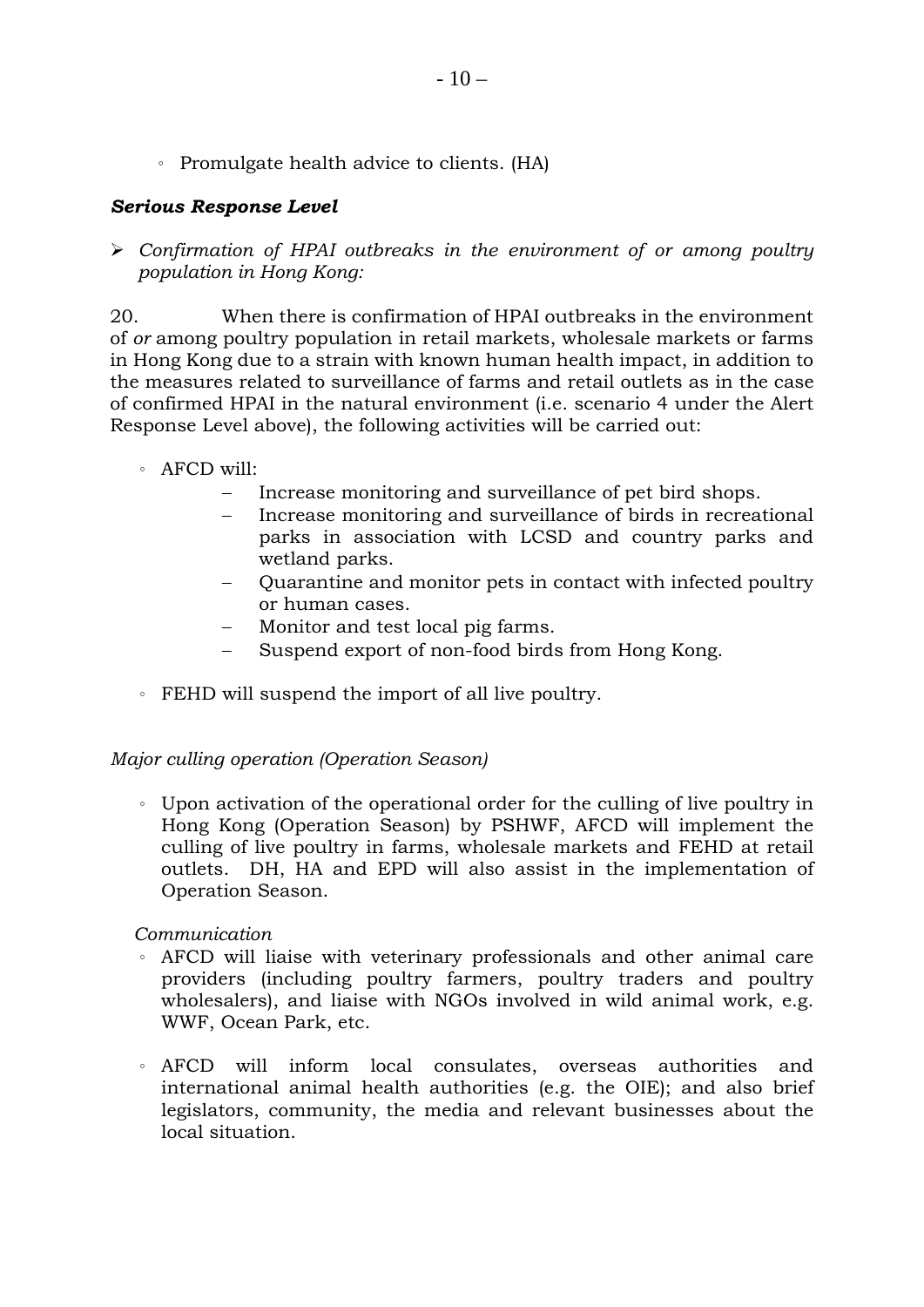DH will carry out the following activities:

#### *Surveillance*

- 。 Monitor hospital admission due to flu-like illnesses for poultry workers. (DH, HA)
- 。 Conduct surveillance for poultry workers of affected farms. (DH)
- 。 Conduct sero-prevalence study on poultry workers. (DH)
- 。 Monitor health status of cullers. (DH)

#### *Laboratory support*

。 Conduct laboratory testing for rapid detection of avian influenza, virus isolation and characterization on specimens from human cases with epidemiological links to infected poultry and with clinical features consistent with AI infection. (DH)

#### *Antiviral*

。 Review stockpile of antiviral agents and other medications and make initial preparations for mobilizing stockpile. (DH)

#### *Communication*

- 。 Set up telephone hotlines to answer enquiries from poultry workers and cullers. (DH)
- 。 Inform WHO, other health authorities outside Hong Kong and medical professionals and health care workers of the updated situation of local infection among poultry. (DH)
- ¾ *Confirmed human cases in Hong Kong (without evidence of efficient human-to-human transmission)*

21. When there is confirmed human case(s) of avian influenza in Hong Kong without evidence of efficient human-to-human transmission, in addition to the activities conducted at Alert Level, the following activities would be carried out:

#### *Surveillance*

- 。 Enhance surveillance activities, including zero reporting from public and private hospitals on cases due to influenza A (H5) or novel influenza virus. (DH)
- 。 Review surveillance criteria. (DH & HA)
- 。 Activate "e-flu" and other information systems to monitor cases and contacts in real-time. (DH & HA)
- 。 Enhance surveillance of wild birds, recreational parks, pet bird shops and poultry. (AFCD & FEHD)

#### *Investigation and control measures*

。 Conduct epidemiological investigation to determine whether the case is acquired locally or outside Hong Kong; identify the source of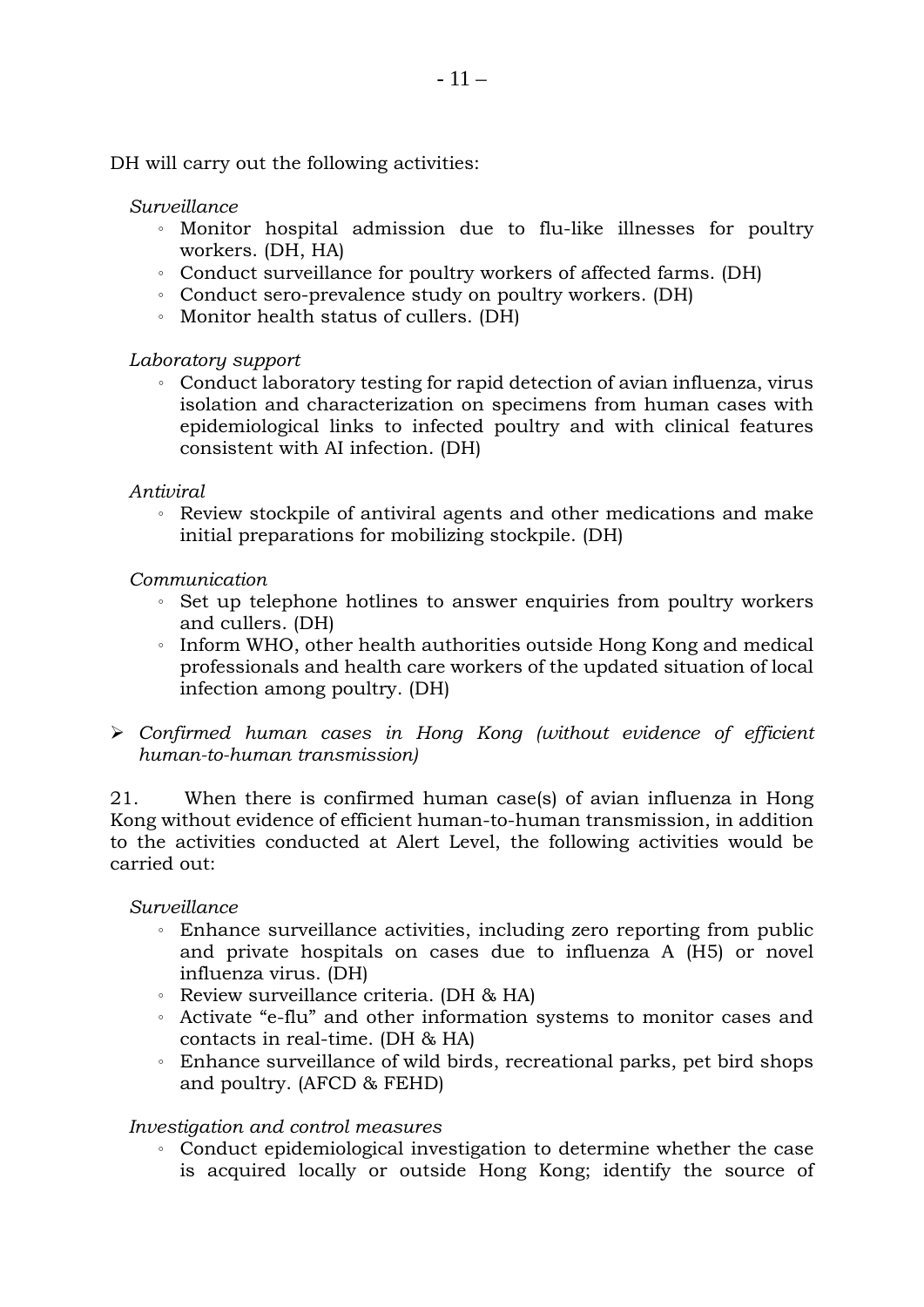infection and ascertain the mode of transmission. (DH)

。 Conduct contact tracing, medical surveillance and enforce quarantine measures on contacts of cases as appropriate to the situation. (DH, SWD & HAD)

#### *Laboratory support*

- 。 Conduct rapid avian influenza testing on ILI and pneumonia cases. (DH)
- 。 Transfer of rapid test technology to the Hospital Authority. (DH)
- 。 Increase laboratory capacity for rapid testing to assist diagnosis. (DH  $&$  HA)
- 。 Confirmation of all rapid test positive test cases by PHLSB. (DH)
- 。 Perform avian influenza specific serology on close contacts. (DH)
- 。 Perform antiviral resistance testing on avian influenza isolates. (DH)
- 。 Coordinate with universities to perform gene sequencing on all avian influenza isolates. (DH)
- 。 Send isolates to WHO Collaborating Centres for further analysis and comparison and to discuss on diagnostic and vaccine development. (DH)

### *Infection control measures*

- 。 Review stock of personal protective equipment (PPE). (DH & HA)
- 。 Review visiting policy in HA hospitals. (HA)
- 。 Enhance and/or review infection control measures according to the latest knowledge on the transmission route of avian influenza. (DH & HA)

### *Antiviral*

。 Review stockpile of antiviral agents and other medications and make initial preparations for mobilizing stockpile. (DH)

### *Port Health Measures*

。 Review and modify port health measures and enact legislation, where necessary, in the light of WHO latest guidelines. (DH)

### *Vaccination*

。 Liaise with WHO on the latest development and supply of the new vaccine. (DH)

### *Essential medical services*

- 。 Set up designated clinics and protocol for triaging patients with influenza-like illness at primary care level. (HA)
- 。 Isolate and treat confirmed cases in designated hospitals. (HA)
- 。 Update / revise clinical guidelines on management and related admission criteria for various specialties. Further reduce non-urgent and non-emergency services where necessary. (HA)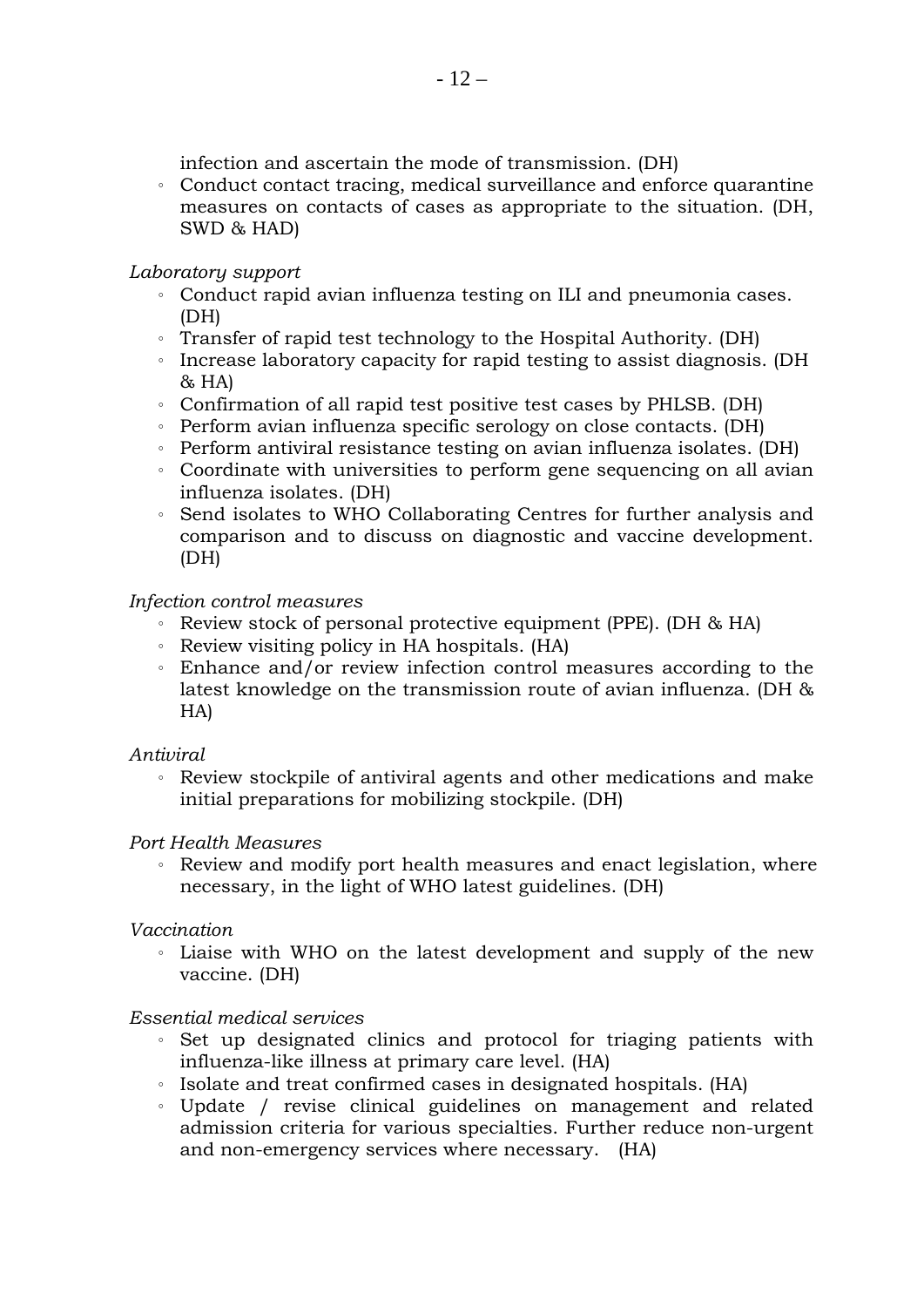。 Start discussion with private hospitals on patients transfer/ diversion and sharing of clinical workload. (HA)

#### *Other measures*

。 Provide relief measures, counseling services and temporary residential placement for needy persons. (SWD)

#### *Communication*

- 。 Communicate with and disseminate information to hospitals, medical professionals in the private sector and other health care workers. (DH)
- 。 Strengthen public communication including set up telephone hotlines, conduct regular press briefings, briefings to legislators and community leader, etc. (DH & HAD)
- 。 Educate the public on use of personal protective equipment and practices. (DH & HA)
- 。 Monitor community response and concerns. (DH & HAD)
- 。 Brief Consulates and relevant businesses about the local situation. (DH)
- 。 Liaise with WHO and other health authorities on the local situation. (DH)
- 。 Liaise with WHO on international practice regarding travel advice. (DH)

#### *Culling Operation*

。 On detection of a local human case of H5N1 infection which cannot be confirmed to be an imported case, PSHWF may activate the operational order (Operation Season). AFCD, FEHD, DH, HA and EPD will assist in the implementation of Operation Season. Depending on circumstances, pet birds may also be included in the culling operation.

#### *Emergency Response Level*

22. When there is evidence of efficient human-to-human transmission of novel influenza occurring overseas OR in Hong Kong, in addition to the measures taken at Serious Response Level, the following activities would be conducted:

#### *Surveillance*

- 。 Monitor daily the number of novel influenza isolates from PHLSB. (DH)
- 。 Monitor daily number of patients seen at Accident & Emergency Departments of hospitals and hospital admissions due to influenza-like-illness. (DH & HA)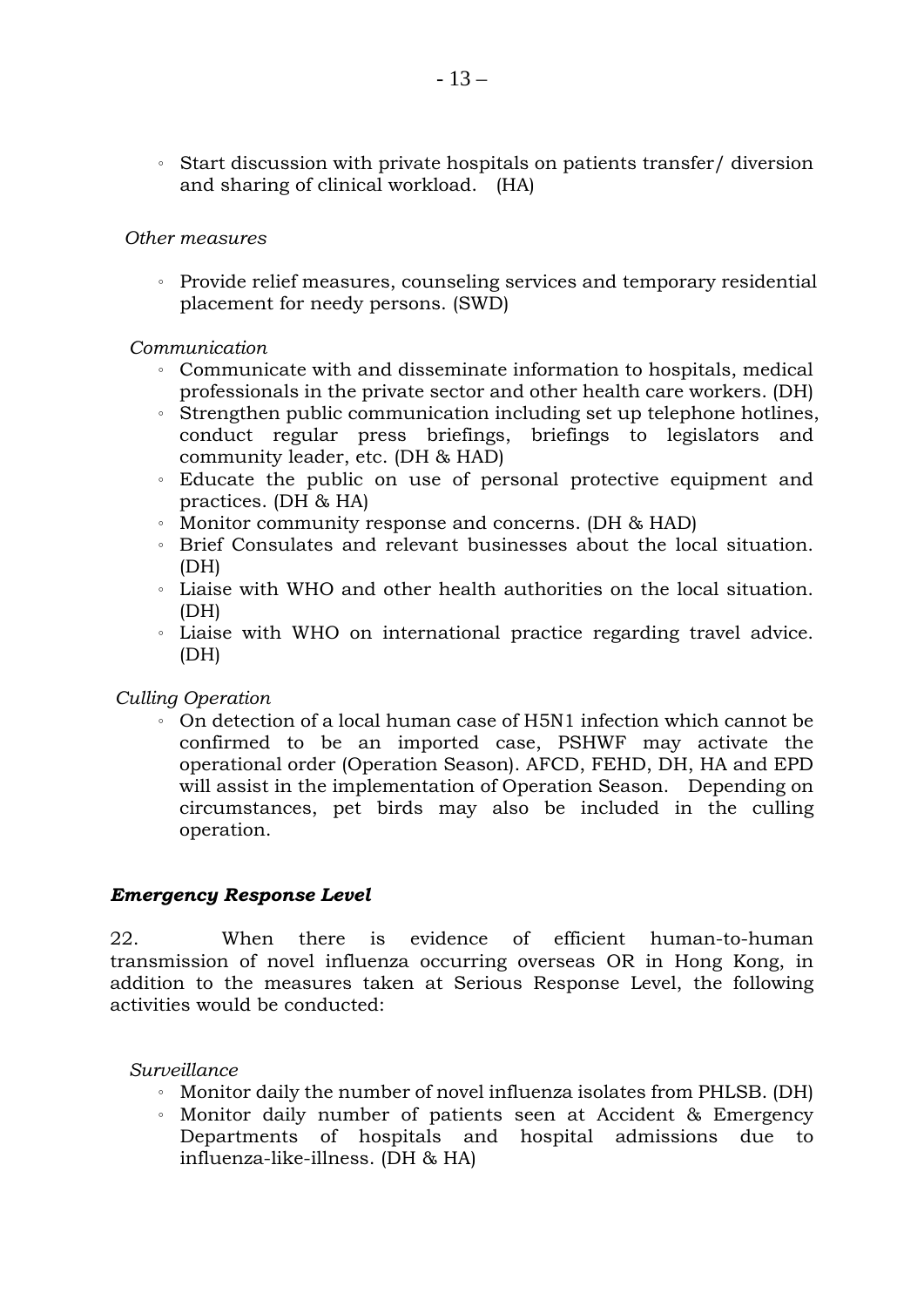#### *Laboratory support*

。 Perform vaccine efficacy study if vaccine is available. (DH)

#### *Port Health Measures*

- Require inbound travelers from affected areas to declare health status and undergo temperature check, and require transit travelers to have temperature screened. (DH)
- 。 Require outbound travelers to declare health status and undergo temperature check. (DH)

#### *Antiviral*

。 Mobilize antiviral stockpile to provide treatment to patients in defined target groups with presumptive diagnosis of novel influenza and administer chemoprophylaxis for defined target groups. (DH & HA)

#### *Vaccination*

- 。 Liaise with WHO regarding the latest development in vaccine production and supply. (DH)
- 。 When new influenza vaccine is available, set up vaccination posts and administer vaccine according to defined priorities. (DH)
- 。 Monitor vaccination reactions and adverse effect. (DH)

#### *Essential medical services*

- 。 Designate additional hospitals for isolation and management of confirmed and suspected cases. (HA)
- 。 Monitor closely the territory-wide utilization of public hospital services and further re-organize or reduce non-urgent services to meet the surge in workload due to the influenza epidemic. (HA)
- 。 Mobilize convalescent hospitals/wards and private sector to increase capacity to treat acute cases. (HA).
- 。 Review and promulgate updated guidelines and protocols on diagnosis, treatment and admission criteria. (HA)
- 。 Mobilize more designated clinics and/or community centres in collaboration with the private sector and voluntary agencies where necessary. (DH, HA & HAD)
- 。 Review and update protocols on research projects in collaboration with academia, private sectors and international organizations. (DH & HA)

#### *Public Health Measures*

- 。 Assess the need for closure of schools, public places, stopping public gatherings & curtailing non-essential activities & services. (DH)
- 。 Enact legislation to enable enforcement of control measures. (DH)
- 。 Prepare for the 24-hour operation of the six crematoria. (FEHD)

#### *Other measures*

。 Handle animals abandoned by households who are concerned about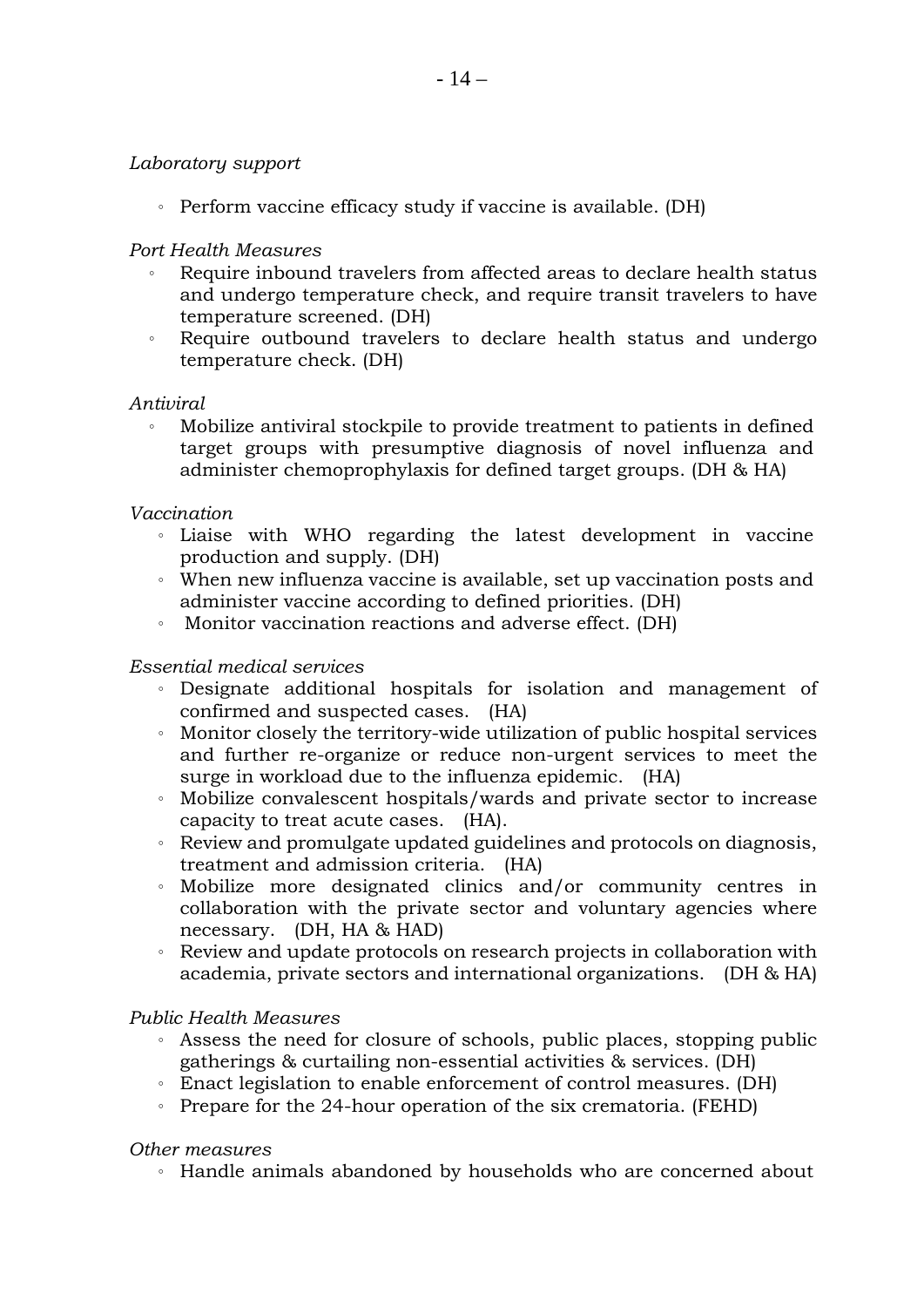animal involvement and conduct surveillance and monitoring on animal populations which have not yet been shown to be significant in disease transmission. Should novel animal populations become implicated in disease transmission, these will have to be dealt with on a case by case basis. (AFCD)

*Communication*

- 。 Provide daily updates of the course of the epidemic and governmental response plans and actions. (DH)
- 。 Step up public education on use of personal protective equipment and practices. (DH)
- 。 Educate the public on the use of chemoprophylaxis and vaccination programmes. (DH)
- 。 Educate the public regarding self-management of influenza like illness and when and how to seek treatment. (DH)
- 。 Communicate closely with private health sector for sharing of expertise and workload. (HA)

23. When there is efficient human-to-human transmission occurring locally resulting in high attack rate among the population, actions taken at Emergency Response Level would be reviewed and the strategy revised as appropriate to ensure the most efficient use of health resources. As the situation evolves to epidemic with multiple communities in the population being affected, the following scenarios might occur: heavy burden of excessive morbidity and mortality overwhelming the health care system; shortage of medical supplies (e.g. antiviral); disruption of territory-wide infrastructures (including transportation, utilities, commerce and public safety). The purpose of emergency response at this stage will be to slow down progression of the epidemic, minimize loss of human lives, in order to buy time for the production of an effective vaccine against the novel pandemic influenza strain. Specifically, surveillance activities would be limited to essential elements, case investigation and quarantine measures would be scaled down or abolished, and avian influenza testing would not need to be performed on all patients with influenza symptoms. Antigenic analysis would be carried out on all isolates while gene sequencing would be performed for selected isolates.

Health Welfare and Food Bureau February 2005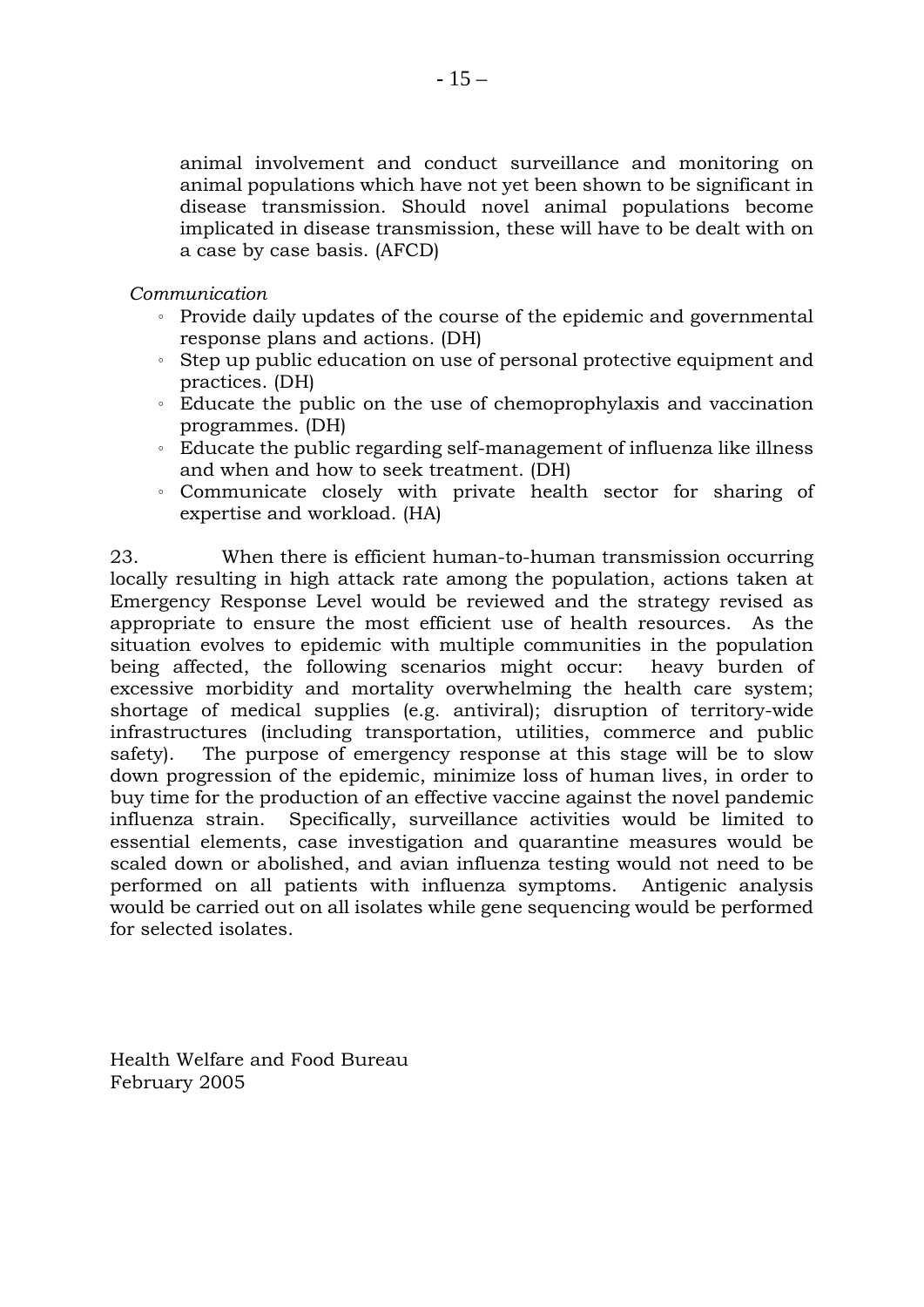### **Annex C**

### **The Government Influenza Vaccination Program (2005/06) Target Group**

The Scientific Committee on Vaccine Preventable Diseases (SCVPD) under the CHP has formulated a set of recommendations for certain target groups to receive influenza vaccination for the influenza season of 2005/06. The SCVPD recommendations do not prescribe how influenza vaccinations are to be given by various healthcare providers. Target groups recommended for influenza vaccinations (2005/06) by the SCVPD include:

- 1. Elderly person living in residential care homes
- 2. Long-stay residents of institutions for the disabled
- 3. Elderly persons aged 65 years or above
- 4. Persons with chronic illnesses
- 5. Health care workers
- 6. Poultry workers
- 7. Children aged 6 to 23 months
- 8. Pregnant women (in  $2<sup>nd</sup>$  or  $3<sup>rd</sup>$  trimester)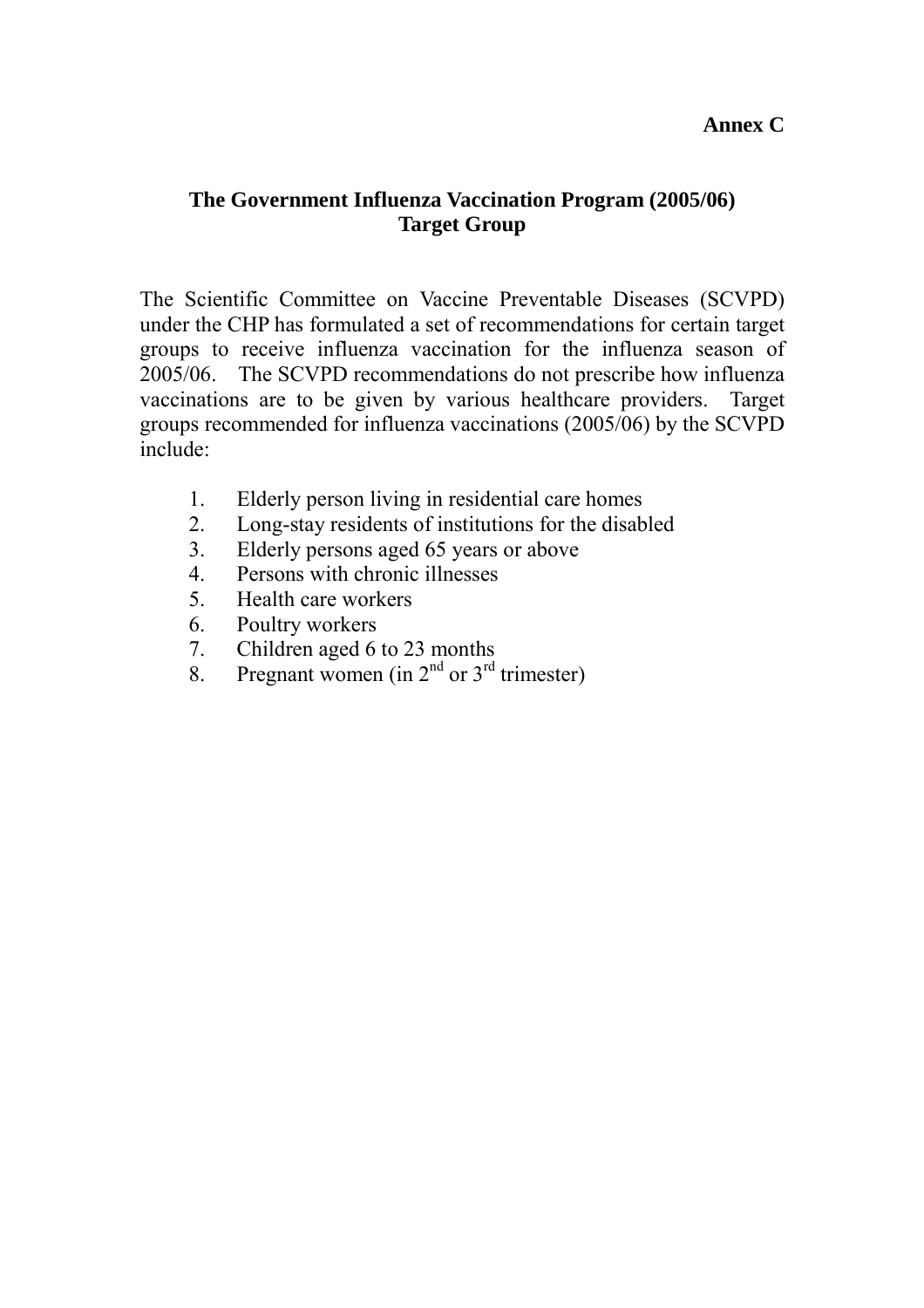# **Annex D**

The following highlights some of the major initiatives/undertaking of government bureaux/departments/agencies in relation to disease prevention and control -

### **Health, Welfare and Food Bureau (HWFB)**

- HWFB has assumed a proactive role in coordinating inter-departmental and inter-sectoral efforts to combat infectious diseases. The underlying tenet is a population-based, cross-sectoral approach vital for effective disease prevention and control.
- To enhance government and community preparedness to cope with various avian influenza emergencies, HWFB and the Department of Health (DH) have developed the Government's Preparedness Plan for Influenza Pandemic. Underpinning this Preparedness Plan is an overall Government emergency response mechanism to ensure Government's swift decision making in handling major infectious disease outbreaks. The mechanism categorizes virtually all possible scenarios into three levels, namely Alert Response Level, Serious Response Level and Emergency Response Level. They are based on different risk-graded epidemiological scenarios relevant to Hong Kong, and each of them prescribes a given set of public health measures required.
- The Preparedness Plan provides a clear command structure for strategic decision-making, sets out distinct roles and responsibilities for different parties and establishes line of command for launching various types of operations. In particular, when the Emergency Response Level is activated, the Chief Executive of the Hong Kong Special Administrative Region will chair an interdepartmental Steering Committee to facilitate formulation of territory-wide strategies in combating the outbreak and oversee their implementation.
- The Secretary for Health, Welfare and Food briefed over 50 Consulate Generals or their representatives in Hong Kong on 31 October about Hong Kong's preparedness for influenza pandemic. HWFB and CHP will issue an action checklist shortly to disseminate cross-agency efforts in preparedness.
- The Permanent Secretary for Health, Welfare and Food (PSHWF) has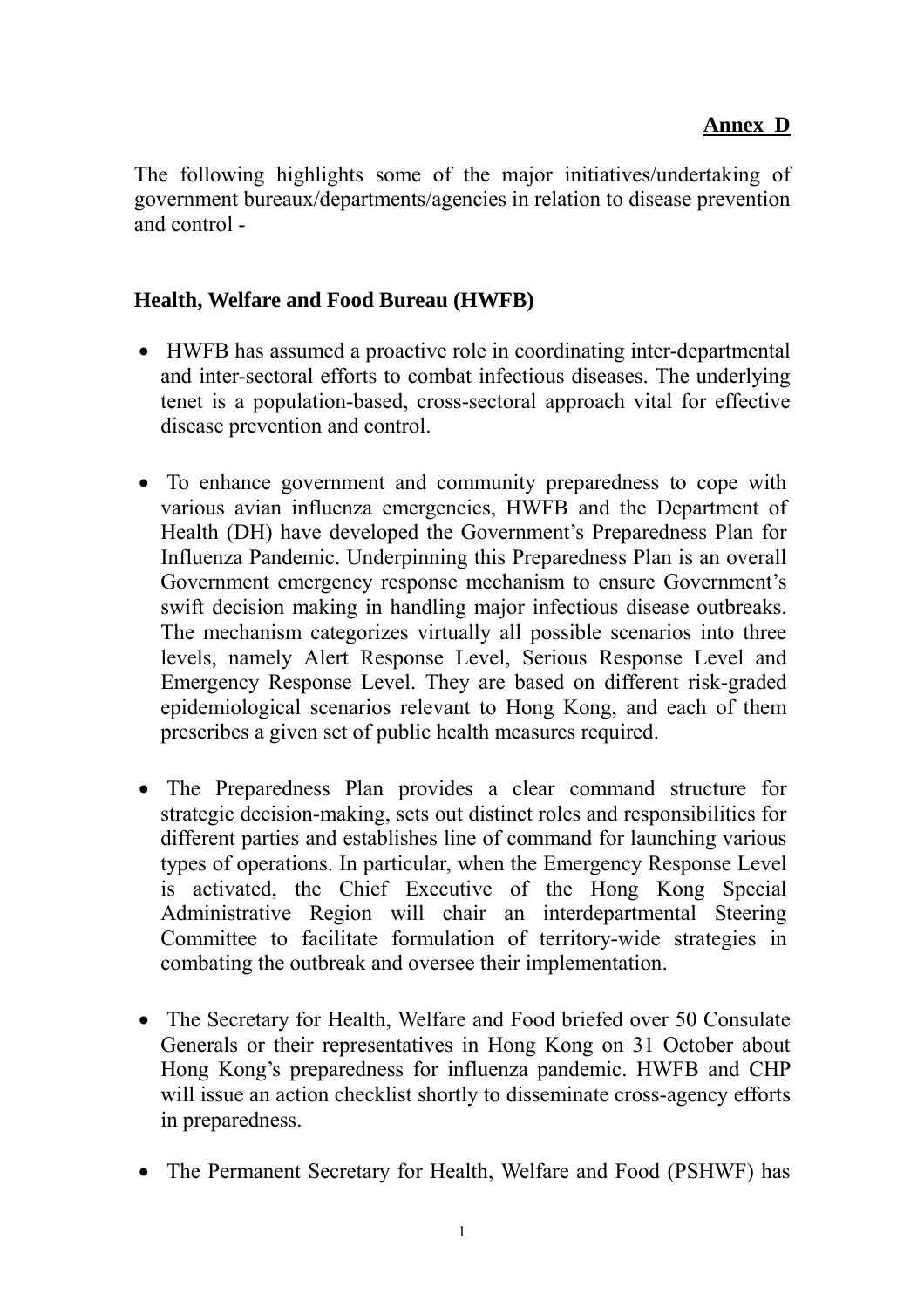been convening interdepartmental meetings since end October this year to review the readiness of Hong Kong to fight against avian influenza amid fears that migratory birds might spread the virus with the approach of winter. Representatives from over 30 government bureaux, departments and agencies were involved.

- PSHWF will brief Heads of Departments on 7 November to promote their awareness of the possible influenza pandemic and encouraging departments to enhance their contingency plans.
- HWFB also signed a "Cooperation Agreement on Response Mechanism for Public Health Emergencies" with the Mainland Ministry of Health and the Macao Special Administrative Region in October this year. Under the Agreement, in case of serious public health emergencies in the Mainland, Macao or Hong Kong, not only a notification system for timely exchange of information but also a mutual coordination and support mechanism in terms of manpower, techniques and resources would be in place. The three places could also send experts to take part in dealing with such crisis upon mutual agreement. If cross-boundary public health emergencies occur among the three places or between any two, the concerned places would immediately notify the other parties, activate the emergency mechanism, form a joint public health emergency response team to handle the crisis.
	- HWFB and DH will conduct an exercise for avian influenza/ influenza pandemic on 24 November this year.

# **Department of Health (DH)**

- DH's major measures already in place in relation to influenza illness include –
	- (i) Surveillance (local and global) network;
	- (ii) Investigation and control measures;
	- (iii) Laboratory support;
	- (iv) Infection control measures;
	- (v) Anti-viral stockpiling;
	- (vi) Influenza Vaccination;
	- (vii) Port Health measures; and
	- (viii) Risk Communication and public health education.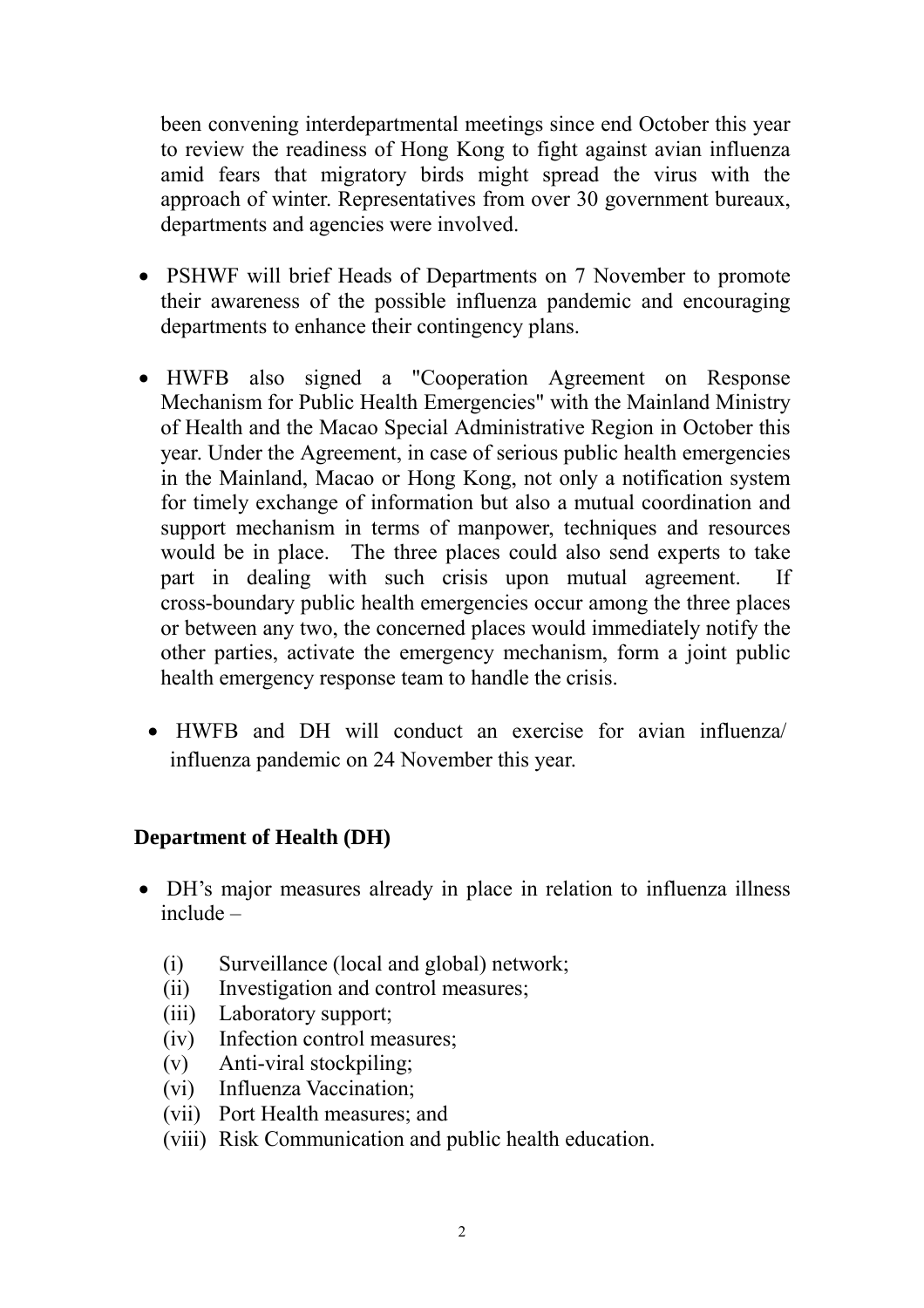- When there are human case(s) of avian influenza in Hong Kong without evidence of efficient human-to-human transmission, DH will enhance the surveillance of novel influenza virus, review surveillance criteria, and activate "e-flu" and other information systems to monitor cases and contacts in real-time. Necessary epidemiological investigation will be conducted to determine whether the case is acquired locally or outside Hong Kong. Contact tracing, medical surveillance and quarantine measures will be conducted as appropriate to the situation. DH would also increase laboratory capacity for rapid testing to assist diagnosis and would also coordinate with universities to perform gene sequencing on all avian influenza isolates. Isolates would be sent to World Health Organization Collaborating Centres for further analysis and comparison and to discuss on diagnostic and vaccine development.
- DH has been conducting forums and producing leaflets and handbooks in respect of avian influenza and influenza pandemic for the public and specific sectors in the community.

# **Hospital Authority (HA)**

- HA has formulated a comprehensive Contingency Plan for Avian Influenza/Influenza Pandemic to ensure early detection and timely isolation and treatment of patients.
- Public hospitals have always been on high vigilance since early this year following the activation of the Yellow Alert (under the three-tier alert system: Green, Yellow, Red Alert) by HA.
- In close collaboration with the CHP, HA will activate the following key measures which are covered in the Contingency Plan during the pandemic:
	- (i) Central command and coordination
	- (ii) Strengthened infection control measures
	- (iii) Close surveillance and reporting of symptomatic cases
	- (iv) Enhanced laboratory support for rapid test
	- (v) Clinical management guidelines & stockpile of antivirals
	- (vi) Management of Personal Protective Equipment and medical facilities
	- (vii) Collaboration with private sectors and the community
	- (viii) Deployment and training for staff
	- (ix) Provision of essential services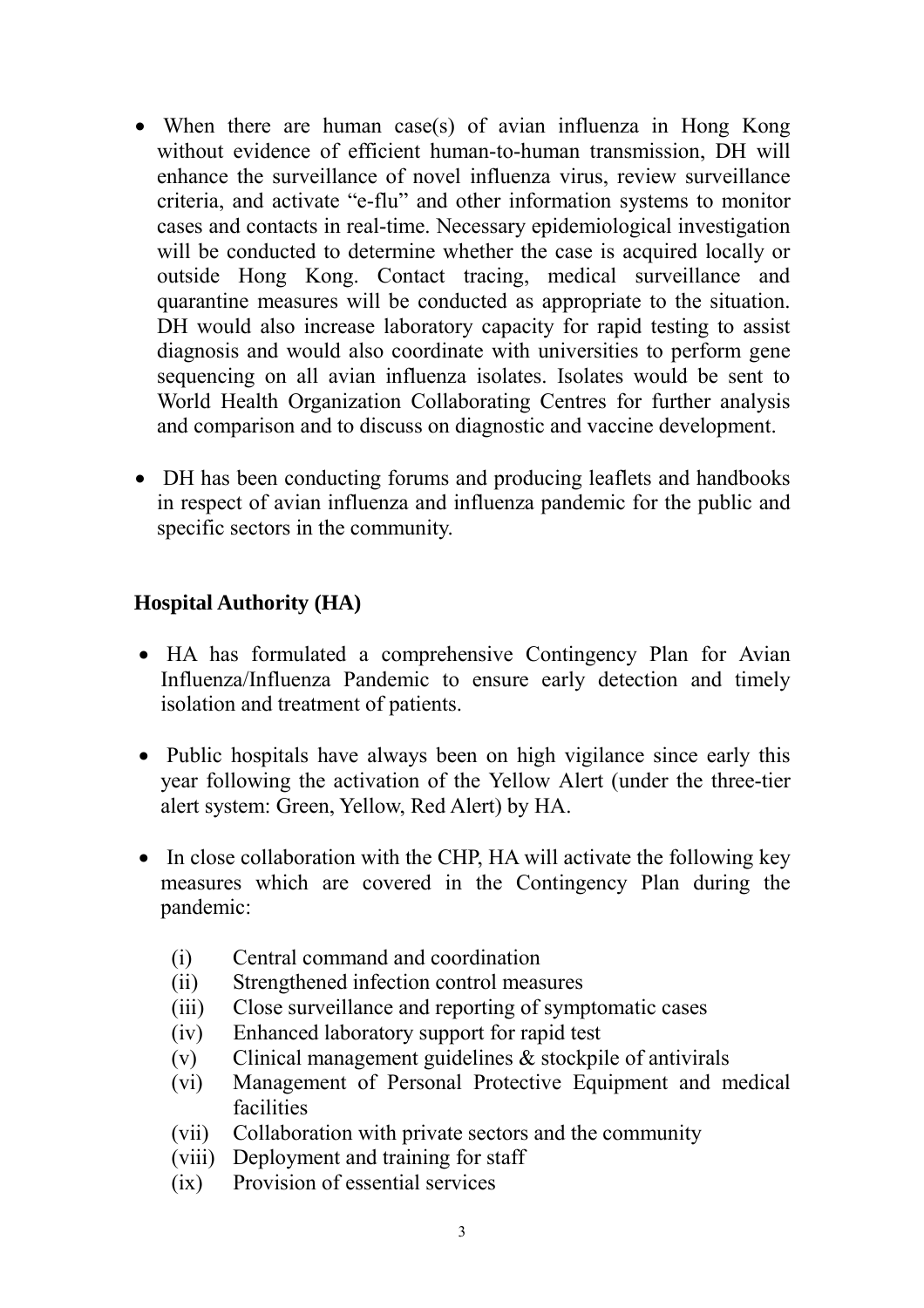- (x) Internal and external communication
- HA will conduct drills to test inter-cluster cooperation effectiveness on 8 November this year.

### **Education and Manpower Bureau (EMB)**

- A circular memorandum on "Stepping up precautionary measures to prevent the spread of influenza in schools" was issued on 25 October 2005. It aims at reminding schools to adopt the preventive measures as advised by Department of Health (DH).
- All advice and guidelines issued to schools by DH and its Centre for Health Protection (CHP) regarding communicable diseases has been uploaded to EMB's home page for reference by schools and parents.
- EMB has linked the relevant information on prevention of communicable diseases on the websites of DH and CHP to the guidelines and circulars issued by EMB to schools for their easy reference. It has also emailed schools drawing their attention to CHP's website for fact sheets of avian indfluenza.
- EMB is updating school contact lists to facilitate EMB and CHP to implement control measures, if required, over weekends and during holidays

# **Agriculture, Fisheries and Conservation Department (AFCD)**

- AFCD to publicize taking overall in-charge of disposal of dead pet birds
- Increased surveillance and monitoring of local chicken farms.
- Strict enforcement of farm biosecurity measures.
- Reminder to all livestock farmers to immediately report the presence of sick and dead birds for collection and laboratory examination.
- Increased monitoring of chicken numbers to ensure all birds areas are accounted for.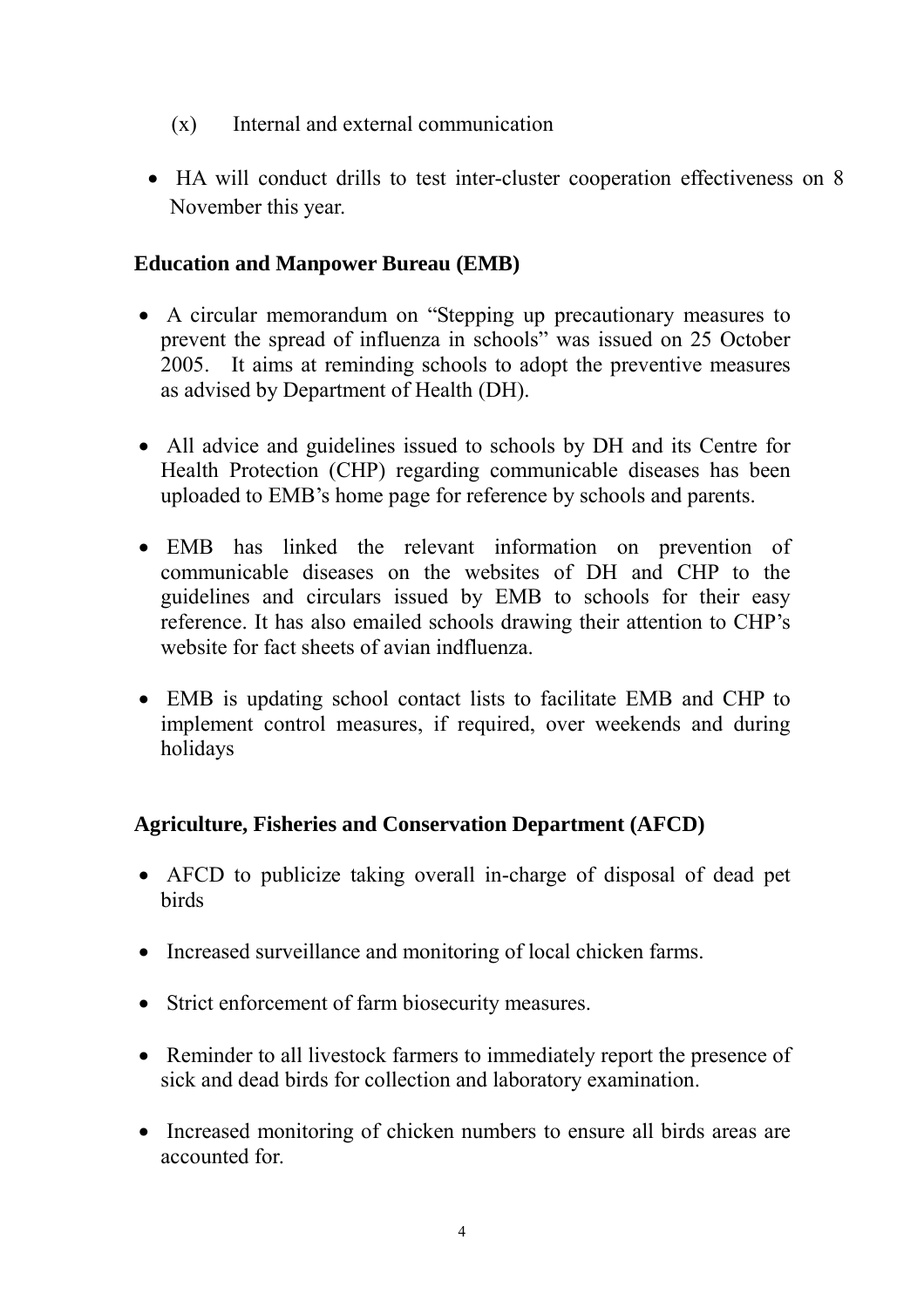- Continuation of avian influenza vaccination for local chickens.
- Re-issue guidelines to farmers to remind them of the importance of good biosecurity and penalties for non-compliance.
- Inspect and review stock of personal protective equipment (PPE) for poultry culling operations.
- Arrange for influenza vaccination for staff who might be potentially involved in culling operations.
- Conduct culling drills and training exercises for AFCD staff and CAS staff.
- Take a proactive role to provide free vaccination service against avian flu to these backyard chickens.

# **Auxiliary Medical Service (AMS)**

- An Action Team with AMS members trained for handling communicable diseases has been formed since 2003. The existing strength of this Team is 1,229 including 924 completed Communicable Diseases Management Training conducted by AMS and 305 completed CHP Health Protection Training. The Team could be mobilized within 30-45 minutes.
- A set of guidelines on prevention and control of communicable diseases has been prepared.
- An AMS Contingency Plan for Communicable Diseases has been drawn up. The key roles of AMS are: (i) manning health posts at border control points for screening of body temperature and arrange conveyance of suspected patients to hospitals; (ii) setting up posts at lobby of buildings for temperature screening and dispatching of patients; (iii) manning health post at isolation centres; and (iv) assisting in contact tracing of suspected patients and answering hotlines.
- Stockpile PPEs for emergency operational use.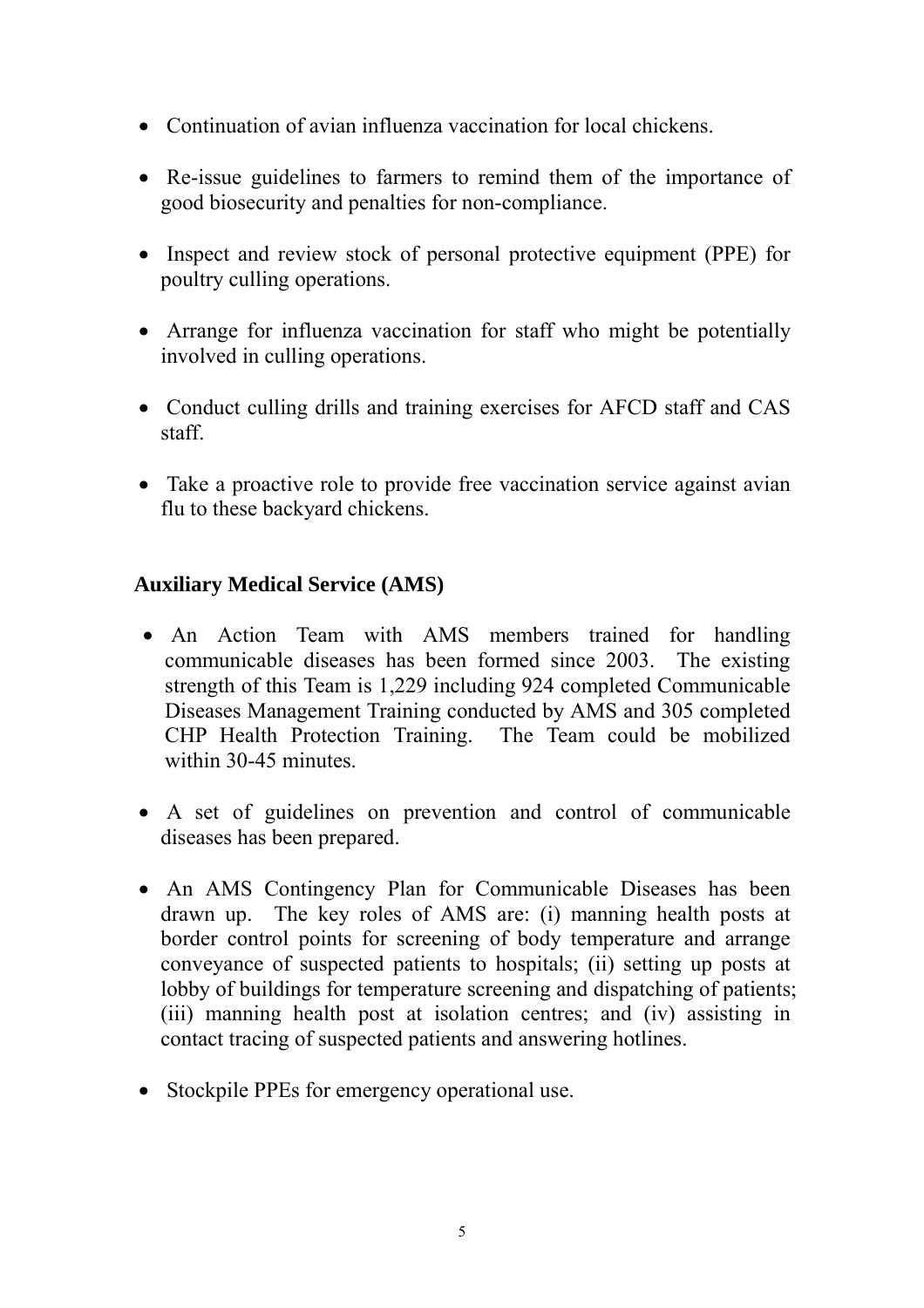# **Buildings Department (BD)**

- BD stands ready to deal with any problems relating to the fabric of buildings in collaboration with other government departments.
- BD will effect actions on emergency inspections and investigation of private buildings upon request by DH to give advice on the building conditions, and to take any actions as may be necessary under the Buildings Ordinance.
- BD has stepped up publicity to increase public awareness on the importance of proper installation and maintenance of U-traps and drainage pipes to guard against the spread of infectious diseases. It has dispatched a leaflet on the subject matter to 1.3 million households living in private buildings.

# **Civil Aviation Department (CAD)**

- CAD has taken necessary steps to prepare for influenza pandemic and to ensure that disruption to airport operation would be minimized during a bird flu outbreak.
- Being a service provider in air traffic management, CAD has :
	- (i) developed a Departmental Contingency Plan to deal with Communicable Disease Outbreaks. The Plan contains the followings:
		- guidelines and procedures to follow when a staff member, a member of his household or any person with whom the staff has frequent and close contact contracted a communicable disease;
		- operational specific contingency plans according to specific functions and duties of each of its divisions;
		- arrangement for internal administration of the Department, communication and reporting hierarchy in the event of an outbreak, cleaning and disinfection services to be provided to the various offices of the Department including the Air Traffic Control Tower.
	- (ii) issued internal circular to raise awareness of staff of the bird flu virus and the importance of ensuring personal hygiene;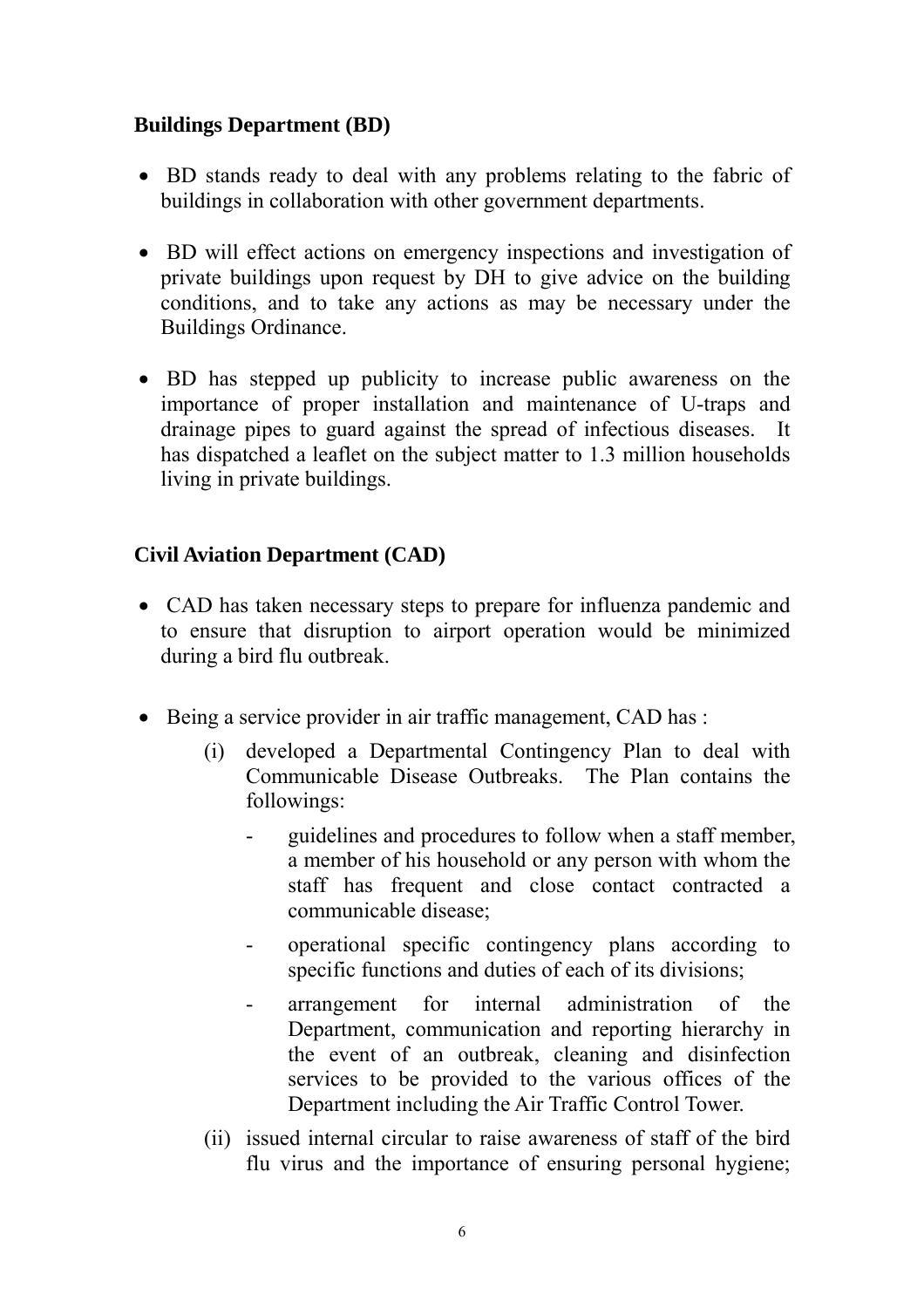and

- (iii) ensured that sufficient stock of personal protective items, e.g. masks and alcohol wipes, are available for staff.
- As a regulatory authority of civil aviation, CAD has been in close liaison with the Airport Authority Hong Kong and local airlines to ensure that adequate preventive measures and contingency plans are in place to respond to a potential bird flu outbreak. Actions to be taken at the airport will include :
	- (i) monitoring body temperature of airport staff;
	- (ii) stepping up cleaning and disinfection of public installation;
	- (iii) providing adequate facilities and cleaning material for hand washing;
	- (iv) stepping up maintenance on indoor ventilation system;
	- (v) ensuring adequate equipment for protection for frontline staff;
	- (vi) restricting access control to critical operation control centres;
	- (vii) reporting cases and maintaining close contact with DH; and
	- (viii) ensuring procedures are set out in airline operational manuals for handling suspected passengers, cleaning of infected aircraft, and notification.

# **Civil Aid Service (CAS)**

- The CAS has a Standing Operations Procedure on Outbreak of Communicable Disease
- The CAS is ready to provide the following services:
	- (i) crowd management at hospitals, clinics, temporary shelters etc.
	- (ii) establishment and subsequent management of isolation centres
	- (iii) evacuation of residents affected by the disease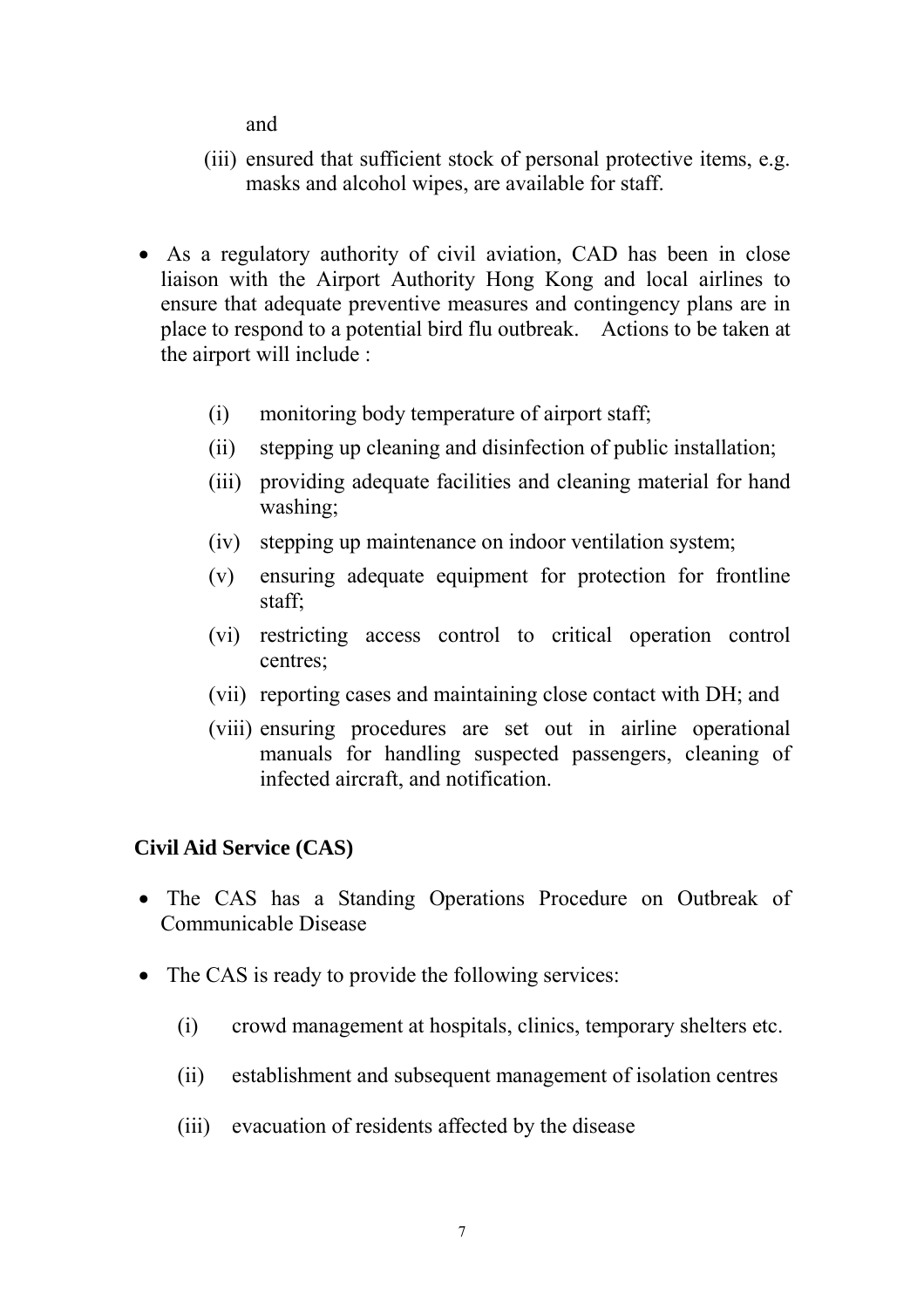- In addition to the above, the CAS is ready to provide the following services:
	- (i) assist AFCD in the culling operation
	- (ii) removal of residents/workers from poultry farms affected by the disease

### **Customs and Excise Department**

The Department has stepped up enforcement against smuggling of pet birds and poultry.

### **Electrical and Mechanical Services Department (EMSD)**

- EMSD would strengthen their engineering services provided to other government departments & public bodies (e.g. to increase the air exchange rate of air-conditioning & ventilation systems as deemed necessary).
- EMSD would also provide professional engineering support to assist other government departments & public bodies in any necessary alteration and improvement of engineering systems (e.g. ventilation systems) so as to prepare for flu outbreak.

# **Food and Environmental Hygiene Department (FEHD)**

- Stepped up monitoring of live poultry at import and retail levels.
- Reminder letters issued to the retail trade on close observance of hygiene requirements and conditions and prompt report of dead/sick poultry.
- Culling drill completed in September and adequate stock of PPE for poultry culling operations available.
- Poultry trade and staff who have or are liable to have contact with poultry and those may be deployed on massive culling operations have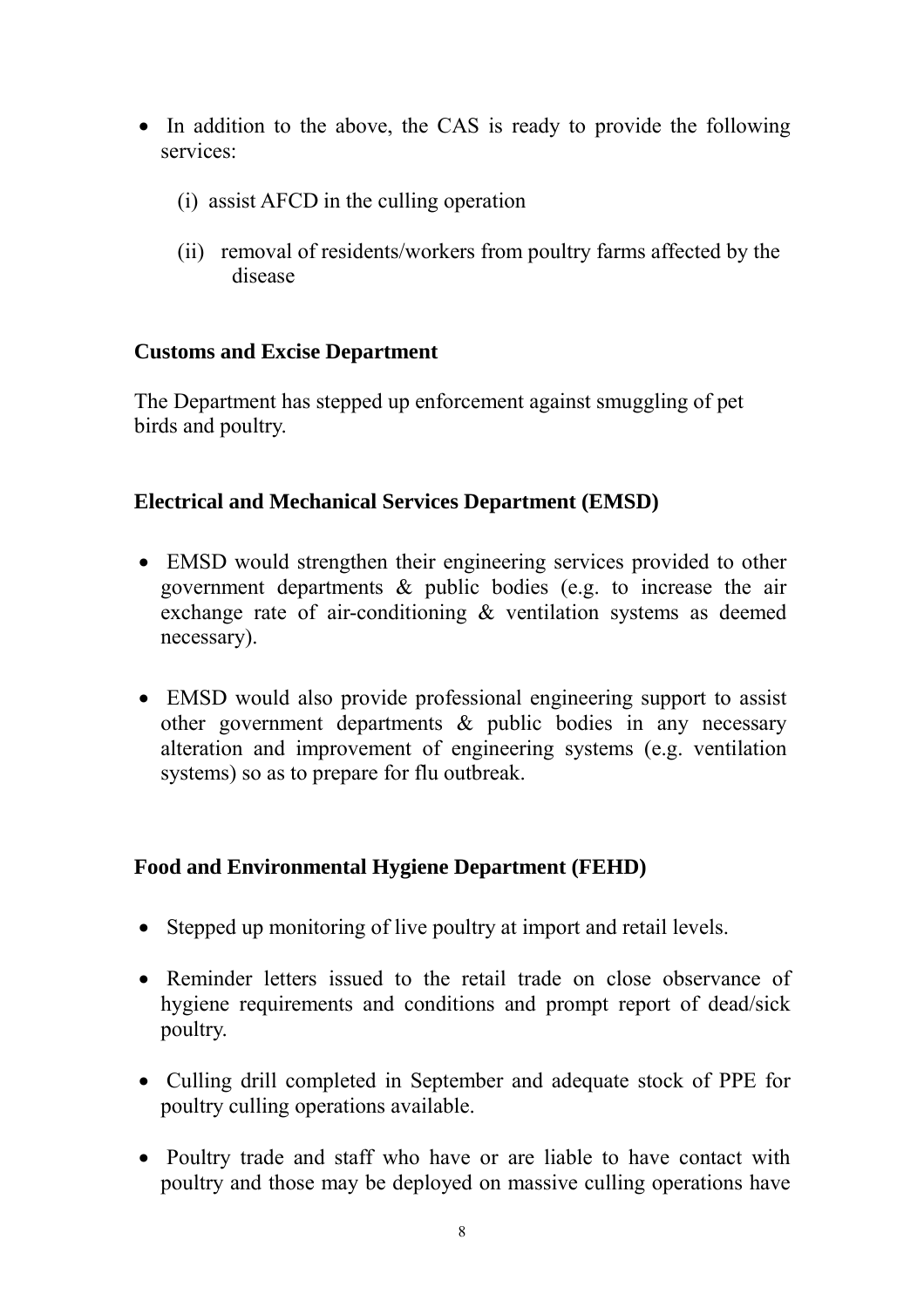been arranged to receive free influenza vaccination in November/December.

• Import of live poultry and/or poultry products from affected countries/area suspended.

### **Fire Services Department (FSD)**

- All ambulance personnel will be arranged to have flu vaccination on a voluntary basis;
- FSD will keep in close contact with DH and HA for the most updated situations about flu outbreak and to implement necessary operational contingency reaction.
- PPE (surgical masks, N95 masks and disposable gowns) for ambulance personnel have been checked to have about six months' stocks.

### **Government Property Agency (GPA)**

- Stepping up cleaning service to the common areas in the government joint-user office buildings (JUBs) and quarters under the Agency's management by the outsourced Property Management Agents (PMAs).
- Coordinating with EMSD to step up cleaning of air-filters in the air-conditioning system and increase fresh air intake in the JUBs, when and where necessary.
- Coordinating with ArchSD to inspect all the drainage systems and sanitary fitments in the JUBs and government quarters, when and where necessary, and institute suitable remedial/improvement actions.

### **Home Affairs Department (HAD)**

HAD will take the following actions during the outbreak situations -

• to assist in the publicity drive by distributing leaflets, guidelines and health advice to members of public through District Offices;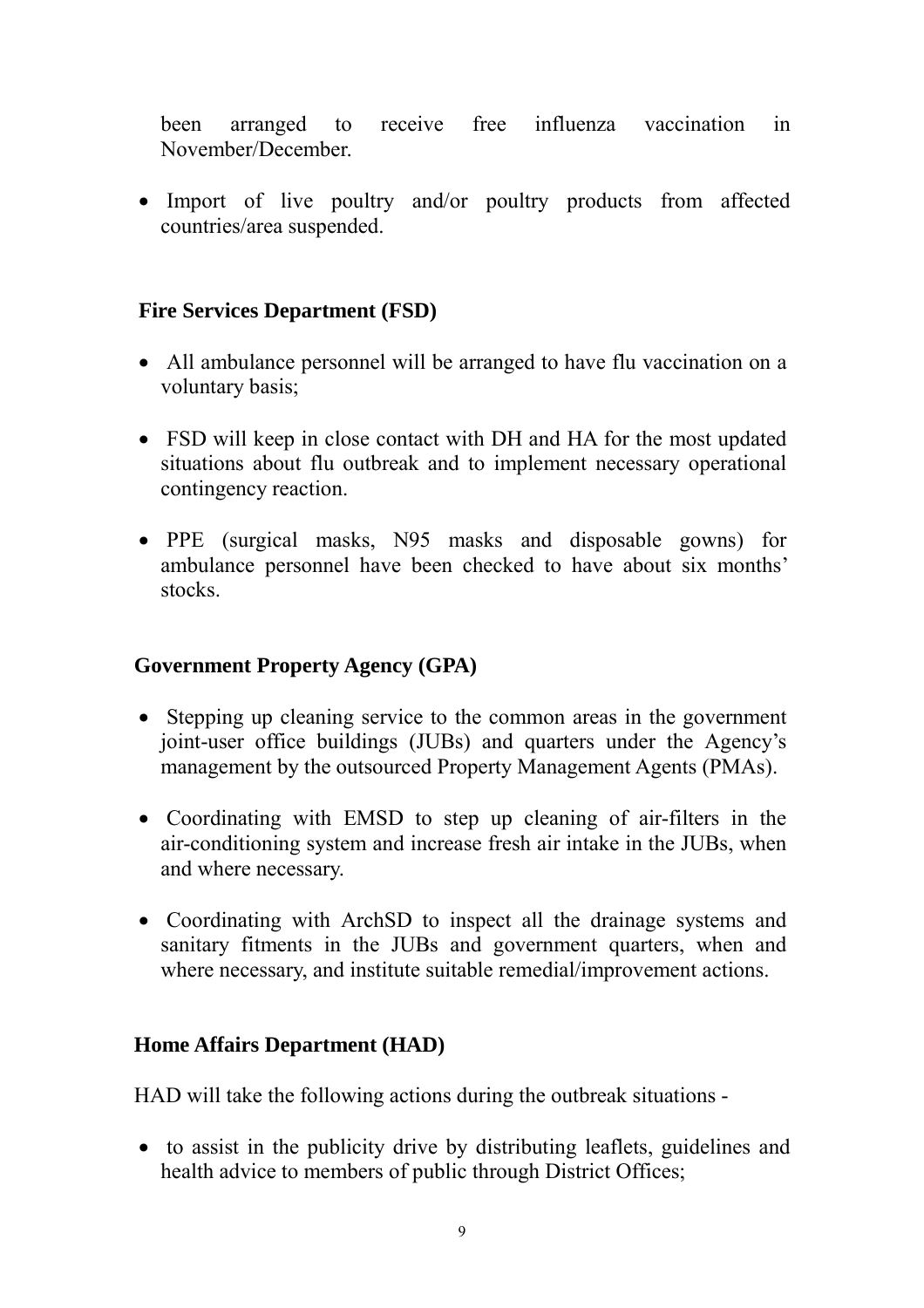- to organise a Team Clean Day to mobilise members of the public to clean up hygiene black spots in their districts; and
- to mobilize the community to support the relevant campaigns launched by the Administration.

# **Housing Department (HD)**

- Action has been strengthened to preserve environmental hygiene and cleanliness in markets.
- Intensified cleansing of public housing estates by the way of "Operation Tai Ping Tei".
- Messages for the purpose of reminding estate residents to upkeep personal hygiene will be promulgated.
- Enforcement action against misdeeds, such as littering and spitting, that may be conducive to the spread of infectious diseases, has been stepped up. Estate residents are liable to fixed penalty fine of \$1,500 and/or points be deducted under the Marking Scheme of Tenancy Enforcement, if they dirty the public areas while feeding feral birds/pigeons.
- Local management will be requested to identify hygiene black spots and areas with high density of feral birds/pigeons. Action will be taken to intensify cleansing operations to black spots so identified.
- Estate staff have been deployed to frighten away feral birds.
- Rolling text with message to remind estate residents not to feed feral birds/pigeons has been broadcasted on the Housing Channel.
- Cleansing contractors have been requested to clean/disinfect the press buttons of lifts in public residential housing blocks three times a day.
- In addition to setting up teams to inspect the drainage system, HD has asked tenants to take parallel action to report defective drains and to refill U-trap with water regularly.
- Leaflets on proper maintenance of drain pipes will be distributed to all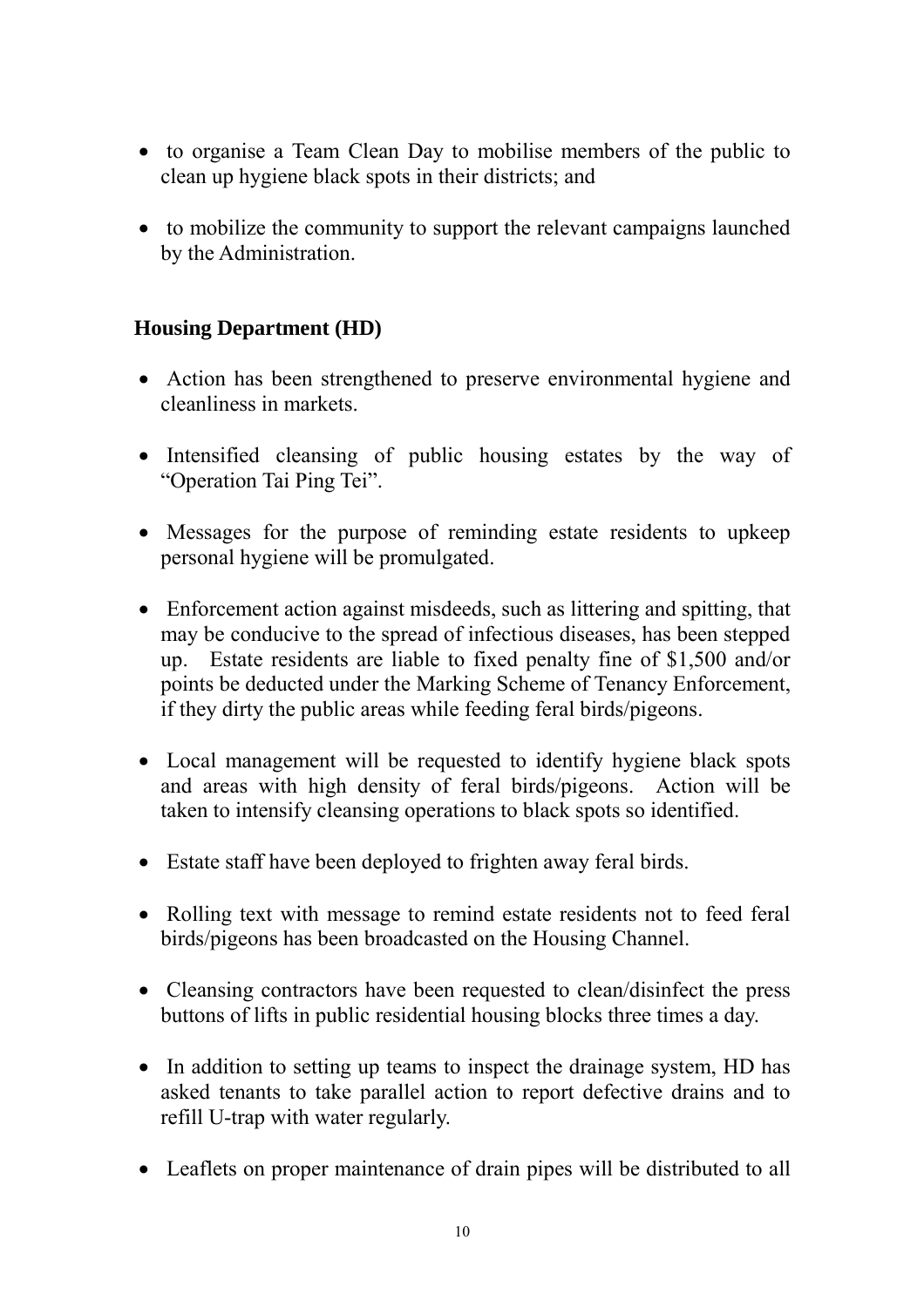public housing tenants.

• Tenants have been urged to upkeep environmental hygiene and not to feed wild birds through various channels in public housing estates.

# **Labour Department (LD)**

- Avian influenza arising out of and in the course of farming and handling poultry and poultry products has been made a notifiable occupational disease since February 2005.
- For each and every occupational avian influenza case notified to LD, detailed investigation will be conducted and control measures will be undertaken. As in all occupational infections, LD would liaise with the CHP to speed up all the necessary control measures.
- In case of an outbreak of avian influenza, LD would enhance our inspection to high-risk workplaces. If the avian influenza outbreak is found to be confined only to poultry, LD's inspections would be targeted mainly at poultry farms, markets, restaurants, etc. If there is evidence of human-to-human transmission, inspection would be extended to cover other high-risk workplaces such as hospitals, clinics and elderly homes. Inspections would be conducted to determine the adequacy of respiratory protection, indoor ventilation, cleansing as well as infection control measures.
- In the case of widespread human-to-human transmission of avian influenza, the doctors and nurses of LD are prepared to be re-deployed to the CHP to strengthen the medical team there in the control of this disease in Hong Kong.

# **Information Services Department**

- To step up publicity efforts to advise the public on precautionary measures. New announcements in the public interest (APIs) will be broadcast on TV and radio over the next few weeks.
- More leaflets, posters and other publicity materials in different languages are being produced and distributed.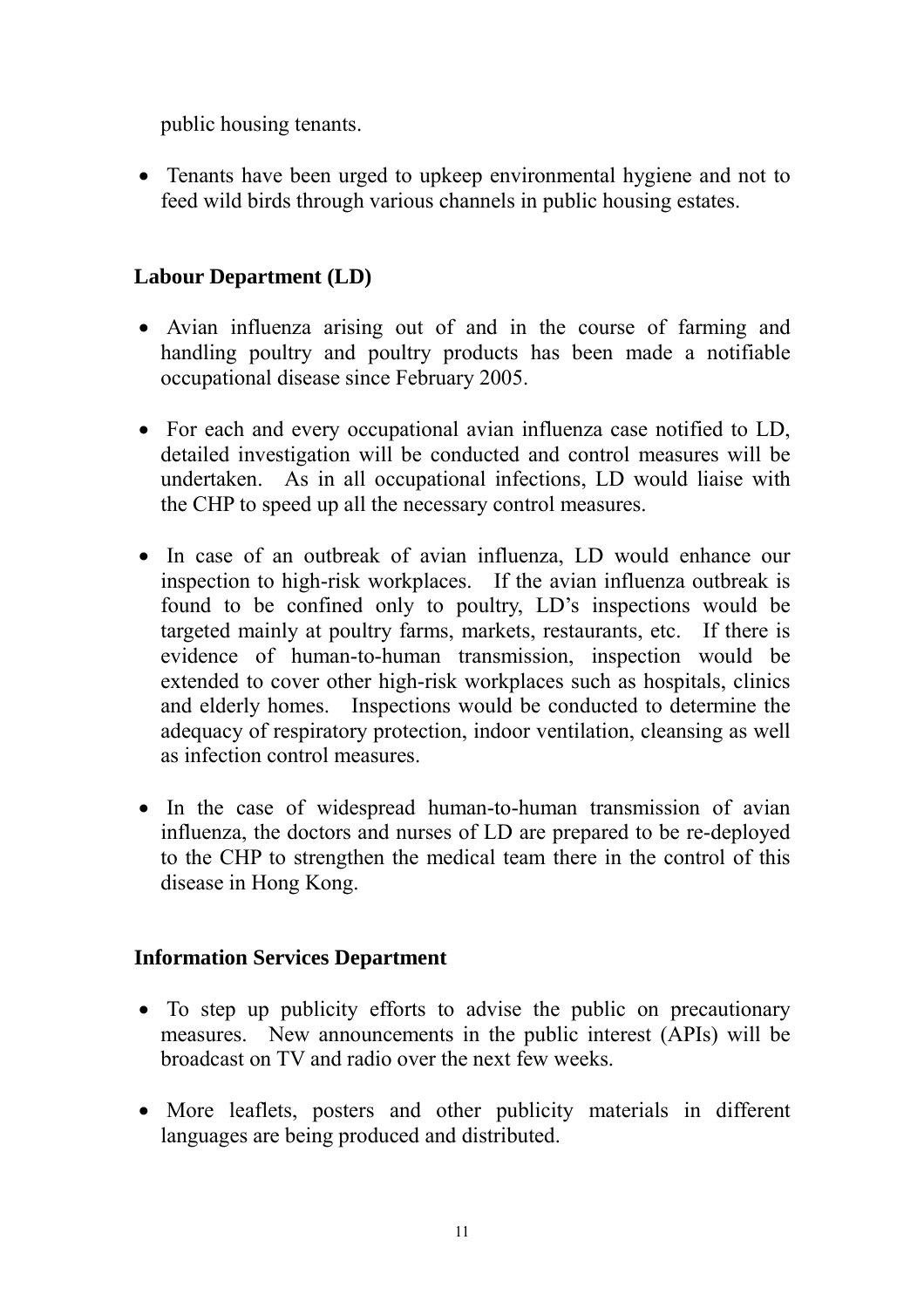- Distributed leaflets on "What you should learn about avian influenza" (Tangalog, Thai and Indonesian) to domestic helpers.
- A dedicated webpage providing up-to-date information on prevention of avian flu can be viewed via the Centre for Health Protection website www.chp.gov.hk or the Government website www.info.gov.hk .

### **Leisure and Cultural Services Department (LCSD)**

- LCSD has prepared a Departmental Action Plan on Influenza Pandemic, setting out the actions to be required of LCSD in different response levels.
- LCSD maintains a collection of about 1 500 birds in four major parks, namely Hong Kong Zoological & Botanical Gardens, Hong Kong Park, Kowloon Park and Yuen Long Park. Extra vigilance on the presence of bird disease has been maintained within our collection. LCSD's Senior Veterinary Officer monitors the health of our bird collections closely.
- Bird-keeping staff have been reminded to follow strictly the departmental guidelines on contact with birds during the course of their work and to enhance their personal hygiene. All the cleansing staff and contractors have also been reminded to wear proper protective clothing/gear when clearing the bird droppings left on the ground.
- Precautionary measures have been stepped up to ensure health condition of our bird collections. These include increasing the frequency of faecal testing of birds and cleansing of bird cages; and suspending acquisition and transfer of birds.
- Any dead wild birds found in our venues will be safely handled by LCSD staff and sent to AFCD for avian flu checking.
- The public have been advised not to feed the wild birds in LCSD venues and LCSD staff has stepped up prosecution accordingly.
- Warning signs to advise the public against contact with birds or their dropping have been put up in the areas where there are bird collections or where wild birds aggregate.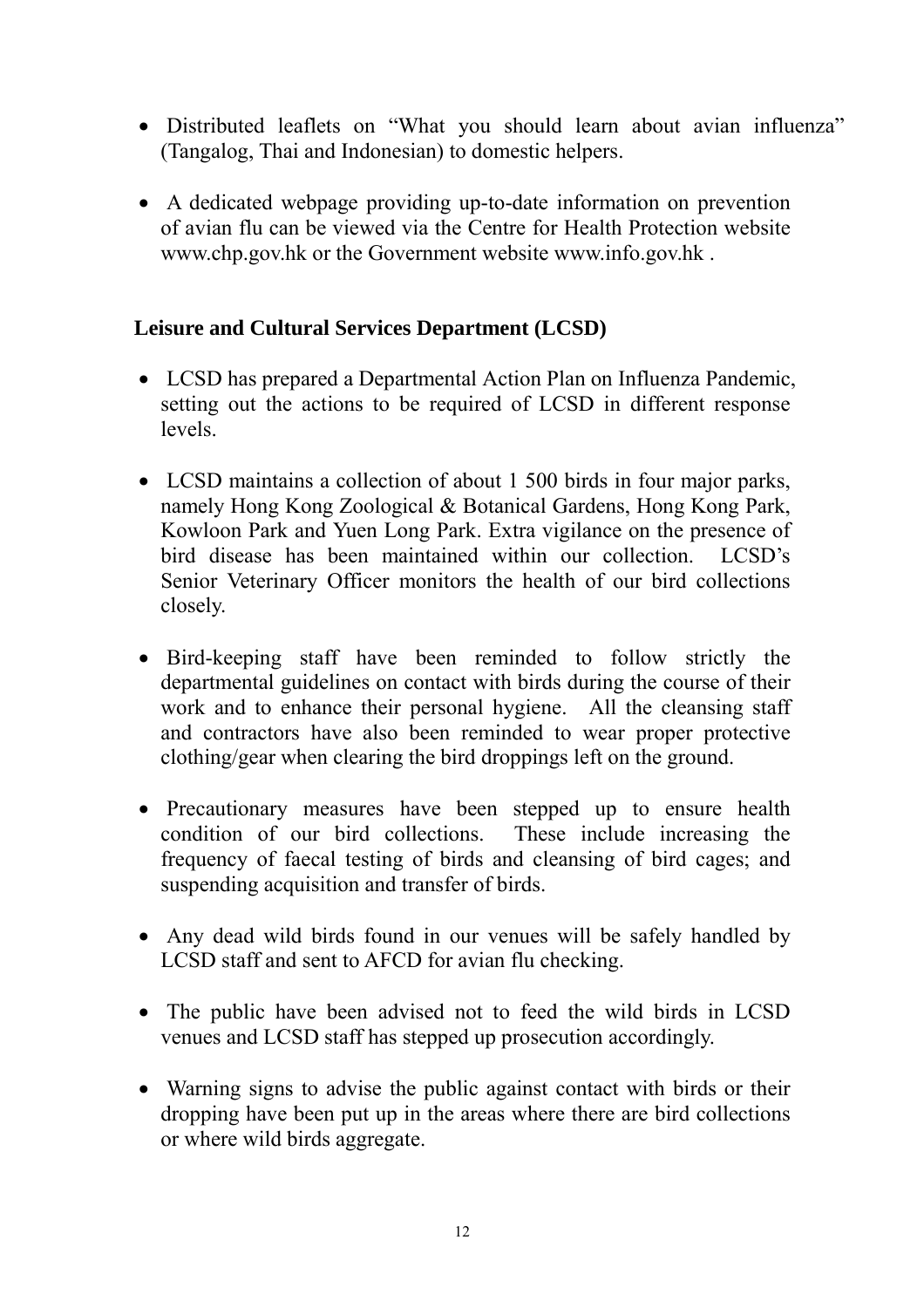- To closely liaise with HWFB, AFCD and DH on the possible closure of the aviaries at Hong Kong Zoological & Botanical Gardens, Hong Kong Park, Kowloon Park and Yuen Long Park; and to liaise with the Penfold Park, Ocean Park and Kadoorie Farm so that they will also take corresponding precautionary actions.
- Drill programmes on closing the aviaries are conducted regularly to enhance our preparedness for the possible outbreak of bird flu.
- Arrangement has been made with DH for LCSD's field staff including staff of the contractors working at four aviaries and Yuen Po Street Birds Garden to receive influenza vaccine commencing 21 November.
- To make ready holiday villages for use as isolation centres and the provision of domestic support to the centres.

# **Marine Department (MD)**

*Maintaining Port Safety*

• During an outbreak, MD will accord priority to managing port safety and maintaining port operations. The first priority will be to adequately manned the Vessel Traffic Centre (VTC) the primary function of which is to regulate and maintain traffic safety. In the next week or so, the Department will draw up a list of qualified and trained staff for manning the VTC. Should VTC staff be affected by an outbreak, trained staff from other offices will be deployed to the VTC such that services with a lower priority will be affected initially.

# *Inbound Traffic*

• The Pre-Arrival Notification (PAN) from ocean-going vessels will serve as an information collection tool for visiting ships. MD will follow the advice from DH as to what symptoms and information should be declared by such vessels. The requirements will be promulgated by a Marine Department Notice for ships to follow. Subject to advice by DH on how to manage/control vessels with reported/suspected cases of Avian Flu, MD can set aside anchorages for quarantine/segregating vessels for inspection by DH.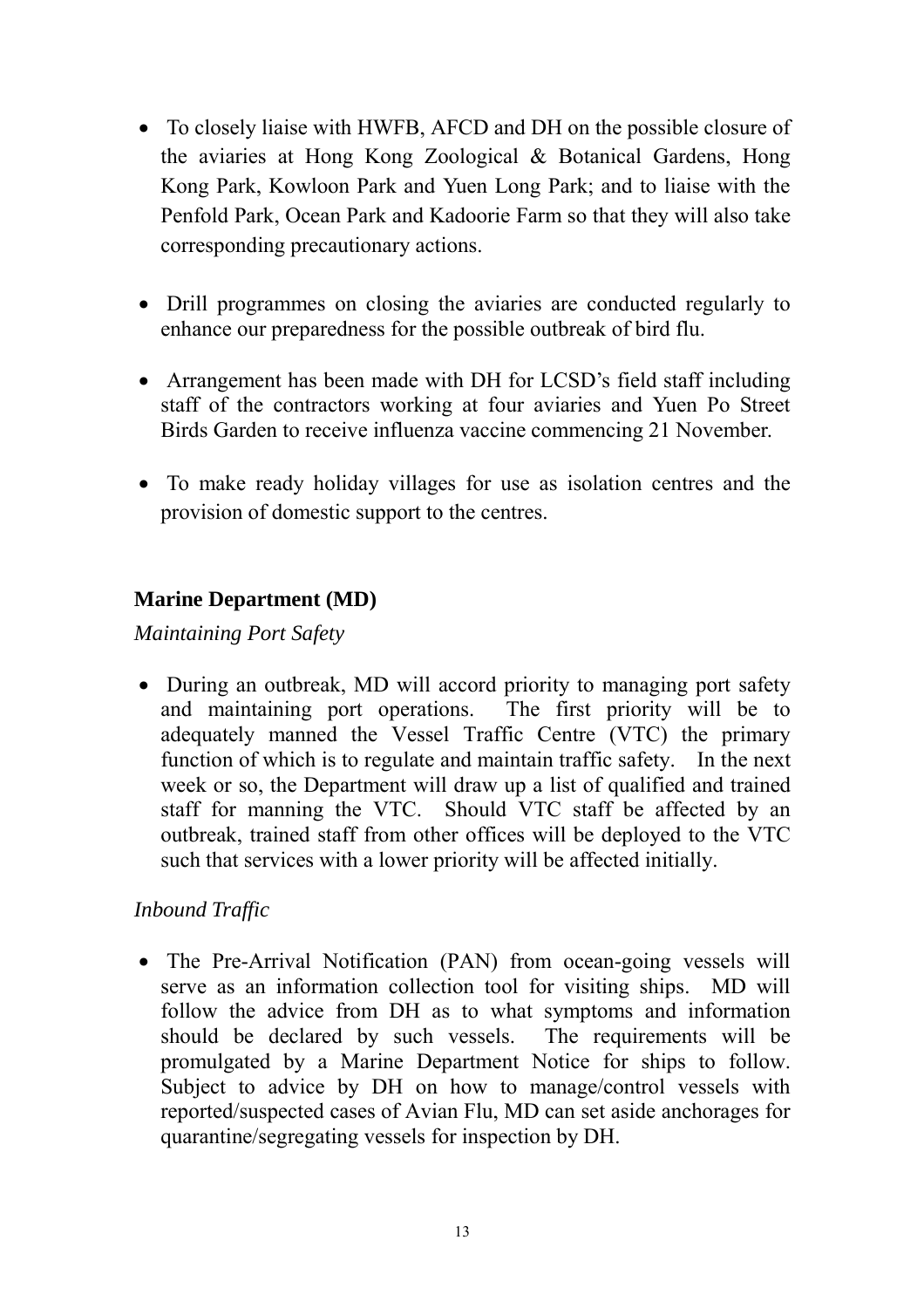• Rivertrade vessels are also covered by PAN and can be accordingly treated.

# *Outgoing Traffic*

• MD will act in accordance with advice from DH as to whether any declaration is required by a ship or the need for an inspection by DH etc.

### *MD Managed Cross-boundary Ferry Terminals*

• If a quarantine area is needed according to DH advice, MD will endeavour to designate an area within the terminals. MD will gear up to facilitate DH in implementing any measures that are considered necessary. The situations at the terminals will be closely monitored and cleansing services will be enhanced as necessary.

### **Hong Kong Police Force (HKPF)**

- HKPF has developed a comprehensive set of guidelines for its response to all types of infectious disease, including influenza.
- HKPF has shared its knowledge and expertise with the CHP, and since 2003, has seconded a Superintendent and Chief Inspector to the CHP to help facilitate Government planning for any future infectious disease outbreak.

### *Contact Tracing*

- Police will deploy the Major Incident Investigation and Disaster Support System (MIIDSS), for contact tracing and the identification of potential disease hot spots.
- Police Regional Missing Persons Units and if necessary Crime Formations, will be used to trace contacts, and locate individuals classified as defaulters.

### *Major and Widespread Outbreaks*

• Where the infectious disease leads to large scale deaths, police will be primarily concerned with the maintenance of public order, and ensuring that multi-disciplinary response teams and medical personnel are able to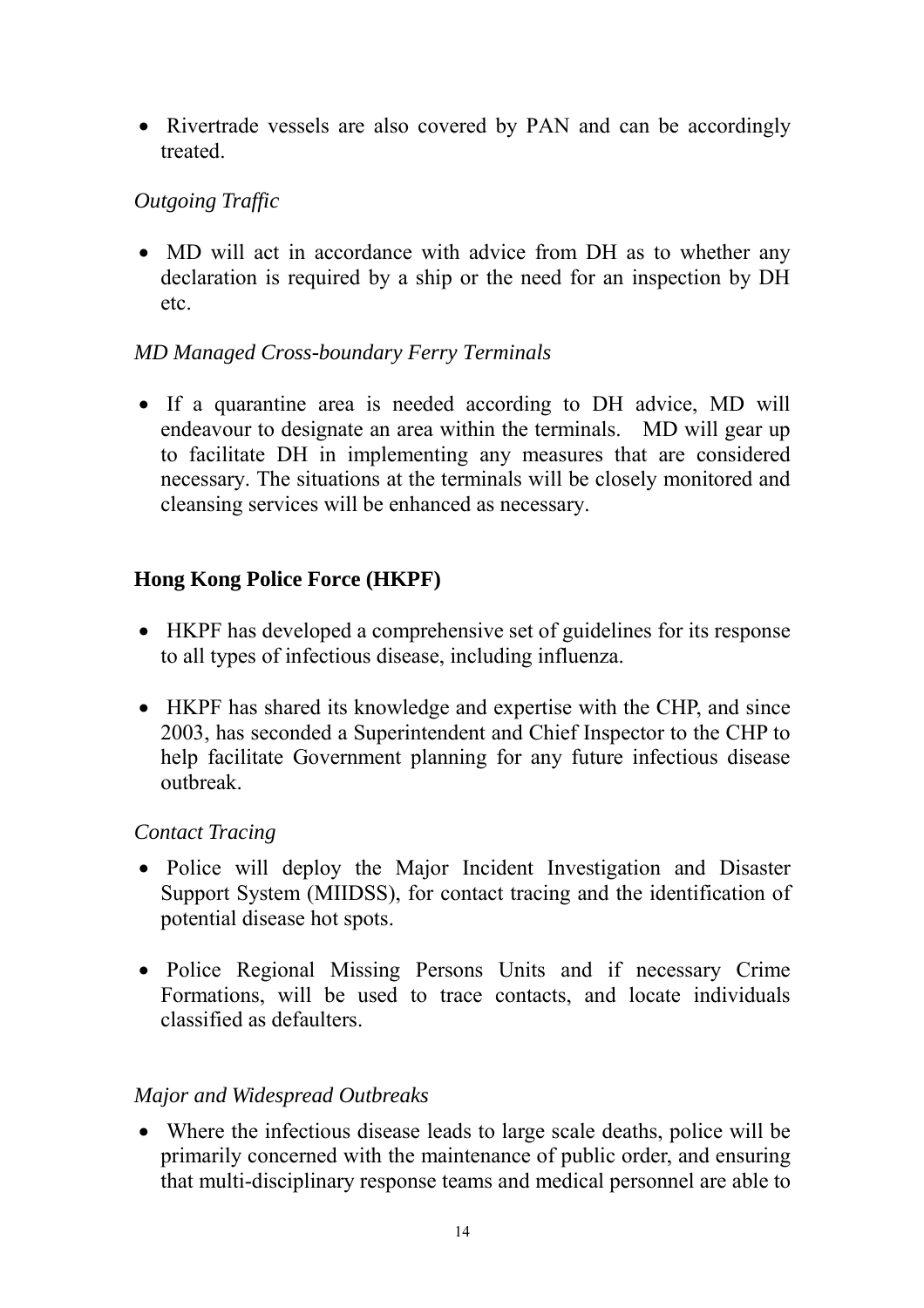safely go about their business.

*Internal Measures to Safeguard Police Personnel*

• To ensure that police officers are available to discharge their duties during an infectious disease outbreak, HKPF has initiated a number of measures in respect of an alert system, staff, buildings, equipment, transport, prisoners, handling dead bodies and handling property and exhibits.

# **Hong Kong Post (HKP)**

• HKP has issued an Action Plan for Highly Pathogenic Avian Influenza and Pandemic Influenza covering risk communications, PPE stockpiling, office disinfection, disease prevention and hygiene guidelines and special delivery arrangement, etc.

# **Social Welfare Department (SWD)**

- SWD had in place the Contingency Plan for Influenza Outbreaks since January 2005. It is a three-tier action plan corresponding to the three-level response system of the Hong Kong. In Serious Response Level, District Social Welfare Officers will activate a 24-hour staff roster to provide welfare services to those citizens in home confinement.
- With the assistance of DH, SWD had compiled and issued guidelines in April 2005 to all residential services, day services and other general welfare service units to advise on prevention, precautionary measures, alert and emergency measures to be taken in Avian Influenza. These service units are also told to draw up their own contingency measures. Ongoing advices received from DH are also disseminated to the welfare service units
- An enhanced information exchange mechanism is in place among DH, HA and SWD to enable early detection and timely notification in residential care home for the elderly and people with disabilities to combat any infectious disease outbreaks.
- In collaboration with DH, briefing to SWD staff and NGO sector on Influenza Pandemic and the Government Preparedness Plan had been